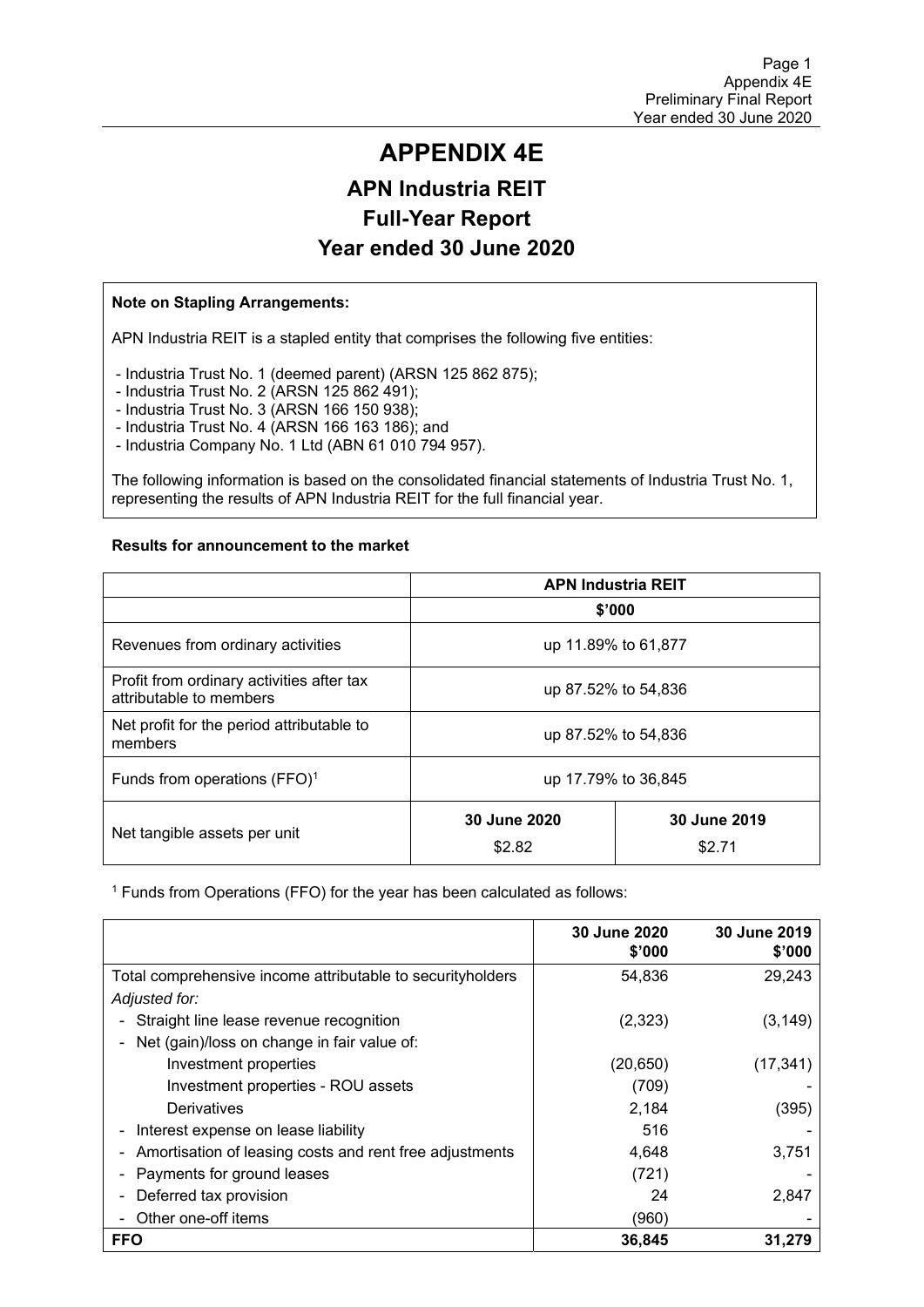| <b>Distributions</b>                                                                                                                                                                                                                                 | Amount per unit<br>(cents)                                                                            | \$'000                                     |
|------------------------------------------------------------------------------------------------------------------------------------------------------------------------------------------------------------------------------------------------------|-------------------------------------------------------------------------------------------------------|--------------------------------------------|
| Quarter ended 30 Sep 2019 (181,153,430 units on issue)<br>Quarter ended 31 Dec 2019 (197,426,019 units on issue)<br>Quarter ended 31 Mar 2020 (197,630,574 units on issue)<br>Quarter ended 30 Jun 2020 (197,559,519 units on issue)<br><b>Total</b> | 4.375<br>4.375<br>4.375<br>4.150<br>17.275                                                            | 7,926<br>8,637<br>8,646<br>8,199<br>33,408 |
| Previous corresponding period                                                                                                                                                                                                                        | 17.000                                                                                                | 28,461                                     |
| Record date for determining entitlements to the distribution                                                                                                                                                                                         | 30 June 2020                                                                                          |                                            |
| Details of any distribution reinvestment plan in operation                                                                                                                                                                                           | The Group has a distribution<br>reinvestment plan (DRP) in place. The<br>DRP is not currently open.   |                                            |
| Last date for receipt of an election notice for participation in<br>any distribution reinvestment plan                                                                                                                                               | Eligible securityholders may elect to<br>participate in the plan in accordance<br>with the DRP Rules. |                                            |

Note: Franked amount per unit is not applicable

| <b>Other information</b>       | <b>30 June 2020</b> | 30 June 2019 |
|--------------------------------|---------------------|--------------|
| Distribution declared (\$'000) | 33,408              | 28,461       |
| DPS (cents per security)       | 17.275              | 17.000       |
| ∣ FFO payout ratio             | 89.32%              | 89.35%       |

#### **For further details, please refer to the following documents:**

- Directors' Report and Financial Statements (attached)
- Full-year Results Announcement (separate ASX release)
- **Investor presentation (separate ASX release)**

ahurchich

Chantal Churchill Company Secretary

19 August 2020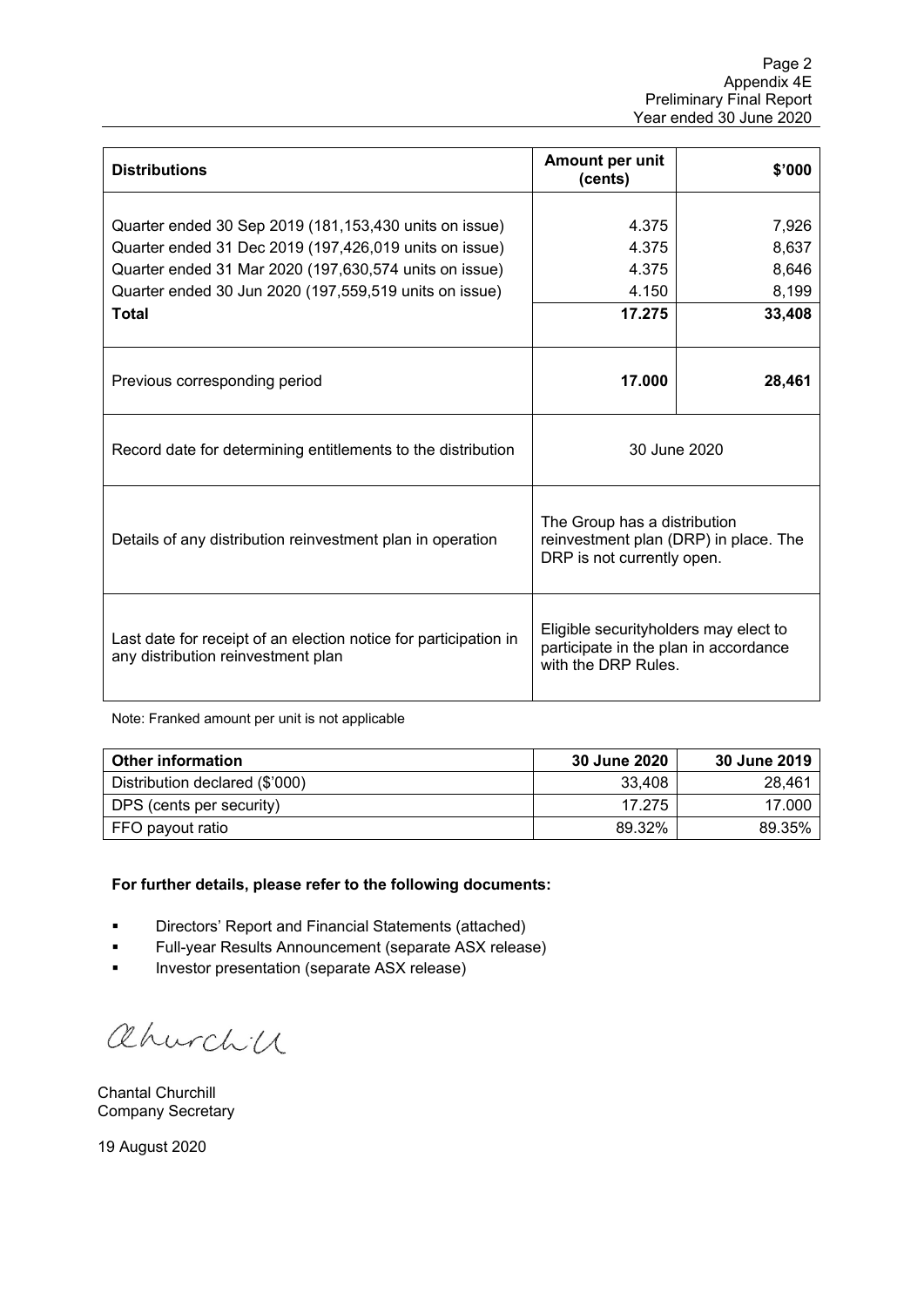## 'APN Industria REIT' being

Industria Trust No. 1 and its Controlled Entities ARSN 125 862 875

Financial Report for the Financial Year Ended 30 June 2020

#### **Stapling arrangement**

The 'APN Industria REIT' stapled group ("Group") was established on 5<sup>th</sup> December 2013 by stapling the securities of the following entities:

- Industria Trust No. 1
- Industria Trust No. 2
- Industria Trust No. 3
- Industria Trust No. 4; and
- Industria Company No. 1 Limited

These consolidated financial statements represent the consolidated results of APN Industria REIT for the full financial year.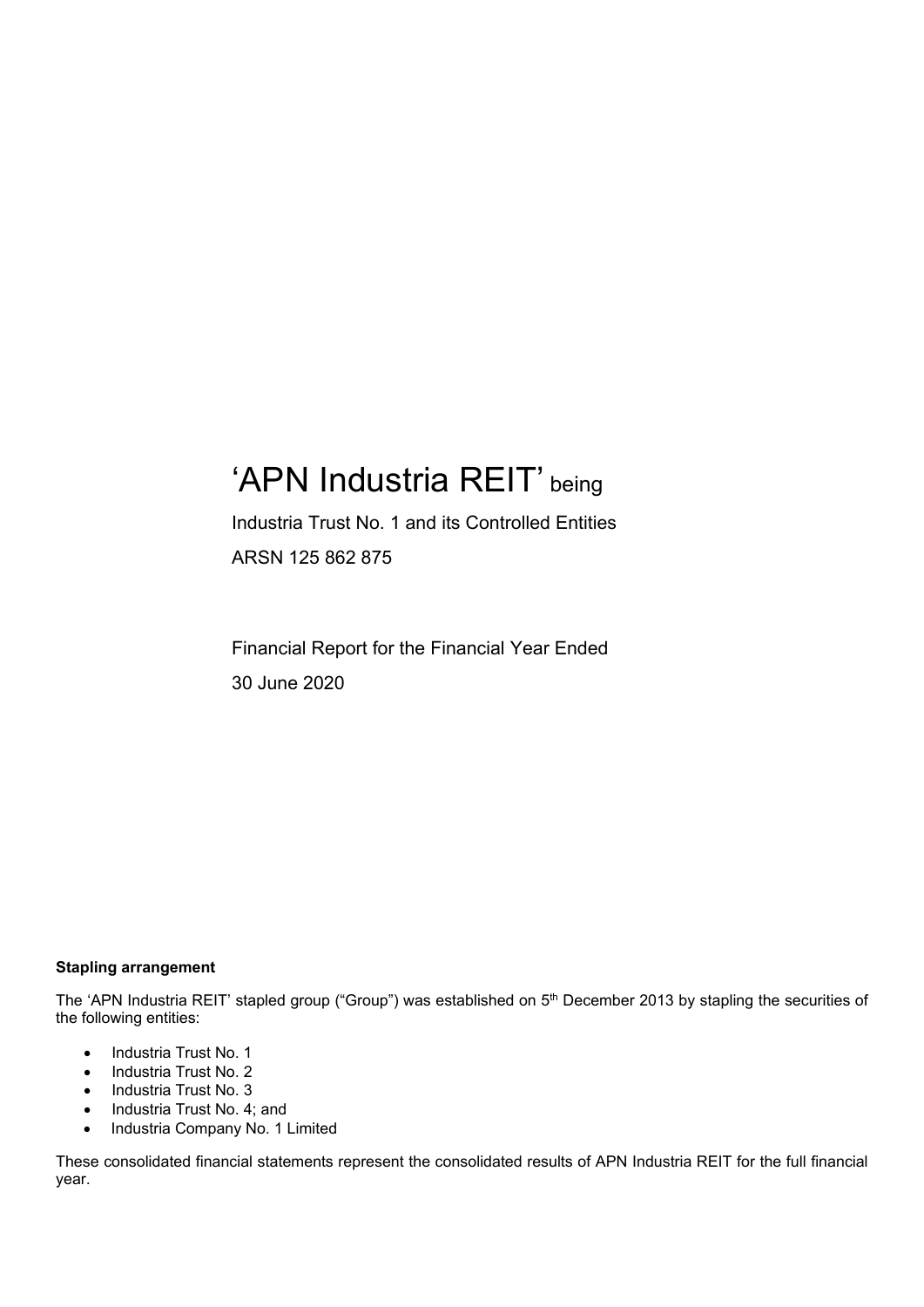## **CONTENTS**

| Directors' report                                                       |    |
|-------------------------------------------------------------------------|----|
| Corporate governance statement                                          | 12 |
| Auditor's independence declaration                                      | 13 |
| Independent auditor's report                                            | 14 |
| Directors' declaration                                                  | 18 |
| Consolidated statement of profit or loss and other comprehensive income | 19 |
| Consolidated statement of financial position                            | 20 |
| Consolidated statement of changes in equity                             | 21 |
| Consolidated statement of cash flows                                    | 22 |
| Notes to the consolidated financial statements                          | 23 |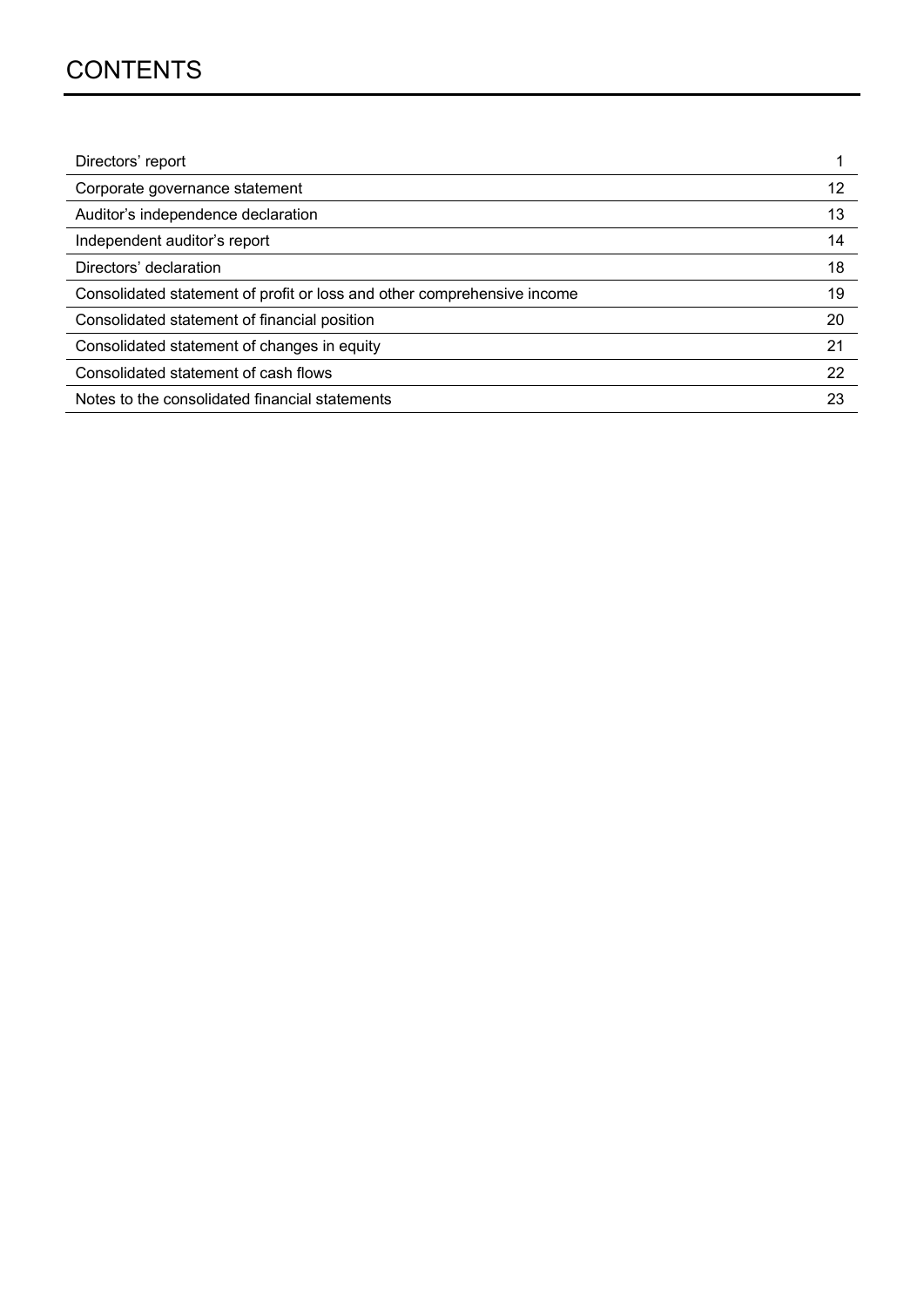The directors of APN Funds Management Limited ("APN FM"), the Responsible Entity of Industria Trust No. 1 (the "Trust"), present the financial report on the consolidated entity (the "Group"), being Industria Trust No. 1 and its controlled entities, for the financial year ended 30 June 2020.

In order to comply with the provisions of the *Corporations Act 2001*, the directors report as follows:

#### **Information about the directors**

The names and particulars of the directors of the Responsible Entity during the financial year and up to the date of this report are:

| <b>Geoff Brunsdon AM</b> | Independent Chairman                                                                                                                                                                                                                                                                                                                                                                                                                                                                                                                                                 |  |  |  |  |  |
|--------------------------|----------------------------------------------------------------------------------------------------------------------------------------------------------------------------------------------------------------------------------------------------------------------------------------------------------------------------------------------------------------------------------------------------------------------------------------------------------------------------------------------------------------------------------------------------------------------|--|--|--|--|--|
| Qualifications           | B.Com, CA, F Fin, FAICD                                                                                                                                                                                                                                                                                                                                                                                                                                                                                                                                              |  |  |  |  |  |
| <b>Appointment Dates</b> | Director since 2009<br>Chairman since 2012<br>$\bullet$                                                                                                                                                                                                                                                                                                                                                                                                                                                                                                              |  |  |  |  |  |
|                          | Member of the Audit, Risk & Compliance Committee and member of the Nomination &<br>Remuneration Committee.                                                                                                                                                                                                                                                                                                                                                                                                                                                           |  |  |  |  |  |
|                          | Geoff has had a career in investment banking spanning more than 30 years. He is<br>currently Chairman of Sims Metal Management Ltd and MetLife Insurance Ltd. He is a<br>Director of The Wentworth Group of Concerned Scientists and Purves Environmental<br>Custodians.                                                                                                                                                                                                                                                                                             |  |  |  |  |  |
|                          | Geoff was previously Managing Director and Head of Investment Banking of Merrill<br>Lynch International (Australia) Limited until 2009. Geoff was a member of the Listing<br>Committee of the Australian Stock Exchange between 1993 and 1997, a member of the<br>Takeovers Panel between 2007 and 2016 and Chairman of Redkite (supporting families<br>who have children with cancer) until 2015 and is now a Patron. He is a Fellow of FINSIA,<br>a Fellow of the Institute of Company Directors and a Fellow of Chartered Accountants<br>Australia & New Zealand. |  |  |  |  |  |
|                          |                                                                                                                                                                                                                                                                                                                                                                                                                                                                                                                                                                      |  |  |  |  |  |
| <b>Howard Brenchley</b>  | Independent Director                                                                                                                                                                                                                                                                                                                                                                                                                                                                                                                                                 |  |  |  |  |  |
| Qualifications           | <b>BEc</b>                                                                                                                                                                                                                                                                                                                                                                                                                                                                                                                                                           |  |  |  |  |  |
| <b>Appointment Dates</b> | Director since 1998<br>$\bullet$<br>Independent Director since March 2018<br>$\bullet$                                                                                                                                                                                                                                                                                                                                                                                                                                                                               |  |  |  |  |  |
|                          | Howard has a long history in the Australian property investment industry with over 30<br>years' experience analysing and investing in the sector.                                                                                                                                                                                                                                                                                                                                                                                                                    |  |  |  |  |  |
|                          | Howard joined APN in 1998 and was responsible for establishing the APN FM business.<br>In this capacity he developed a suite of new property securities and direct property funds,<br>including the flagship APN AREIT Fund and the APN Property for Income Fund, both<br>market leading property securities funds in Australia.                                                                                                                                                                                                                                     |  |  |  |  |  |
|                          | Prior to joining APN, Howard was co-founder and research director of Property<br>Investment Research Pty Limited, one of Australia's leading independent research<br>companies, specialising in the property fund sector.                                                                                                                                                                                                                                                                                                                                            |  |  |  |  |  |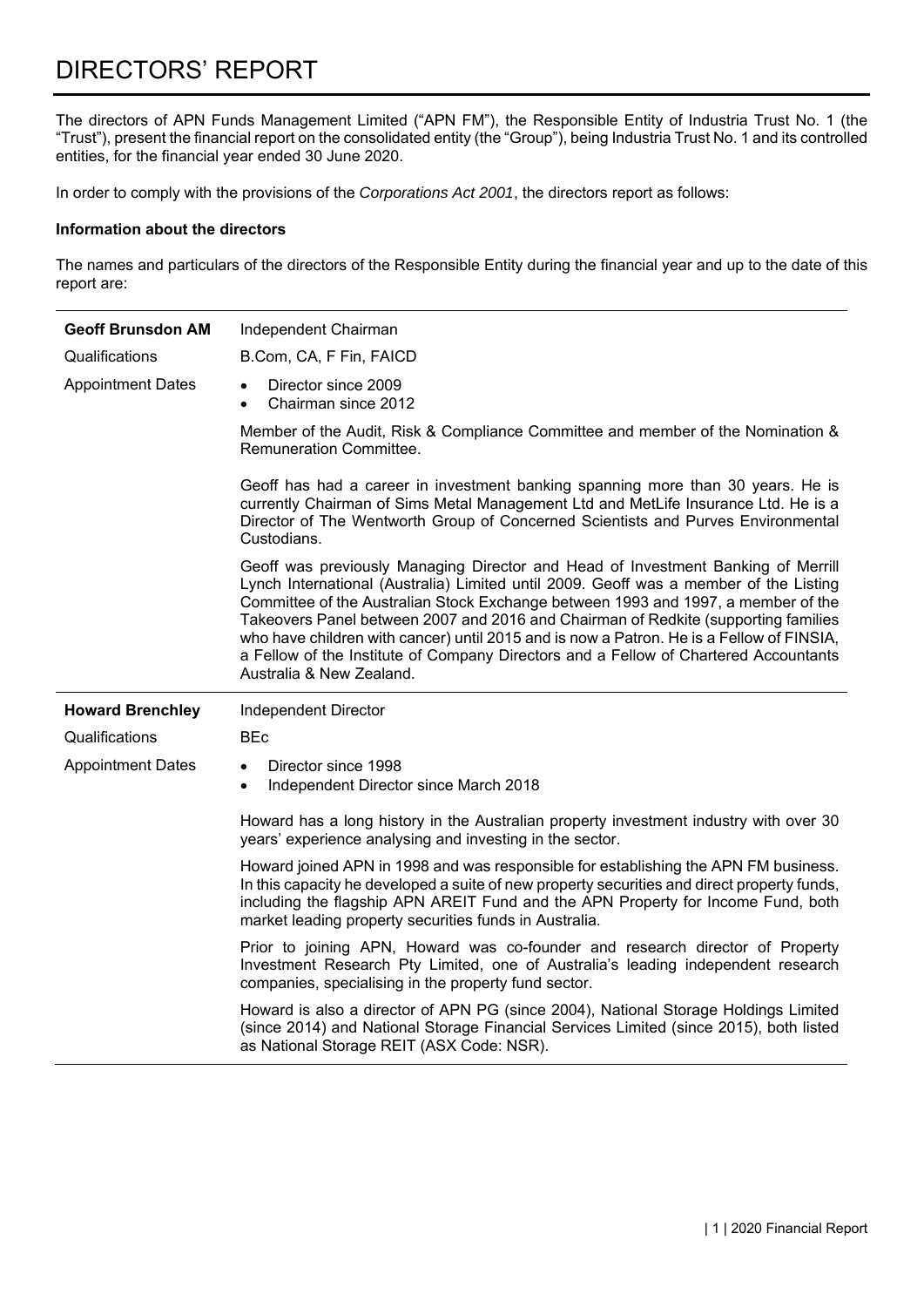| <b>Michael Johnstone</b> | Independent Director                                                                                                                                                                                                                                                                                                                                                                                                                                                                                                                                                                                                                                                                                                                                                                                                                                                                              |
|--------------------------|---------------------------------------------------------------------------------------------------------------------------------------------------------------------------------------------------------------------------------------------------------------------------------------------------------------------------------------------------------------------------------------------------------------------------------------------------------------------------------------------------------------------------------------------------------------------------------------------------------------------------------------------------------------------------------------------------------------------------------------------------------------------------------------------------------------------------------------------------------------------------------------------------|
| Qualifications           | BTRP, LS, AMP (Harvard)                                                                                                                                                                                                                                                                                                                                                                                                                                                                                                                                                                                                                                                                                                                                                                                                                                                                           |
| <b>Appointment Dates</b> | Director since 2009                                                                                                                                                                                                                                                                                                                                                                                                                                                                                                                                                                                                                                                                                                                                                                                                                                                                               |
|                          | Chairman of the Nomination & Remuneration Committee and member of the Audit, Risk<br>& Compliance Committee.                                                                                                                                                                                                                                                                                                                                                                                                                                                                                                                                                                                                                                                                                                                                                                                      |
|                          | Michael has 45 years of global experience in Chief Executive and General Management<br>Roles and more recently in company directorships. His two principal corporate executive<br>engagements have been with Jennings Industries Ltd and the National Australia Banking<br>Group. At Jennings, he was successively General Manager of AVJennings Homes,<br>General Manager Commercial Property, CEO of Jennings Properties Limited (Centro<br>etc.) and President Jennings USA. Within NAB, he was Global Manager Real Estate<br>responsible for commercial property lending and corporate property investment. He has<br>extensive experience in mergers and acquisitions, capital raising, property investment<br>and funds management. In the not for profit sector, he has chaired the Cairnmillar<br>Institute and been a board member of the Salvation Army and Yarra Community<br>Housing. |
|                          | Michael is also a non-executive director of Charter Hall Social Infrastructure REIT (CQE)<br>and in the private sector, a non-executive director of Dennis Family Holdings and<br>Chairman of Dennis Family Homes.                                                                                                                                                                                                                                                                                                                                                                                                                                                                                                                                                                                                                                                                                |
| Jennifer Horrigan        | Independent Director                                                                                                                                                                                                                                                                                                                                                                                                                                                                                                                                                                                                                                                                                                                                                                                                                                                                              |
| Qualifications           | BBus, GradDipMgt, GradDipAppFin, MAICD                                                                                                                                                                                                                                                                                                                                                                                                                                                                                                                                                                                                                                                                                                                                                                                                                                                            |
| <b>Appointment Dates</b> | Director since 2012<br>$\bullet$                                                                                                                                                                                                                                                                                                                                                                                                                                                                                                                                                                                                                                                                                                                                                                                                                                                                  |
|                          | Chairman of the Audit, Risk & Compliance Committee and member of the Nomination &<br>Remuneration Committee.                                                                                                                                                                                                                                                                                                                                                                                                                                                                                                                                                                                                                                                                                                                                                                                      |
|                          | Jennifer brings 25 years' experience across investment banking,<br>financial<br>communications and investor relations. She was formerly the Chief Operating Officer in<br>Australia of the independent investment bank Greenhill & Co. She has extensive<br>experience in enterprise management, including the supervision and management of<br>compliance, HR and financial management.                                                                                                                                                                                                                                                                                                                                                                                                                                                                                                          |
|                          | Jennifer is also a director of QV Equities (ASX: QVE), Yarra Funds Management Limited<br>and is Chairman of Redkite (national cancer charity supporting children and young<br>people with cancer and their families).                                                                                                                                                                                                                                                                                                                                                                                                                                                                                                                                                                                                                                                                             |
| <b>Michael Groth</b>     | Alternate Director for Howard Brenchley                                                                                                                                                                                                                                                                                                                                                                                                                                                                                                                                                                                                                                                                                                                                                                                                                                                           |
| Qualifications           | BCom, BSc, DiplFR, CA                                                                                                                                                                                                                                                                                                                                                                                                                                                                                                                                                                                                                                                                                                                                                                                                                                                                             |
| <b>Appointment Dates</b> | Alternate Director since March 2014<br>Resigned as CFO and Alternate Director in September 2019                                                                                                                                                                                                                                                                                                                                                                                                                                                                                                                                                                                                                                                                                                                                                                                                   |
|                          | Michael's professional career includes over seven years with KPMG Melbourne, where<br>he worked closely with a number of major listed companies and stockbrokers before<br>moving to the United Kingdom to work in the financial services industry and for a<br>government regulatory body.                                                                                                                                                                                                                                                                                                                                                                                                                                                                                                                                                                                                       |
|                          | Since joining APN in 2006, Michael has had broad exposure across all areas of the group<br>and was appointed Chief Financial Officer in June 2014. Michael is responsible for<br>accounting, taxation and treasury across the business and is a key contributor to setting<br>APN's direction and strategy.                                                                                                                                                                                                                                                                                                                                                                                                                                                                                                                                                                                       |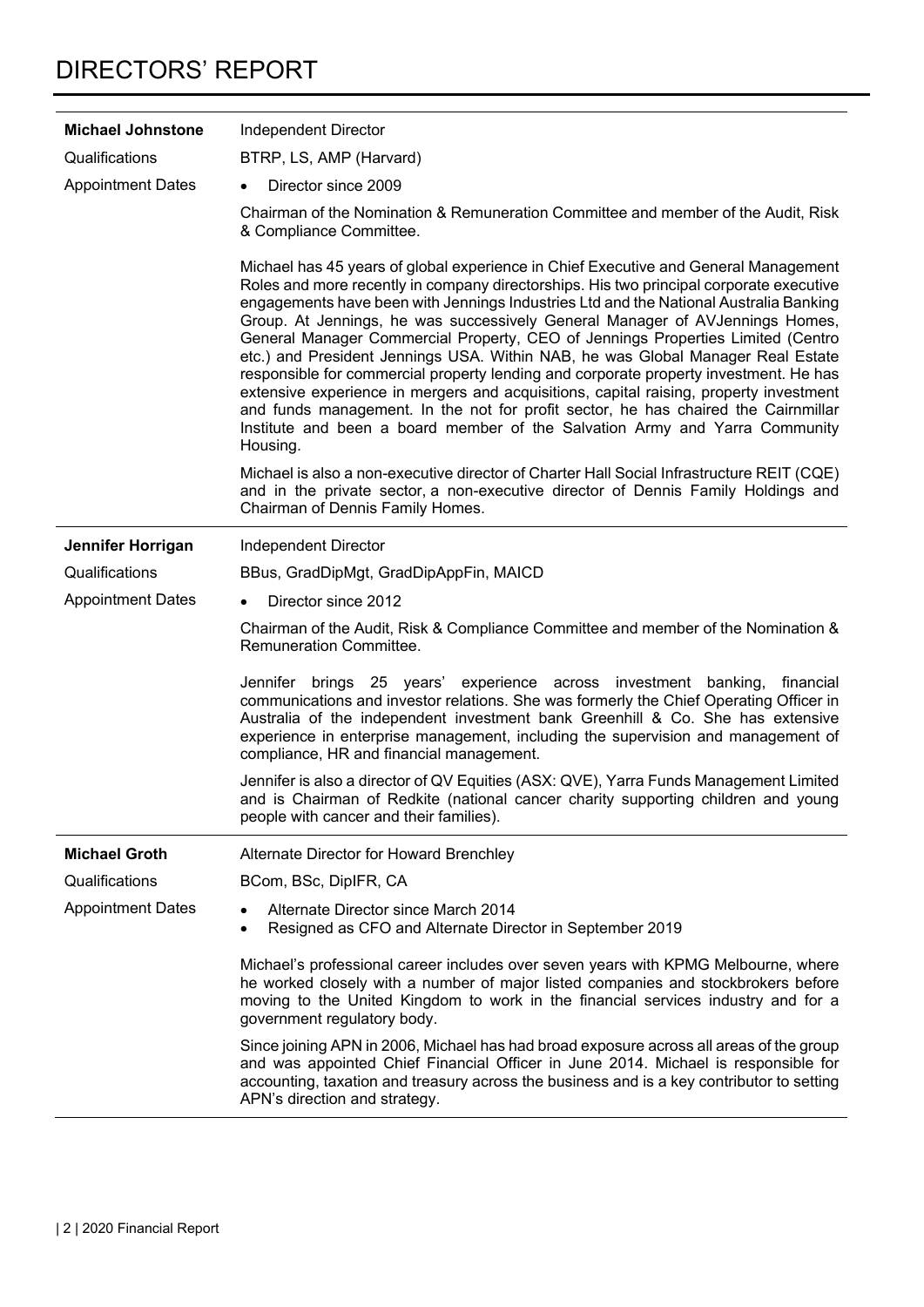| Joseph De Rango          | Alternate Director                                                                                                                                                                                                                                                                                                                                                                                                                                                                                                                                                                                                                                   |  |  |  |  |
|--------------------------|------------------------------------------------------------------------------------------------------------------------------------------------------------------------------------------------------------------------------------------------------------------------------------------------------------------------------------------------------------------------------------------------------------------------------------------------------------------------------------------------------------------------------------------------------------------------------------------------------------------------------------------------------|--|--|--|--|
| Qualifications           | BCom, BBIS (IBL)                                                                                                                                                                                                                                                                                                                                                                                                                                                                                                                                                                                                                                     |  |  |  |  |
| <b>Appointment Dates</b> | CFO and Alternate Director since September 2019                                                                                                                                                                                                                                                                                                                                                                                                                                                                                                                                                                                                      |  |  |  |  |
|                          | Joseph was appointed as Chief Financial Officer of APN Property Group Limited on 1<br>September 2019. He has over 13 years' experience in real estate, corporate advisory<br>and investment banking.                                                                                                                                                                                                                                                                                                                                                                                                                                                 |  |  |  |  |
|                          | Joseph has had broad exposure across all areas of the APN Property Group and is a<br>member of APN's executive leadership team. He has led and been responsible for a<br>number of significant corporate finance transactions including real estate acquisitions,<br>equity raisings and bank financings, as well as being integrally involved with the<br>successful IPOs of APN Convenience Retail REIT (ASX: AQR) and APN Industria REIT<br>(ASX: ADI) in 2017 and 2013 respectively. Prior to joining APN, Joseph held leadership<br>roles and worked on a broad range of transactions at National Australia Bank and<br>PricewaterhouseCoopers. |  |  |  |  |
|                          |                                                                                                                                                                                                                                                                                                                                                                                                                                                                                                                                                                                                                                                      |  |  |  |  |
| <b>Chantal Churchill</b> | Company Secretary and Head of Risk and Compliance                                                                                                                                                                                                                                                                                                                                                                                                                                                                                                                                                                                                    |  |  |  |  |
| Qualifications           | BSc(Psych), DipHRM, GIA(Cert)                                                                                                                                                                                                                                                                                                                                                                                                                                                                                                                                                                                                                        |  |  |  |  |
| <b>Appointment Dates</b> | Company Secretary since December 2016                                                                                                                                                                                                                                                                                                                                                                                                                                                                                                                                                                                                                |  |  |  |  |
|                          | Chantal is the Company Secretary and Head of Risk and Compliance for the APN<br>Property Group. Chantal is responsible for the company secretarial, corporate<br>governance, risk management and compliance functions.                                                                                                                                                                                                                                                                                                                                                                                                                               |  |  |  |  |
|                          | Chantal has over 15 years' professional experience in company administration,<br>corporate governance, risk and compliance having been involved with several listed and<br>unlisted public companies. Prior to joining APN in 2015, Chantal held various risk and<br>compliance roles predominately in financial services and funds management including<br>seven years at Arena Investment Management.<br>Chantal is a member of the Governance Institute of Australia.                                                                                                                                                                             |  |  |  |  |

#### **Meetings of Directors**

The following tables set out the number of directors' meetings (including meetings of committees of directors for APN FM), held during the financial year and the number of meetings attended by each director (while they were a director or committee member).

#### *APN Funds Management Limited*

|                              |          | <b>APN FM Board</b> | Audit, Risk and<br><b>Compliance Committee</b> |                 | <b>Nomination and</b><br><b>Remuneration</b><br><b>Committee</b> |                 |
|------------------------------|----------|---------------------|------------------------------------------------|-----------------|------------------------------------------------------------------|-----------------|
| <b>Directors</b>             | Held $1$ | <b>Attended</b>     | Held $1$                                       | <b>Attended</b> | Held $1$                                                         | <b>Attended</b> |
| Geoff Brunsdon AM            | 14       | 14                  | 6                                              | 6               |                                                                  |                 |
| Jennifer Horrigan            | 14       | 14                  | 6                                              | 6               |                                                                  |                 |
| Michael Johnstone            | 14       | 14                  | 6                                              | 6               |                                                                  |                 |
| <b>Howard Brenchley</b>      | 14       | 13                  | N/A                                            | N/A             | N/A                                                              | N/A             |
| Michael Groth <sup>1</sup>   | っ        |                     | N/A                                            | N/A             | N/A                                                              | N/A             |
| Joseph De Rango <sup>2</sup> | 12       |                     | N/A                                            | N/A             | N/A                                                              | N/A             |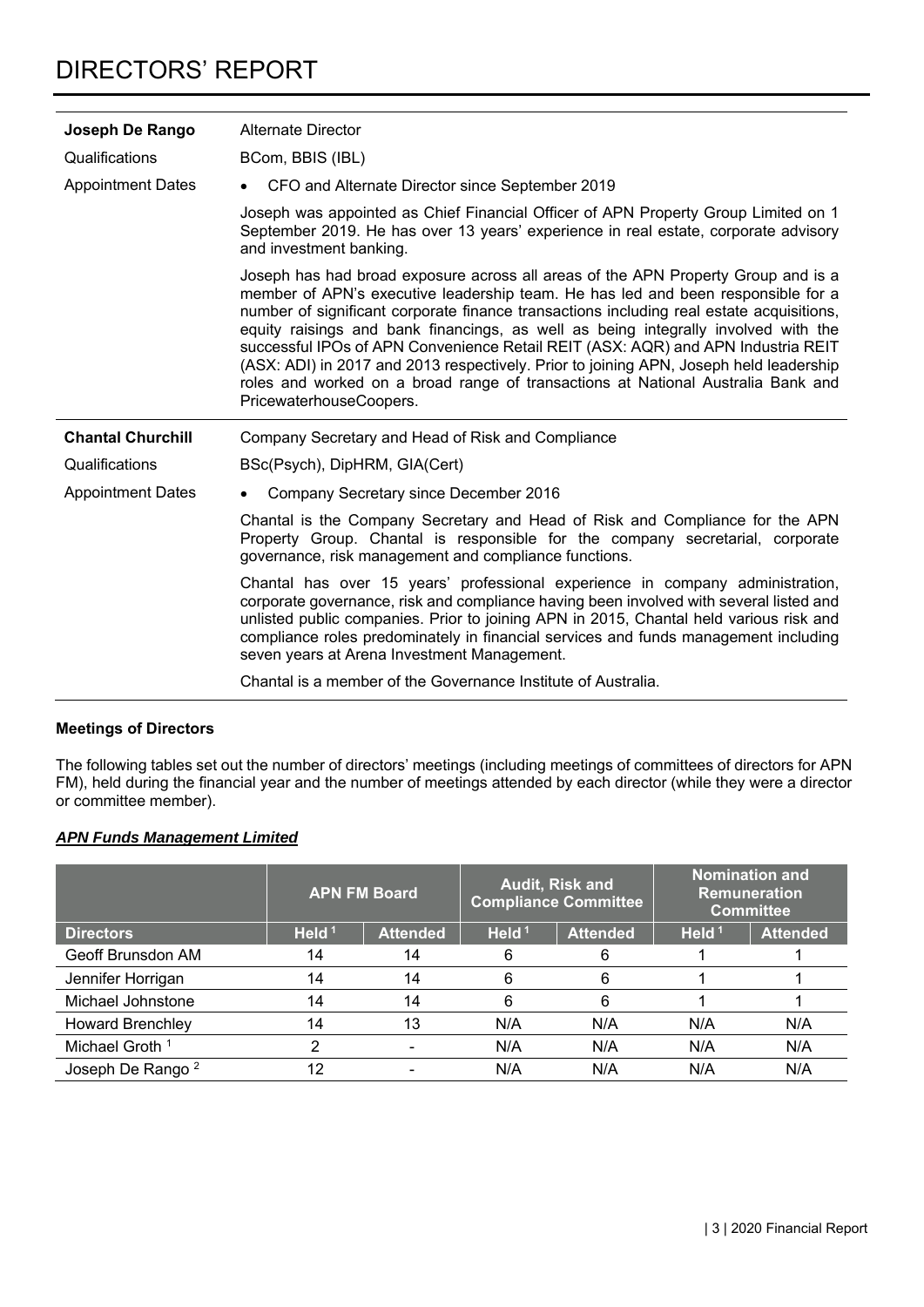#### *Industria Company No.1 Limited*

|                              |          | <b>Board</b>    | <b>Audit and Risk</b><br><b>Committee</b> |                 | <b>Nomination and</b><br><b>Remuneration</b><br><b>Committee</b> |                 |
|------------------------------|----------|-----------------|-------------------------------------------|-----------------|------------------------------------------------------------------|-----------------|
| <b>Directors</b>             | Held $1$ | <b>Attended</b> | Held $1$                                  | <b>Attended</b> | Held $1$                                                         | <b>Attended</b> |
| Geoff Brunsdon AM            | 13       | 13              |                                           |                 |                                                                  |                 |
| Jennifer Horrigan            | 13       | 13              | っ                                         |                 |                                                                  |                 |
| Michael Johnstone            | 13       | 13              | っ                                         |                 |                                                                  |                 |
| <b>Howard Brenchley</b>      | 13       | 13              | N/A                                       | N/A             | N/A                                                              | N/A             |
| Michael Groth <sup>2</sup>   | າ        | ⌒               | N/A                                       | N/A             | N/A                                                              | N/A             |
| Joseph De Rango <sup>3</sup> | 11       |                 | N/A                                       | N/A             | N/A                                                              | N/A             |

*1. Number of meetings held during the time the director held office or was a member of the committee during the year.* 

*2. Michael Groth resigned as Director of Industria Company No.1 Limited and Alternate Director for Howard Brenchley on 2 September 2019. Mr Groth attended each Board Meeting held in his capacity as CFO.* 

*3. Joseph De Rango was appointed as Director of Industria Company No.1 Limited and Alternate Director for Howard Brenchley on 2 September 2019. Mr De Rango attended each Board Meeting held in his capacity as CFO.* 

#### **Principal activities**

The principal activity of the Group is investment in income producing business park properties and industrial warehouses within Australia. The parent entity of the Group is Industria Trust No.1.

The Group is a registered managed investment scheme domiciled in Australia and forms part of APN Industria REIT which is listed on the Australian Securities Exchange ("ASX") (ASX Ticker: "ADI").

No significant change in the nature of these activities occurred during the financial year. The Group did not have any employees during the period.

#### **Significant changes in the state of affairs**

On 25 November 2019, 9,375,000 units of New Securities were issued to institutional investors pursuant to the institutional placement ("Placement") and security purchase plan ("SPP") announced on 20 November 2019 to eligible securityholders in Australia and New Zealand. On 19 December 2019, 6,689,175 units were issued under the SPP. Collectively, the Group raised \$46.3 million during the year from the Placement and the SPP.

Following the market update and buyback of the Group's stapled securities on 20 May 2020, 105,055 units were bought back during the year-ended 30 June 2020.

There were no other significant changes in the state of affairs of the Group during the financial year.

#### **Review of operations**

The results of the operations of the Group are disclosed in the consolidated statement of profit or loss and other comprehensive income. The Group's net profit after tax was \$54,836,000 for the financial year ended 30 June 2020 (30 June 2019: \$29,243,000).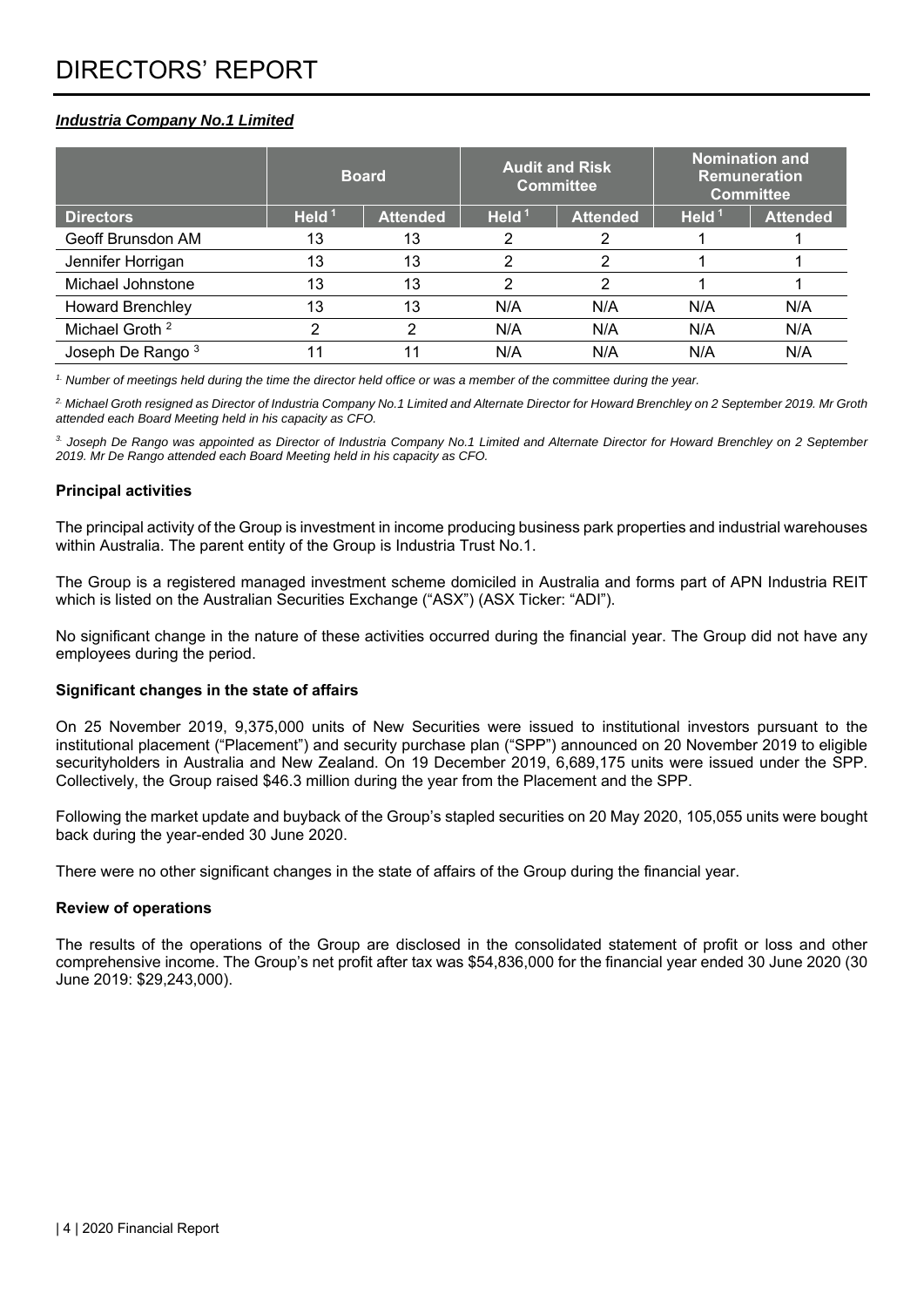A summary of APN Industria REIT's results for the financial year is as follows:

|                                                                                        | 2020<br>\$'000 | 2019<br>\$'000 |
|----------------------------------------------------------------------------------------|----------------|----------------|
| Net property income                                                                    | 48,956         | 43,602         |
| Operating expenses                                                                     | (5,277)        | (4, 704)       |
| Net profit before interest, tax and other items                                        | 43,679         | 38,898         |
|                                                                                        |                |                |
| Net gain in fair value adjustments on investment properties                            | 20,650         | 5,934          |
| Net fair value gain / (loss) on investment properties - right-of-use ("ROU")<br>assets | 709            |                |
| Fair value gain / (loss) on derivatives                                                | (2, 184)       | (4,521)        |
| Net interest expense                                                                   | (7,994)        | (8, 221)       |
| Profit / (loss) before tax                                                             | 54,860         | 32,090         |
|                                                                                        |                |                |
| Income tax expense - deferred                                                          | (24)           | (2, 847)       |
| Statutory profit / (loss) after tax                                                    | 54,836         | 29,243         |

The Responsible Entity uses the Group's Funds from Operations ("FFO") as an additional performance indicator. FFO adjusts statutory net profit / (loss) for certain non-cash items including fair value movements, straight-line lease accounting adjustments and amortisation of leasing costs and incentives.

A reconciliation of statutory net profit / (loss) to FFO is outlined as follows:

|                                                                                            | 2020<br>\$'000 | 2019<br>\$'000 |
|--------------------------------------------------------------------------------------------|----------------|----------------|
| Statutory net profit / (loss)                                                              | 54,836         | 29,243         |
| Adjusted for:                                                                              |                |                |
| Reversal of straight-line lease revenue recognition                                        | (2,323)        | (3, 149)       |
| (Reversal) / add back of fair value (gain) / loss on investment properties                 | (20, 650)      | (5,934)        |
| (Reversal) / add back of fair value (gain) / loss on investment properties -<br>ROU assets | (709)          |                |
| Reversal of fair value loss / (gain) on derivatives                                        | 2,184          | 4,521          |
| Reversal of movement in lease liabilities                                                  | (205)          |                |
| Add back amortised leasing costs and rent-free adjustments <sup>1</sup>                    | 4,648          | 3,751          |
| Add back / (deduct) income tax expense / (benefit)                                         | 24             | 2,847          |
| Other one-off items <sup>2</sup>                                                           | (960)          |                |
| <b>FFO</b>                                                                                 | 36,845         | 31,279         |
| Key financial performance metrics:                                                         |                |                |
| FFO per security (cents)                                                                   | 19.34 c        | 19.03c         |
| Distributions per security (cents)                                                         | 17.275 c       | 17.000 c       |
| Payout Ratio (Distribution per security / FFO per security)                                | 89.32%         | 89.35%         |
| Statutory earnings / (loss) per security (cents per security)                              | 28.79 c        | 17.79 c        |
| Weighted average securities on issue (thousands)                                           | 190,465        | 164,405        |
| Securities on issue (thousands)                                                            | 197,526        | 181,153        |
| Distributions declared (thousands)                                                         | \$33,408       | \$28,461       |

<sup>1</sup> Amortisation of leasing costs increased by \$560,000 due to the write-off of unamortised incentive resulting from tenant failure.

*2 Rental and income support received subsequent to the acquisition of 10 Brandl St, Eight Mile Plains, QLD have been excluded in the Group's FFO calculation due to its temporary nature (consistent with the ASX disclosure dated 15 October 2019).*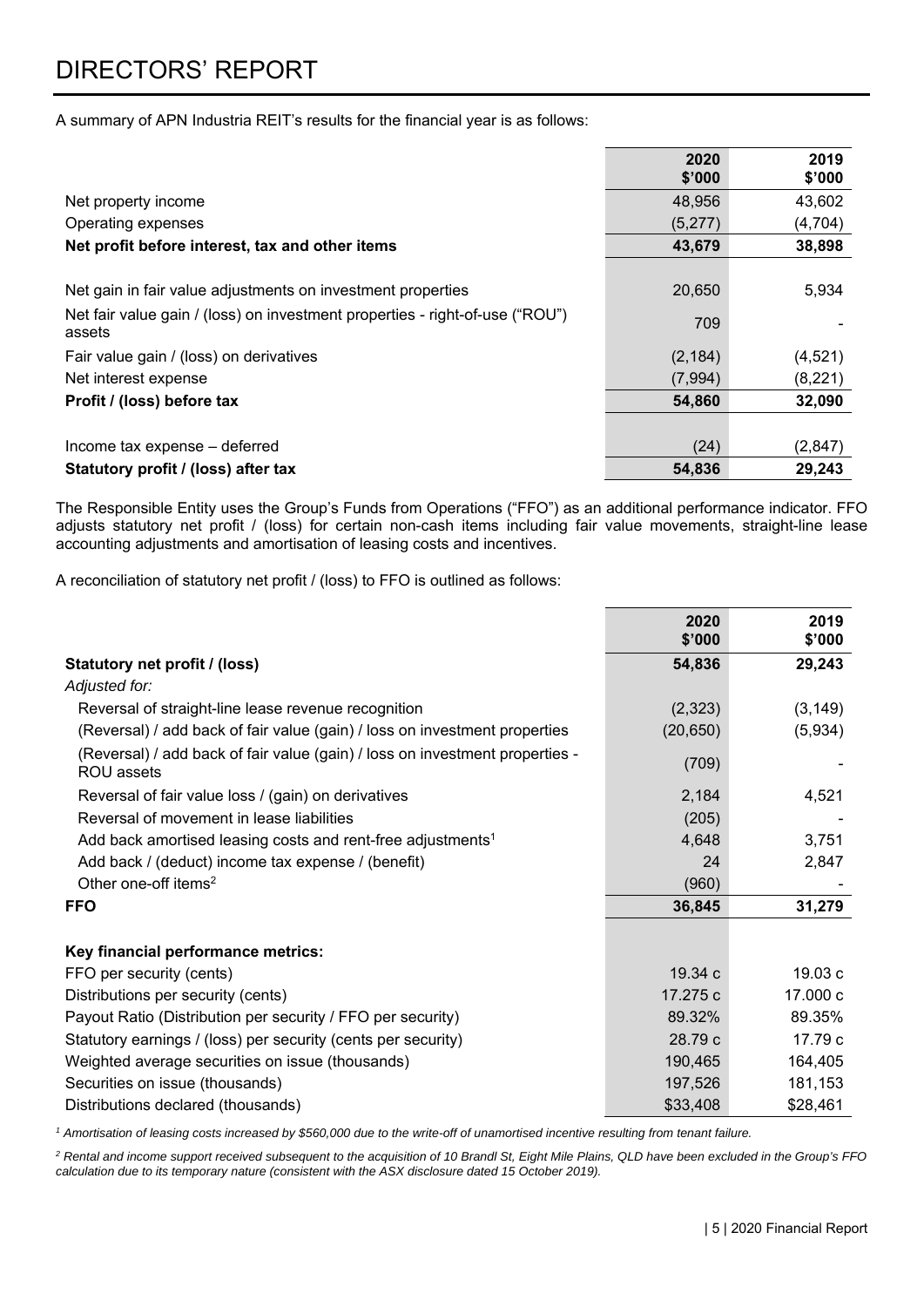#### **Net tangible assets and asset valuations**

Investment property assets were \$826.5 million, an increase of \$87.1 million. The increase was largely a result of \$57.1 million of acquisitions (350-356 Cooper Street, 60 Grindle Road and 10 Brandl Street), as well as revaluation gains of \$24.4 million, with 58% of the portfolio revalued in the current year. Additions to investment properties in the form of capital expenditure totalled to \$5.4 million, comprised of \$1.3 million of maintenance capex, \$2.4 million of development capex, \$1.4 million relating to sustainability initiatives and \$300,000 for fit out incentives.

Revaluation highlights include:

- \$25.0 million (13%) uplift reported for 1 Westrac Dr, Tomago. The value of this property is \$222 million, reflecting a 5.75% cap rate, with the increase value reflecting rising rents and additional income associated with a  $\sim$ \$5.5 million expansion;
- \$2.4 million (8%) uplift reported for 34 Australis Drive, Derrimut, resulting from the cap rate compressing 25 basis points and income growth;
- \$2.0 million (12%) uplift for 13 Ricky Way and 10 Jersey Drive, Epping, following the early renewal of the tenant that secured 8 years of cash flow, and removed potential downtime in 2024 and 2026. The property is now valued at \$18.5 million;
- \$2.4 million (10%) increase in the valuation of 80 96 South Park Drive. The increase is largely attributable to the independent valuer adopting a cap rate of 6.00%, a 75-basis point reduction when compared to 30 June 2019; and
- \$7.6 million (7%) reduction in the value of Rhodes A, which is now valued at \$103.0 million. The reduction in value is associated with the upcoming lease expiry of the major tenant, Link Market Services, whom occupies 13,900 square metres (95%) of the building. The reduction in value was largely associated with higher lease-up costs (downtime and incentives) being assumed, which is appropriate given the change in economic conditions and uncertain leasing environment.

#### **Leasing**

Leasing is a key driver of outcomes across the portfolio, and the Board are pleased to report a record result over the financial year, with 28,900 square metres of leasing activity completed. These outcomes demonstrate the ongoing focus on tenant engagement is adding value and underpinning the portfolio's income yield. The highlights include:

- 11,100 square metres leased at Brisbane Technology Park (BTP), with 49 deals being agreed during the period. Occupiers taking less than 200 square metres made up 40 of the lease deals, and remain a key part of the market that generate attractive cash on cash returns with limited lead times;
- 6,635 square metres of renewals completed at BTP, reflecting 85% tenant retention;
- 6,106 square metre renewal at 81 Rushdale St, Knoxfield, completed. This was a key business plan initiative identified in May 2019, when the property was acquired. The 5-year renewal included a contribution by the Group to construct a 632 Kilowatt solar installation. This installation adds value to the property through a new income stream, whilst also reducing energy costs (and as a result, the total cost of occupancy) for the tenant; and
- Early renewal of Edlyn Foods, the occupier at 10 Jersey Way and 13 Ricky Way, Epping, over 11,200 square metres. This removes a medium-term leasing risk, with the new lease expiry August 2028.

The focus on tenant engagement and cash flow risk has escalated further given the challenges being faced by our tenants as a result of COVID-19. Wherever possible the management team are seeking out win-win outcomes for our tenants and APN Industria REIT securityholders; and one of the ways this is being addressed is by restructuring leases that result in higher cash flow certainty over the medium-to-long term. However, this requires goodwill on behalf of both parties and a balanced negotiation approach, which the Board believe continues to be struck, consistent with the approach of managing for the long term. The lease extension for Edlyn Foods is an example of this approach, and additional agreements have been secured in July and August 2020.

#### **Energy and operational efficiencies adding value**

Our approach regarding continuous improvement and best practice across the portfolio has not changed, with examples during the period including:

 Across the portfolio, approximately 2.5MW of solar has been installed, reducing emissions by 2,885 tons of CO2 per annum. At Brisbane Technology Park, where 7 of the fund's 13 properties have been fitted with rooftop solar PV installations, energy self-sufficiency has increased to an average of 53% during daylight hours, reducing tenants' reliance on the energy grid and delivering 15% yield on cost;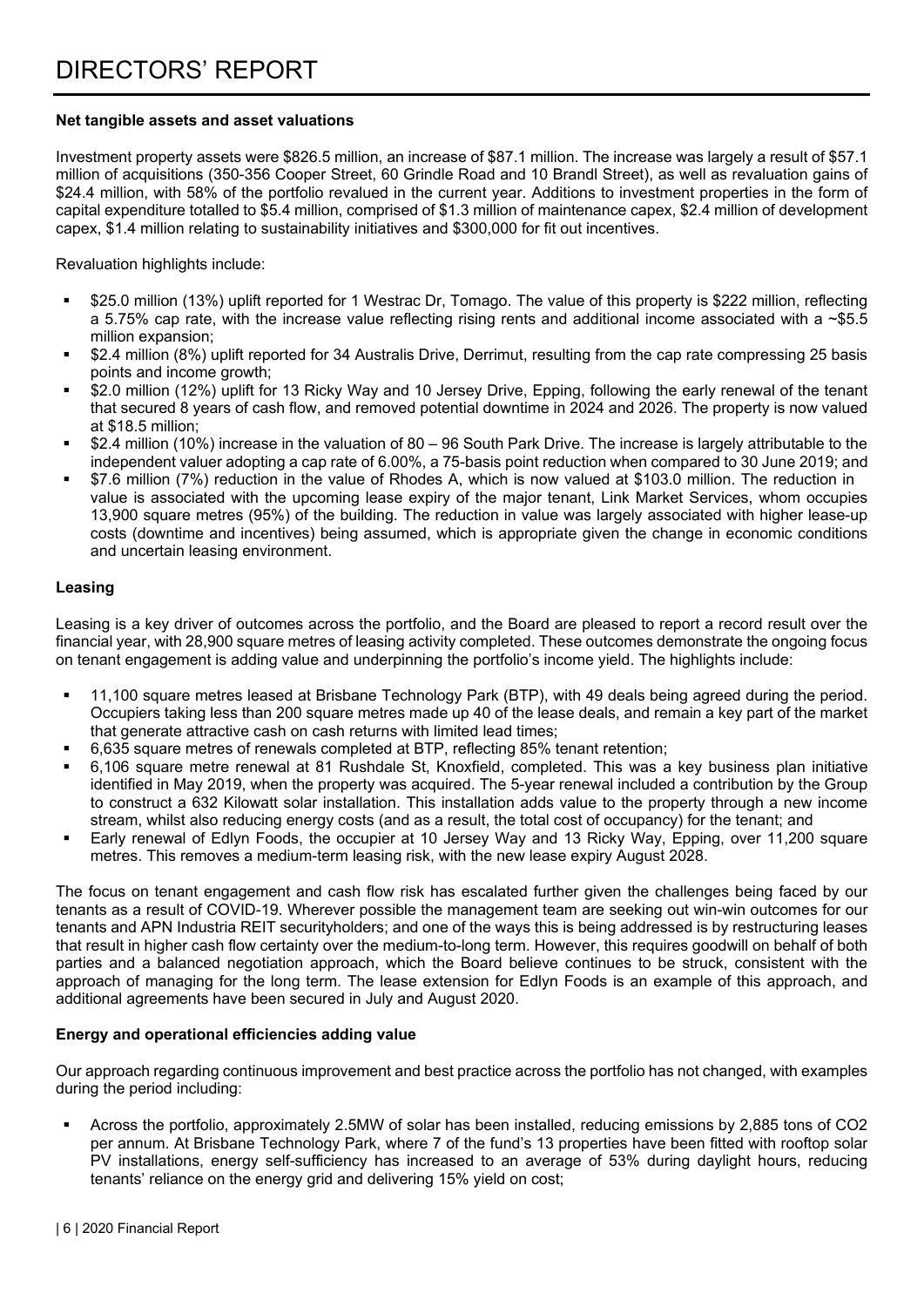- Completed the installation of 630-Kilowatt system at 81 Rushdale St, Knoxfield. This system was activated in July 2020, so whilst limited data is available at this stage, the solar energy generated is sufficient to power the tenants activities, addressing a major cost impediment for their business whilst also reducing carbon emissions by a forecast of 770 tonnes per annum;
- Lighting upgrades continued in 2020 with eight buildings at BTP being fitted out with solar, achieving savings in lighting costs in excess of 55%. Across the portfolio, LED upgrades are expected to reduce emissions by 919 tons of CO2 per annum;
- Modernising or replacing air conditioning units that rely on environmentally damaging refrigerant gases reducing risk of obsolescence and improving tenant comfort.

Environmental, Social and Governance (ESG) commitments will extend further in 2020:

- APN Industria REIT is preparing to release a sustainability report later this year. The Board welcomes investor feedback on the ESG Report as we continue on this journey; and
- Commitment to be carbon neutral for Financial Year 2021. The carbon neutral commitment will be in accordance with the Climate Active Organisations Standard, an Australian Government framework that has been recognised by the European Union Commission and the World Bank as a mature and effective model to incentivise emission reduction. It is anticipated APN Industria REIT will be the first AREIT to achieve this milestone across the portfolio and operations within the fund.

The ESG initiatives pursued and progressed are a prudent risk management strategy that reinforces the importance of efficiency across the group, enhances asset value, and extends our point of difference for tenants and investors. The Board will continue to contemplate a variety of ESG related initiatives, ensuring APN Industria REIT remains a market leader when it comes to actioning initiatives that reduce risk, carbon emissions, and generate a financial return.

#### **Acquisitions and equity raising**

Three properties were acquired during the period. Two industrial properties were acquired; 60 Grindle Road, Wacol (Queensland) for \$18.3 million and 350 – 356 Cooper St, Epping (Victoria) for \$28.8 million. The average passing yield was 6.2% and weighted average lease expiry 8.3 years. These properties add to the growing backbone of income that underpins the portfolio.

10 Brandl St, Eight Mile Plains, an office building adjacent to 18 Brandl St (an existing asset within the portfolio) was also acquired during the period. The purchase price of \$10.0 million reflected an 8.25% cap rate, and the vendor provided a rent guarantee equivalent to 15 months of income – valued at approximately \$1.25 million. A rent guarantee is a form of income provided by a vendor to provide a purchaser with short-term income. As the rent guarantee, and other ancillary income from the property, was temporary in nature, this has been excluded from Funds Operations in Financial Year 2020. The purchase price, net of the \$1.25 million of rent guarantee, reflected a rate per square metre of Net Lettable Area of approximately ~\$2,840, which we considered to be an attractive price and opportunity to leverage our on-site management presence at Brisbane Technology Park to re-lease the property, and potentially create capital value upside.

Whilst the REIT had funding support to acquire all the properties with 100% debt, the Board determined that it would be prudent to raise equity capital to ensure the balance sheet remained conservatively positioned. In November 2019, an equity raise was launched with a \$27 million intuitional placement, which was well supported by existing and new investors. To ensure smaller securityholders were provided with an equal opportunity to participate, a Securityholder Purchase Plan (SPP) was offered with an initial cap of \$5 million, which was lifted to \$19.3 million following strong demand. This capital raising approach is consistent with Financial Year 2019 and demonstrates the Board's commitment to treating all shareholders equitably.

Debt refinanced during the period included \$36.25 million expiring in December 2020, which was increased by \$10.0 million and extended for a further five years to March 2025. This follows a further \$10.0 million increase in November 2019, taking the aggregate total debt facilities to \$290 million. At the balance date the Group had undrawn funding capacity totalling \$47.1 million.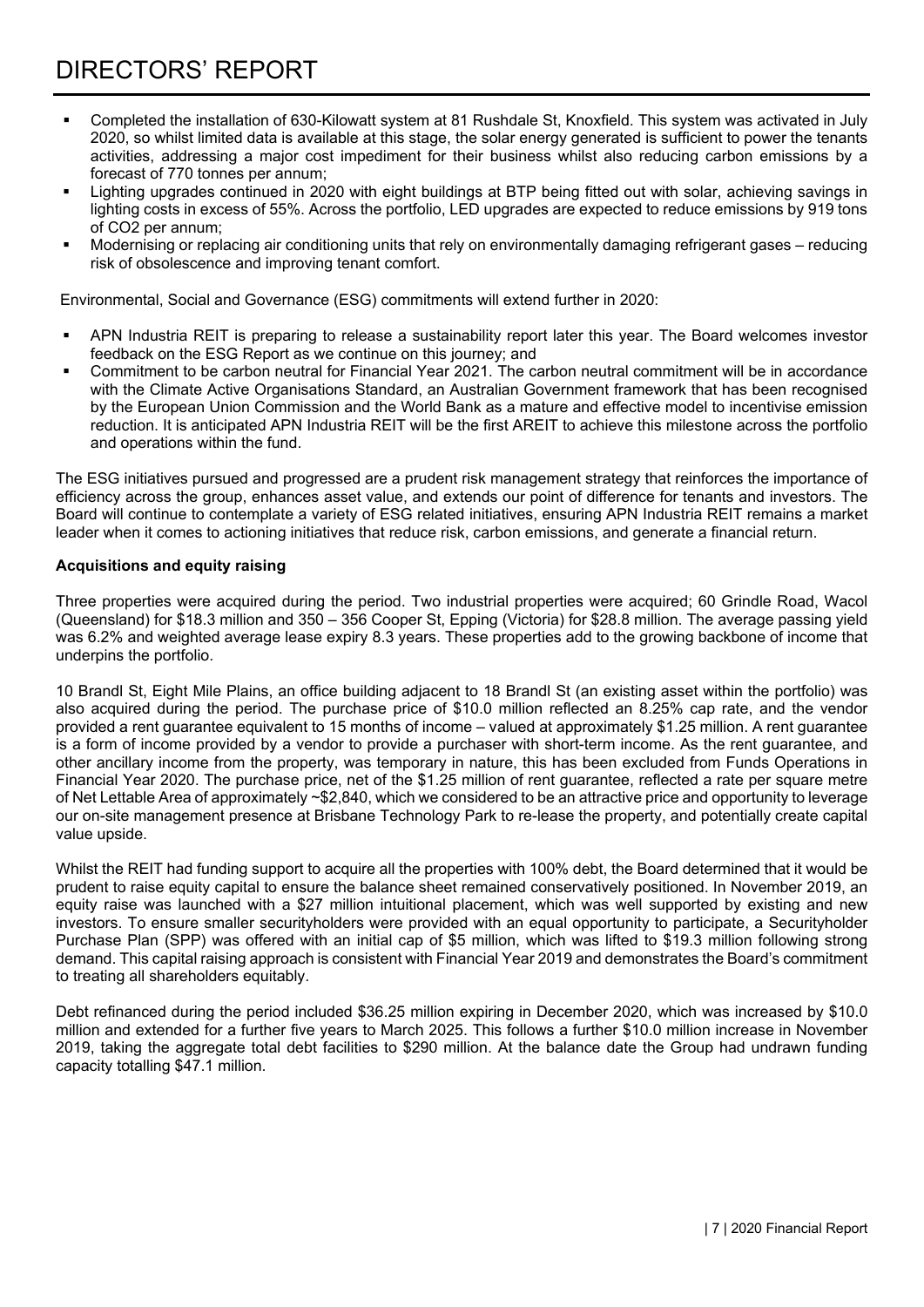#### **Impacts relating to COVID-19**

The portfolio held up reasonably well to the disruption caused by COVID-19. The defensive nature of the assets across the portfolio, combined with low balance sheet gearing, gave the Board confidence it was not necessary to undertake a potentially highly dilutive equity raising. The Board also sought to proactively update the market during this period of uncertainty, providing clarity on tenant composition, and stress-testing against bank debt covenants. Key exerts from the disclosures include:

- *The portfolio comprises 17 industrial properties (56% by value), and 15 low-rise business park properties (44% by value) leased to cost-conscious occupiers. The weighted average cap rates are 6.1% and 6.7% respectively. The properties are leased to a diverse pool of tenants exceeding 120 in number. The top 10 tenants make up 64% of total portfolio income, and have all been in business for at least 20 years;*
- *Interest cover at 30 June 2020 was 6.9 times; and revenue could fall by more than 50% without triggering a breach of the ICR covenant (2.0x);*
- *Gearing is low at 28.8% as at 30 June 2020, below the target range of 30% 40%. Value declines in excess of 45% could be sustained before the gearing covenant would be breached (55%);*
- *There are no 'active earnings' across the portfolio, such as funds management or development fees, that could cause significant volatility of income.*

Rental collections averaged 96% during April to June 2020 period, and 98% for the financial year. There was \$266,000 of rent abatements and \$783,000 of bad debt recognised, which reduced FFO by approximately 0.55 cents per security. Looking to the next financial year, the tenant that had committed to expand into 9 McKechnie Drive, BTP has suffered a major business downturn as their education business has been impacted by the closure of the Australian border. As a result, they will no longer expand into the 2,094 square metre building. This will impact the growth of FFO per security by approximately 0.5 cents for Financial Year 2021.

Cash generated from rents underpin the sustainability of the distribution, and consistent with the Board's prudent approach to financial management, the final quarterly distribution for 2020 was reduced by 5% to 4.15 cents. The distribution for the full financial year was 17.275 cents per security, 1.3% lower than the initial stated guidance of 17.5 cents per security.

Post balance date, stress testing was also completed on operating cash flows assuming the COVID-19 pandemic continues for the next three, six and 12 months.

#### **Stapled security buyback**

In May 2020, the Board announced a stapled security buyback of up to 5% of securities on issue. The Board believed the share price did not reflect the underlying value of the APN Industria REIT portfolio, nor the strength of the balance sheet. Acquiring securities reflected an attractive capital management initiative that could enhance value without compromising the financial strength of the entity.

Between 22 May 2020 and 30 June 2020, 105,055 securities were purchased at an average price of \$2.38. No additional securities were acquired after 30 June 2020, up until the date of this report, as the Board's Securities Trading Policy prohibits trading activities between the end of the financial year until 24 hours after the release of the annual results announcement.

#### **Market Overview**

Up until the onset of COVID-19, investor demand for office and industrial assets was strong, especially for assets with favourable leasing profiles. This was being driven by relatively stable economic conditions and continued appetite from investors for secure income streams that provided the prospects of capital growth.

However, the arrival of COVID-19 has had a profound impact on the broader economy. Unemployment has risen from 5.2% to 7.5% (Australian Bureau of Statistics,13 August 2020), and business failures are increasing, particularly for those exposed to the tourism, education and retail sectors. The extent of how long the pandemic will go on for is unknown, as is the economic damage, with the situation continuously evolving.

Implications for the real estate market are clearer in some sub-sectors more than others; discretionary retail has been dramatically impacted by the closure of shopping centres, central business district office buildings (typically where workplace densities are the highest) have been largely vacated since March 2020 – although activity in the suburban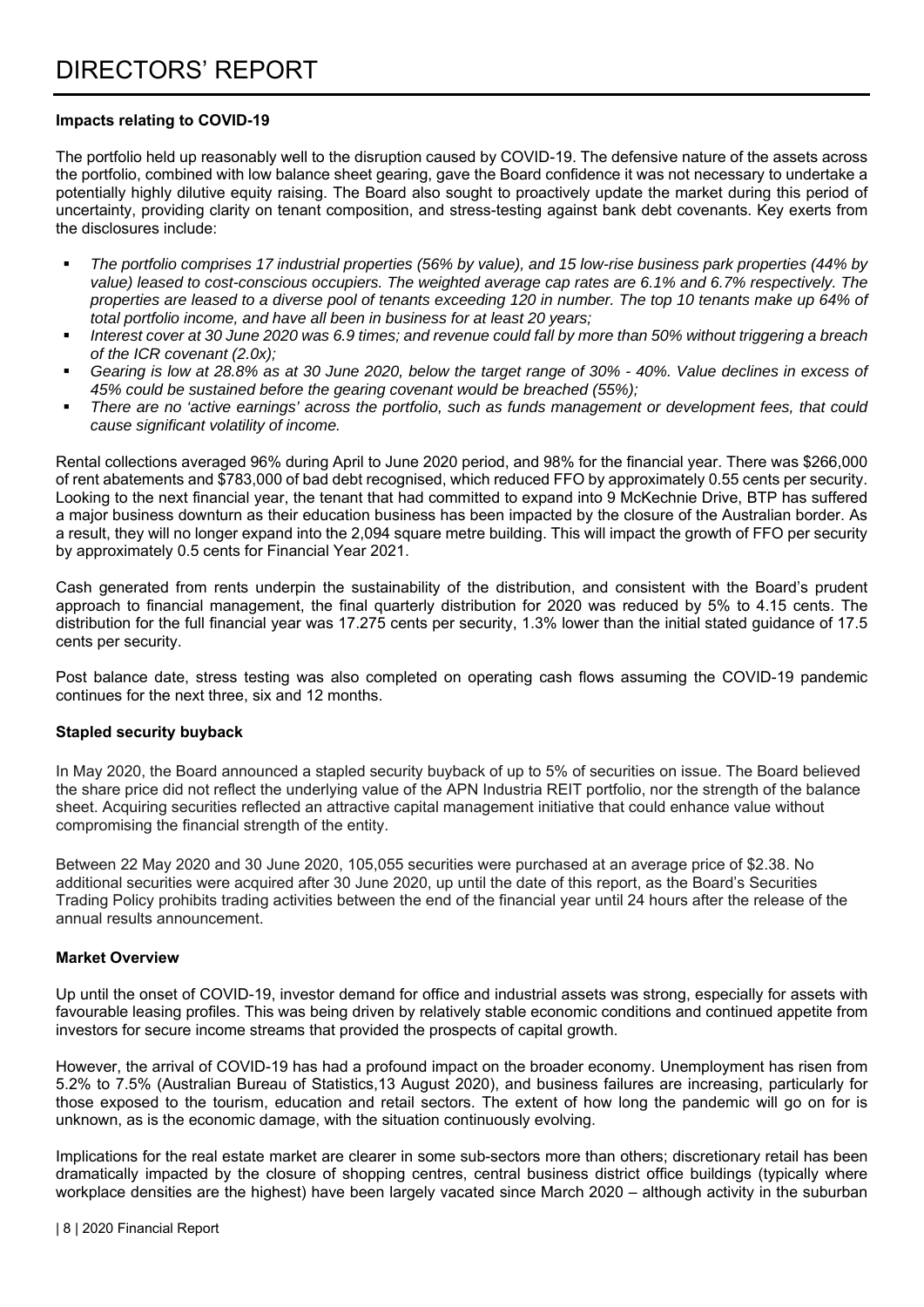markets has held up better, and industrial properties have predominantly functioned as-normal as they benefit from workspaces that are less impacted by social distancing measures due to the lack of density in the workplace.

In terms of market participants, the current limitations on travel may limit the flow of offshore capital into Australia, as well as the lowering of thresholds for purchasing freehold land by the Foreign Investment Review Board. There is also likely to be lower transaction volumes as the general uncertainties associated with the performance of tenants, and their ability to meet their financial obligations under leases – which may result in a mismatch between vendor and purchase price expectations.

Despite the challenges for the underlying occupiers of property, investment demand remains relatively good, as investors seek to generate a premium yield to the cash rate, which now stands at 0.25%, in what is likely to be an extended period of low growth across the world.

#### *Industrial Property*

The growth of e-commerce, combined with ongoing investment in infrastructure and a rebound in manufacturing, continues to support the growth of industrial real estate. The downward pressures on rents and capital values in other sub-sectors of real estate, such as retail, have resulted in increasing capital allocations into industrial real estate and additional allocations are likely. As a result, as investors have accepted lower yields for the same level of risk, values have increased, and we anticipate this to continue in the coming periods.

Whilst there are strong tail winds for industrial property, it is not without risk. New supply is increasing, and when this is combined with a weakening of the broader economy, it is likely there will be less upward pressure on rents and the risk of rising vacancy. The Board is mindful of these risks and continues to monitor the performance of the local markets where the Group has exposure, as well as seeking to understand the markets that provide growth opportunities.

#### *Business and Technology Parks*

Commercial office offerings in metropolitan markets, including Brisbane Technology Park and Rhodes Corporate Park, are relatively well placed given the challenging outlook. Rent profiles that range from  $\sim$ \$400 to  $\sim$ \$500 per square metre gross provide meaningful discount to CBD's, and the ability to easily drive and park at these locations is attractive for current and prospective occupiers. There is minimal new development activity, and there is a possibility yields could fall, largely as a consequence of lower risk-free rates reducing the cost of capital.

A trend we believe will continue to evolve is the prevalence of small businesses in these precincts. During the period the group closed 41 new leases for tenants occupying less than 200 square metres, whilst also completing 6,635 renewals and retaining 85% of tenants. Despite COVID-19, demand from these small users has continued, and vacancy across our portfolio is limited at 9 tenancies for areas under 200 square metres.

Opportunities also exist in the suburban markets to cater for corporate and government tenants seeking to cater for a distributed workforce model. The all-team, full-time remote work format has been a forced change for most companies since the onset of COVID-19, and for organisations with optimised IT infrastructure, there has been little disruption to daily operations. However limiting factors for working at home include: distractions from family or other members of the household; limited private workspaces; sharing knowledge through osmosis is challenging, as is mentoring young talent; and developing (or preserving) a corporate culture, and the desire of humans to interact with others and share ideas. There is demand from large occupiers for serviced offices and co-working environments (subject to acceptable distancing protocols), and there is an opportunity to expand our offering at BTP and also create a product at Rhodes that can seek to resolve the described challenges and cater to a growing market.

Offsetting the above opportunities is a weak economy and the risk of a major rent re-pricing event as a result of high vacancy in the CBD's, reducing the attractiveness of the rental savings, and possibly eroding rents at BTP and Rhodes. We see this as a risk, however whilst social distancing protocols remain a necessity, the prospects of a competitive advantage of having a distributed and low-density workforce will remain more attractive than return to high-rise buildings on mass.

#### **Outlook**

The world is facing unprecedented economic and health challenges, as well as considerable geopolitical risks. Central banks and governments are stimulating economies at record levels, and the desire for investors to generate a return above an extremely low risk-free rate is likely to see yields fall further in certain real estate sectors, especially when income profiles are underpinned by organisations with strong balance sheet credentials.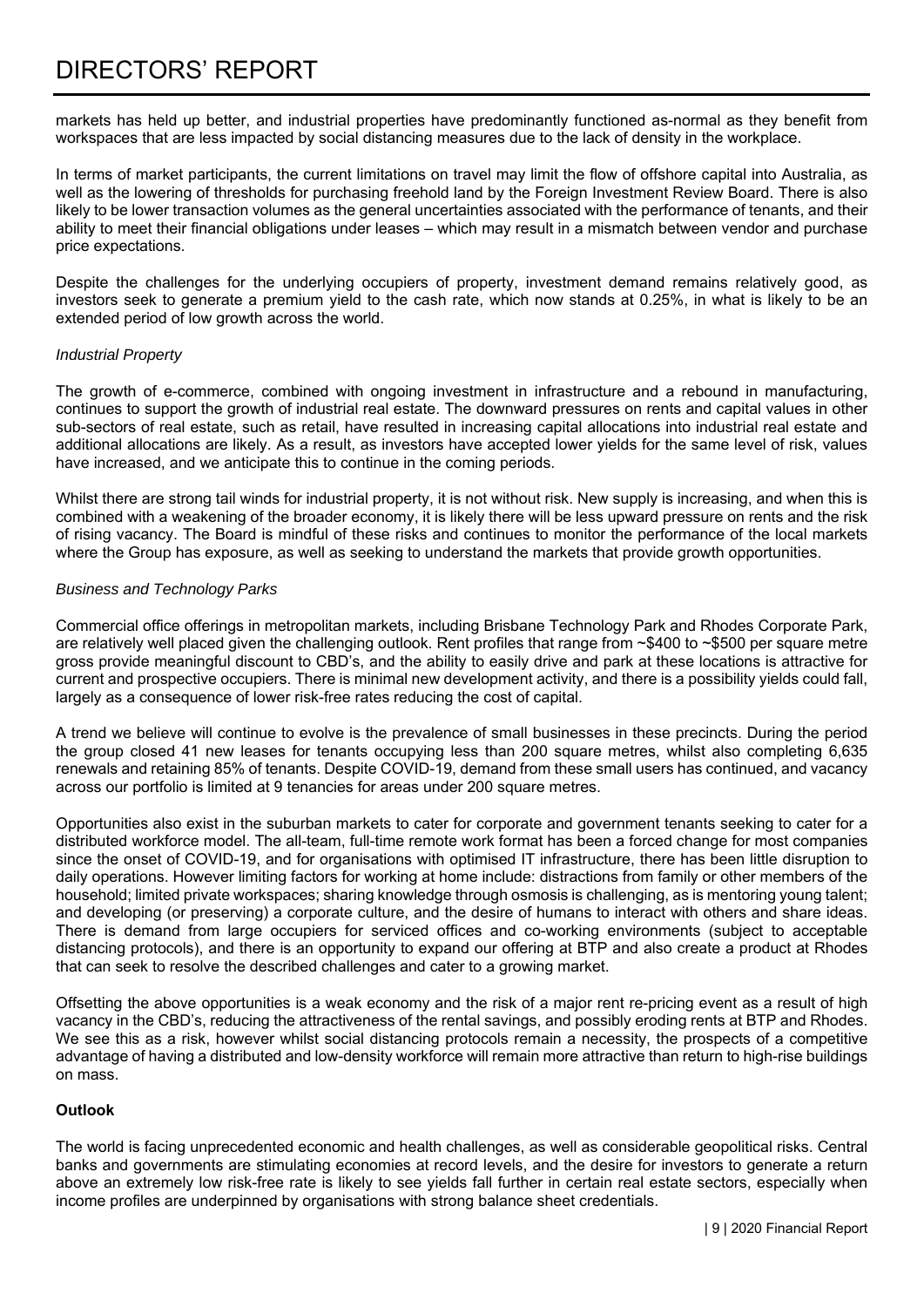These factors are all outside the control of the Directors, who are focused on the key risks and opportunities that are within their control. Principally these are:

- Owning a diversified portfolio of properties that are fit for purpose for businesses seeking quality and affordable office and industrial warehouse workspaces;
- Maintaining a capital structure that is conservatively geared and debt expiry profile that is staggered and reduces material bullet repayment risks;
- Operating in an environment where there is alignment of interest between management and shareholders through meaningful co-ownership; and
- Ensuring the Manager, APN Property Group, has the right people in their business that can ensure the appropriate compliance systems and processes in place; and fosters a corporate culture consistent with investor and community expectations surrounding accountability, ownership, and a strong degree of honesty and integrity that puts customers first.

The Board believes APN Industria REIT is well-placed to continue to manage through these risks and opportunities.

#### **Distributions**

Distributions of \$33,408,000 were declared by the Group during the financial year ended 30 June 2020 (2019: \$28,461,000).

For full details of distributions paid and/or payable during the financial year, refer to note 10 to the consolidated financial statements.

#### **Remuneration of key management personnel**

No fees have been paid to the directors and/or key management personnel of Industria Company No.1 Limited or APN Funds Management Limited in their capacity as directors and/or key management personnel of the Group.

No loans have been provided to directors and/or key management personnel in the current financial year.

#### **Matters subsequent to the end of the financial year**

Other than those disclosed in note 23, there has not been any matter or circumstance occurring subsequent to the end of the financial year that has significantly affected, or may significantly affect, the operations of the Group, the results of the Group, or the state of affairs of the Group in future financial years.

#### **Non-audit services**

During the year, the auditor of the Group performed certain other services in addition to their statutory duties.

The Audit, Risk and Compliance Committee of the Responsible Entity has considered the non-audit services provided during the year by the auditor and is satisfied that the provision of those non-audit services during the year by the auditor is compatible with, and did not compromise, the auditor independence requirements of the *Corporations Act 2001* for the following reasons:

- all non-audit services were subject to the corporate governance procedures adopted by the Responsible Entity and have been reviewed to ensure they do not impact the integrity and objectivity of the auditor; and
- none of the services undermine the general principles relating to auditor independence as set out in Code of Conduct APES 110 *Code of Ethics for Professional Accountants* issued by the Accounting Professional & Ethical Standards Board, including reviewing or auditing the auditor's own work, acting in a management or decisionmaking capacity for the Group, acting as advocate for the Group or jointly sharing economic risks and rewards.

Details of the amounts paid to the auditor, which includes the amounts paid for non-audit services relating to audit of compliance plan and other approved advisory services, are set out in note 21 to the consolidated financial statements.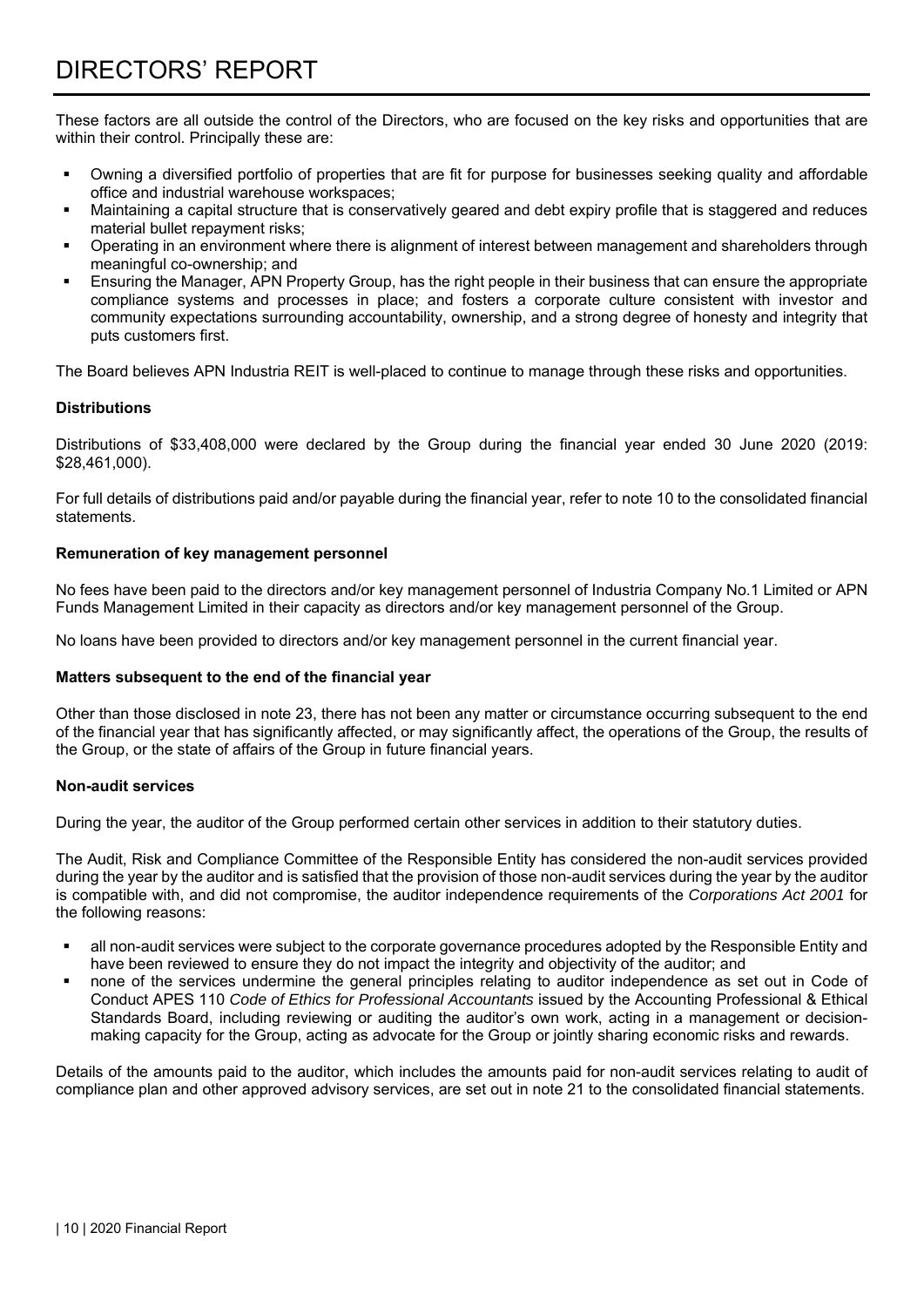#### **Auditor's independence declaration**

A copy of the external auditor's independence declaration, as required under section 307C of the *Corporations Act 2001*  is set out on page 13.

#### **Options granted**

As the Group is an externally managed vehicle, no options were:

- granted over unissued securities in the Group during or since the end of the financial year; or
- granted to the Responsible Entity.

No unissued securities in the Group were under option as at the date on which this report is made.

No securities were issued in the Group during or since the end of the financial year as a result of the exercise of an option over unissued securities in the Group.

#### **Indemnification of officers of the Responsible Entity and auditors**

APN Funds Management Limited ("APN FM") in its capacity as the Responsible Entity of the Group has agreed to indemnify the directors and officers of APN FM and its related body's corporate, both past and present, against all liabilities to another person (other than APN FM or a related body corporate) that may arise from their position as directors and officers of APN FM and its controlled entities, except where the liability arises out of conduct involving a lack of good faith. APN FM will meet the full amount of any such liabilities, including costs and expenses. In addition, APN FM has paid a premium in respect of a contract insuring against a liability incurred by an officer of the Group. Under the contract of insurance, disclosure of the nature of the insured liabilities and the amount of premium paid is prohibited. APN FM has not indemnified or made a relevant agreement to indemnify the auditor of the Group or of any related body (corporate) against a liability incurred by the auditor.

#### **Trust information in the Directors' report**

Fees paid to the Responsible Entity during the financial year and the number of securities in the Group held by the Responsible Entity, its associates and directors are disclosed in note 19 to the consolidated financial statements. Other than directors included in note 19, no other directors own securities, or rights or options over securities in the Group.

The number of securities in the Group issued, bought back and cancelled during the financial year, and the number of securities on issue at the end of the financial year is disclosed in note 9 to the consolidated financial statements.

The value of the Group's assets as at the end of the financial year is disclosed in the consolidated statement of financial position as "total assets" and the basis of valuation is disclosed throughout the notes to the consolidated financial statements.

#### **Rounding of amounts**

The Group is an entity of the kind referred to in *ASIC Corporations (Rounding in Financials/Directors' Reports) Instrument 2016/191*, dated 24 March 2016, and in accordance with that Corporations Instrument, amounts in the directors' report and the financial report have been rounded to the nearest thousand dollars, unless otherwise stated.

Signed in accordance with a resolution of the directors of the Responsible Entity made pursuant to section 306(3) of the *Corporations Act 2001*.

On behalf of the directors

Geoff Brunsdon AM Director Melbourne, 19 August 2020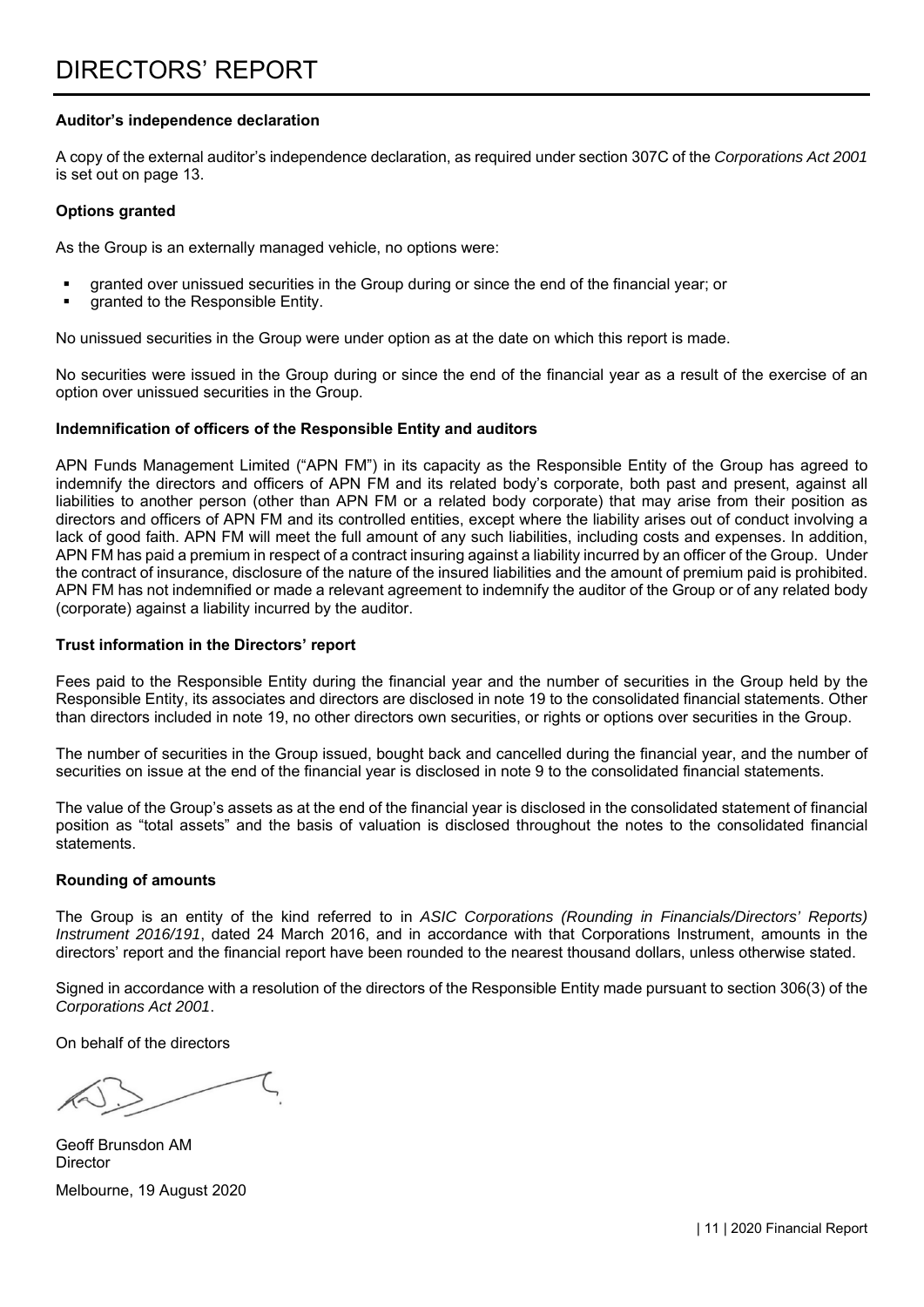APN Industria REIT (**Fund**) is comprised of the following four trusts and one company (including their various subsidiary trusts and companies);

- **Industria REIT No. 1;**
- **Industria REIT No. 2;**
- **IDED** Industria REIT No. 3;
- **Industria REIT No. 4; and**
- Industria Company No. 1 Limited

Securityholders in the Fund hold a unit or share of each of the above entities that are stapled together, such that an individual unit or share in one of the above entities may not be transferred or dealt with without the others. The Fund is listed on the Australian Securities Exchange (**ASX**) under code ADI.

APN Funds Management Limited is the Responsible Entity (**APN FM or Responsible Entity**) of each of the four trusts. APN FM is a wholly owned subsidiary of APN Property Group Limited (**APN PG**). APN Property Group (**APN**) comprises the staple of APN PG and APD Trust and trades on the ASX under the code APD. APN and its subsidiaries together are referred to as the "**APN Group**" in this Statement. APN FM oversees the management and strategic direction of APN's listed and unlisted managed investment schemes and mandates (**APN Funds**) in its role as responsible entity, trustee and/or manager.

The board of APN FM (**Board**) comprises four Independent Directors (including the Chairman), one of whom is also an APN PG Director. The board of Industria Company No. 1 Limited (**Industria Co**) comprises five Directors, four of whom are Independent Directors (including the Chairman) and one whom is an Executive Director. Importantly, the boards of both APN FM and Industria Co are comprised of a majority of Independent Directors, each of whom has a legal obligation to put the interests of investors in the Fund ahead of their own and, in the case of APN FM, APN FM's sole shareholder, APN PG.

The boards of APN FM and Industria Co co-operate to ensure that the interests of the Fund are aligned and therefore have adopted the same practices and processes. For simplicity in the Corporate Governance Statement, all reference to APN FM, Responsible Entity, Board or Fund should be read as including and referring also to Industria Co and its board of directors and governance practices, wherever the context permits and unless otherwise stated.

The Responsible Entity is committed to achieving and demonstrating the highest standards of governance. The Fund's Corporate Governance Statement (**Statement**) has been prepared in accordance with the principles and recommendations set by the ASX Corporate Governance Council (Corporate Governance Principles and Recommendations 4th Edition) (**Recommendations**), and any departure from these Recommendations are stated within.

The Responsible Entity's governance framework, as summarised in the Statement has been designed to ensure that the Fund meets its ongoing statutory obligations, discharges its responsibilities to all stakeholders and acts with compliance and integrity.

The Statement outlines the main corporate governance practices in place throughout the financial year ended 30 June 2020 (**Reporting Period)** and incorporates the requirements of market regulators, adopted codes and charters, documented policies and procedures and guidance from industry best practice. These policies and practices remain under regular review as the corporate governance environment and good practices evolve.

The full corporate governance statement is available on the fund website at: https://apngroup.com.au/fund/apnindustria-reit/about-us/corporate-governance/.

As APN FM and Industria Co do not employ staff directly, the necessary management and resources for the operation of the Fund are provided by APN PG. For this reason, staff are governed by APN Group policies. The policies, charters and codes referred to in the Statement are available on the Fund's website at https://apngroup.com.au/fund/apn-industria-reit/about-us/corporate-governance/.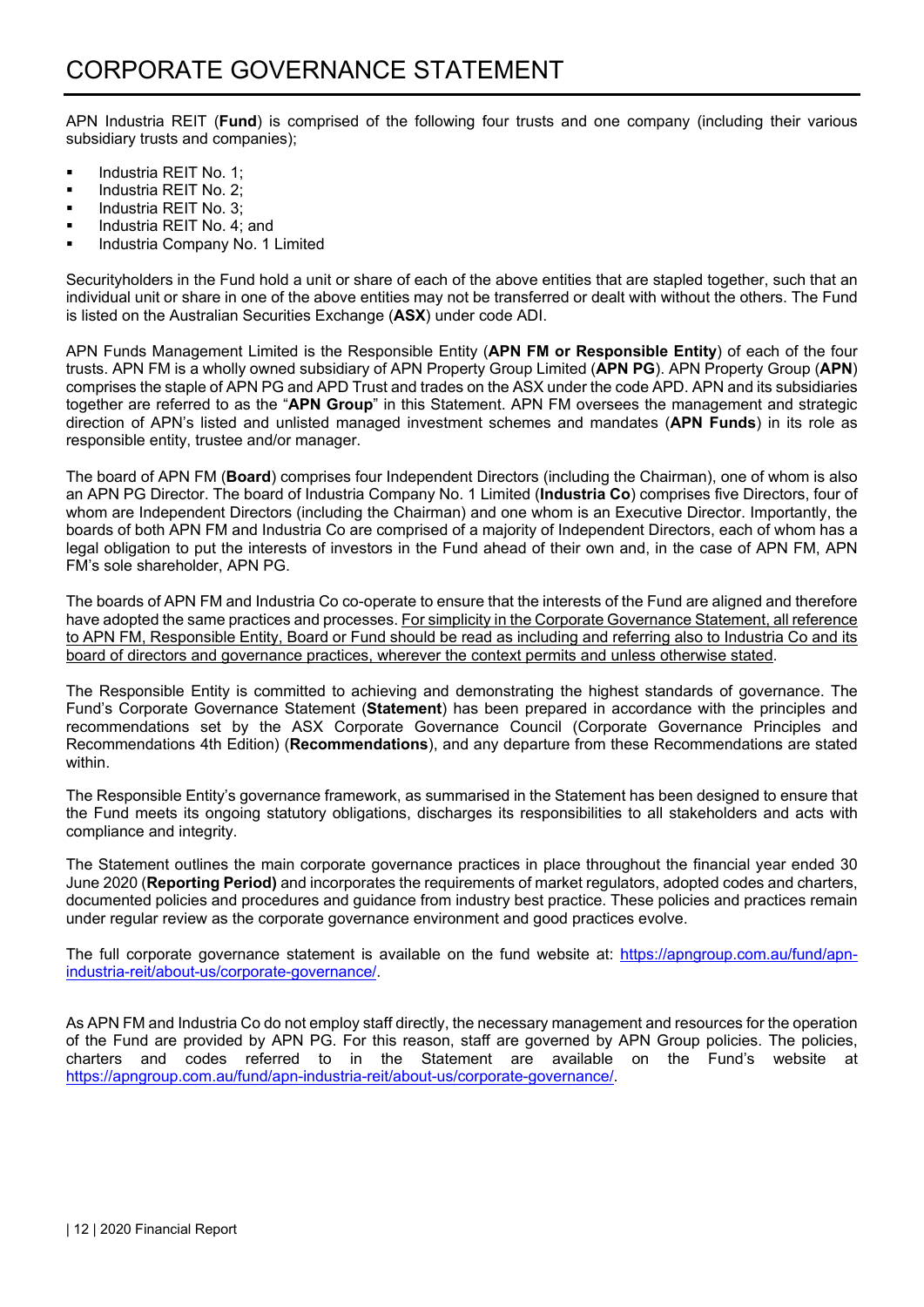# Deloitte.

Deloitte Touche Tohmatsu ABN 74 490 121 060

477 Collins Street Melbourne VIC 3000 GPO Box 78 Melbourne VIC 3001 Australia

Tel: +61 3 9671 7000 Fax: +61 3 9671 7001 www.deloitte.com.au

19 August 2020

The Board of Directors APN Funds Management Limited Level 30, 101 Collins Street MELBOURNE VIC 3000

Dear Board Members

#### **Independence Declaration – APN Industria REIT**

In accordance with section 307C of the Corporations Act 2001, I am pleased to provide the following declaration of independence to the directors of APN Funds Management Limited, the Responsible Entity, regarding the annual financial report for APN Industria REIT.

As lead audit partner for the audit of the financial report of APN Industria REIT for the financial year ended 30 June 2020, I declare that to the best of my knowledge and belief, there have been no contraventions of:

- (i) The auditor independence requirements of the Corporations Act 2001 in relation to the audit; and
- (ii) Any applicable code of professional conduct in relation to the audit.

Yours sincerely

Redthe Toda Taketa

DELOITTE TOUCHE TOHMATSU

Neil Brown Partner Chartered Accountants

Liability limited by a scheme approved under Professional Standards Legislation.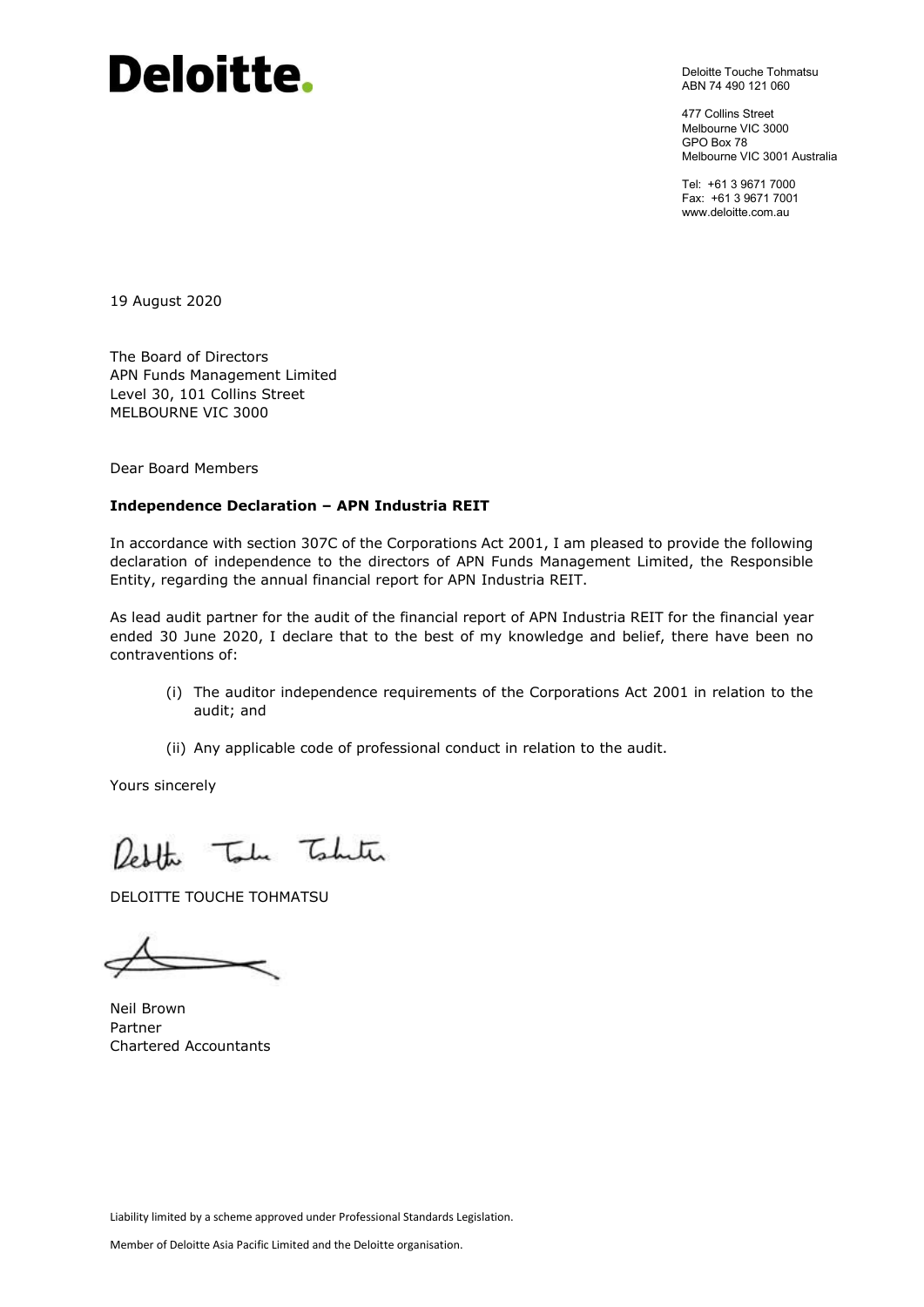# Deloitte.

Deloitte Touche Tohmatsu ABN 74 490 121 060

477 Collins Street Melbourne VIC 3000 GPO Box 78 Melbourne VIC 3001 Australia

Tel: +61 3 9671 7000 Fax: +61 3 9671 7001 www.deloitte.com.au

## Independent Auditor's Report to the Stapled Security Holders of APN Industria REIT

#### **Report on the Audit of the Financial Report**

#### *Opinion*

We have audited the financial report of APN Industria REIT, being Industria Trust No. 1 and its controlled entities (collectively, the "Group") which comprises the consolidated statement of financial position as at 30 June 2020, the consolidated statement of profit or loss and other comprehensive income, the consolidated statement of changes in equity, the consolidated statement of cash flows for the year then ended, and notes to the financial statements, including a summary of significant accounting policies, and the directors' declaration.

In our opinion, the accompanying financial report of the Group is in accordance with the *Corporations Act 2001*, including:

- (i) giving a true and fair view of the Group's financial position as at 30 June 2020 and of its financial performance for the year then ended; and
- (ii) complying with Australian Accounting Standards and the *Corporations Regulations 2001*.

#### *Basis for Opinion*

We conducted our audit in accordance with Australian Auditing Standards. Our responsibilities under those standards are further described in the *Auditor's Responsibilities for the Audit of the Financial Report* section of our report. We are independent of the Group in accordance with the auditor independence requirements of the *Corporations Act 2001* and the ethical requirements of the Accounting Professional and Ethical Standards Board's APES 110 *Code of Ethics for Professional Accountants (including Independence Standards)* (the Code) that are relevant to our audit of the financial report in Australia. We have also fulfilled our other ethical responsibilities in accordance with the Code.

We confirm that the independence declaration required by the *Corporations Act 2001*, which has been given to the directors of APN Funds Management Limited (the "Responsible Entity"), would be in the same terms if given to the directors as at the time of this auditor's report.

We believe that the audit evidence we have obtained is sufficient and appropriate to provide a basis for our opinion.

#### *Key Audit Matters*

Key audit matters are those matters that, in our professional judgement, were of most significance in our audit of the financial report for the current period. These matters were addressed in the context of our audit of the financial report as a whole, and in forming our opinion thereon, and we do not provide a separate opinion on these matters.

Liability limited by a scheme approved under Professional Standards Legislation.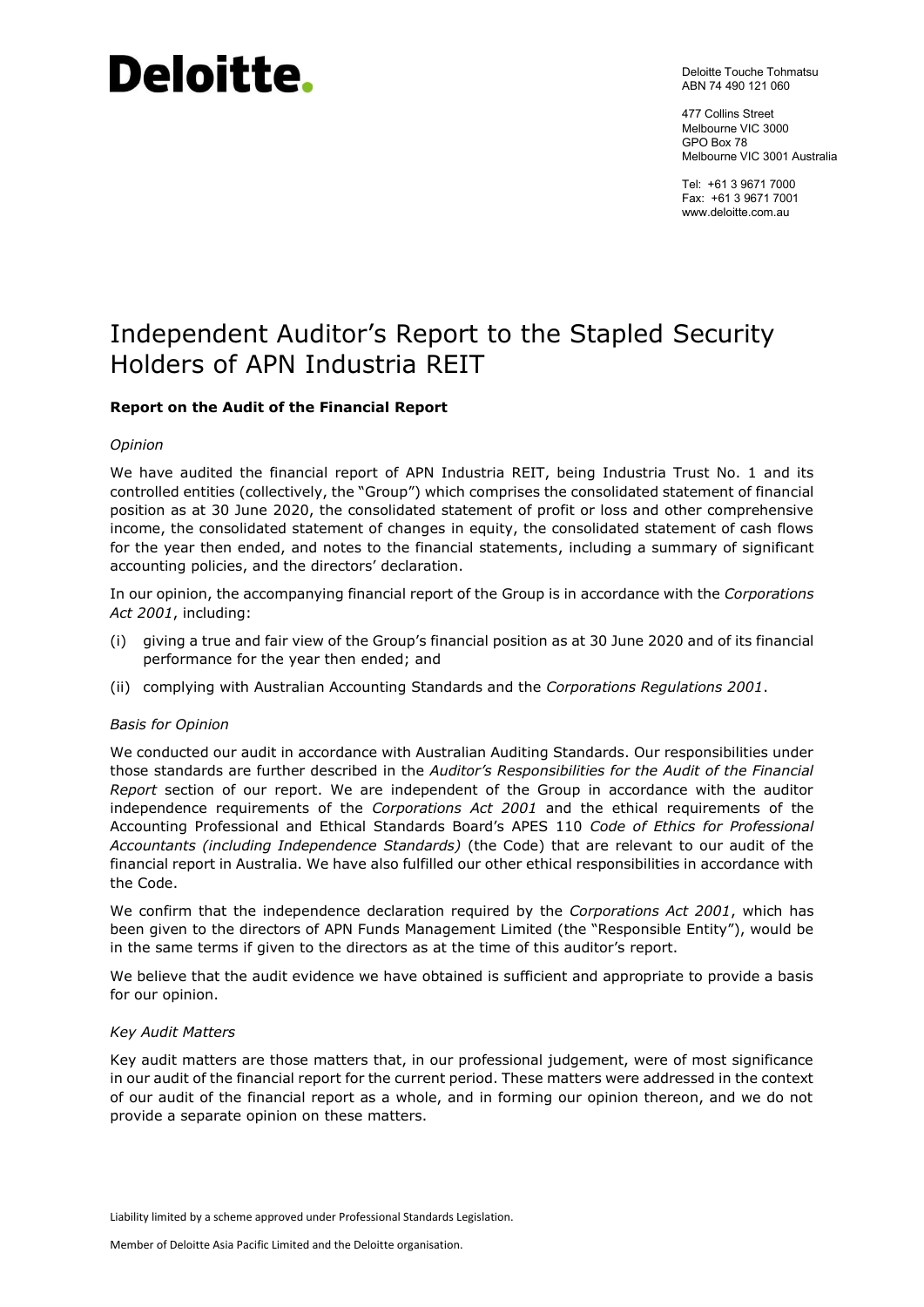## Deloitte.

| <b>Key Audit Matter</b>                                                                                                                                                                                                                                                                                                                                                          | How the scope of our audit responded to the<br><b>Key Audit Matter</b>                                                                                                                                                                                                                                                                                                              |
|----------------------------------------------------------------------------------------------------------------------------------------------------------------------------------------------------------------------------------------------------------------------------------------------------------------------------------------------------------------------------------|-------------------------------------------------------------------------------------------------------------------------------------------------------------------------------------------------------------------------------------------------------------------------------------------------------------------------------------------------------------------------------------|
| <b>Valuation of investment properties</b><br>held at fair value<br>As at 30 June 2020 the Group's investment<br>properties represent the largest category of<br>assets with a carrying value of \$826,481k,<br>including a \$20,650k revaluation gain<br>recognised in the consolidated statement of<br>profit or loss and other comprehensive<br>income as disclosed in note 7. | In conjunction with our valuation specialists, our<br>procedures relating to the valuation of the<br>investment properties included, but were not<br>limited to:<br>evaluating the independence, competence<br>and objectivity of the valuers by<br>understanding their credentials, their<br>experiences, their remuneration basis and<br>the extent of their relationship to APN; |
| The investment properties are measured<br>under the fair value model. The<br>determination of fair value requires<br>significant judgement due to the degree of                                                                                                                                                                                                                  | assessing the scope of the valuers' work;<br>assessing the timeliness of the valuation and<br>the date at which it was given, in relation to<br>the financial year end;                                                                                                                                                                                                             |
| subjectivity used by management, together<br>with their internal and external valuation<br>specialists (the "valuers"), in estimating the<br>inputs used in the determination of the fair<br>value of the investment properties<br>including, but not limited to:                                                                                                                | challenging the appropriateness of the<br>valuation techniques against industry<br>practice and approach, and assessing the<br>reasonableness of the approaches adopted<br>in light of COVID-19;                                                                                                                                                                                    |
| net passing rentals;<br>$\bullet$<br>net market rentals;<br>$\bullet$<br>average market rental growth<br>rates;<br>terminal yields;<br>$\bullet$                                                                                                                                                                                                                                 | on a sample basis, challenging the<br>appropriateness of the net market rentals,<br>the average market rental growth rates, the<br>terminal yields, the discount rates and the<br>capitalisation rates with reference to<br>external industry and market economic<br>data;                                                                                                          |
| discount rates; and,<br>$\bullet$<br>capitalisation rates.                                                                                                                                                                                                                                                                                                                       | testing on a sample basis, the passing rental<br>balances by agreeing them back to tenancy<br>schedules and signed lease agreements, and<br>considering the impact of any rent deferrals<br>or rent reductions thereon;                                                                                                                                                             |
|                                                                                                                                                                                                                                                                                                                                                                                  | reviewed tenancy schedules in light of<br>COVID-19 to understand the composition of<br>the tenants, including their location, their<br>industry and for material clients, any<br>publicly available information on the<br>underlying performance of those tenants;<br>and                                                                                                           |
|                                                                                                                                                                                                                                                                                                                                                                                  | recalculating the mathematical accuracy of a<br>sample of the valuation models.                                                                                                                                                                                                                                                                                                     |
|                                                                                                                                                                                                                                                                                                                                                                                  | We have also assessed the appropriateness of the<br>disclosures in note 7 to the financial statements.                                                                                                                                                                                                                                                                              |

#### *Other Information*

The directors of the Responsible Entity (the "Directors") are responsible for the other information. The other information comprises the information included in the Group's annual report for the year ended 30 June 2020, but does not include the financial report and our auditor's report thereon.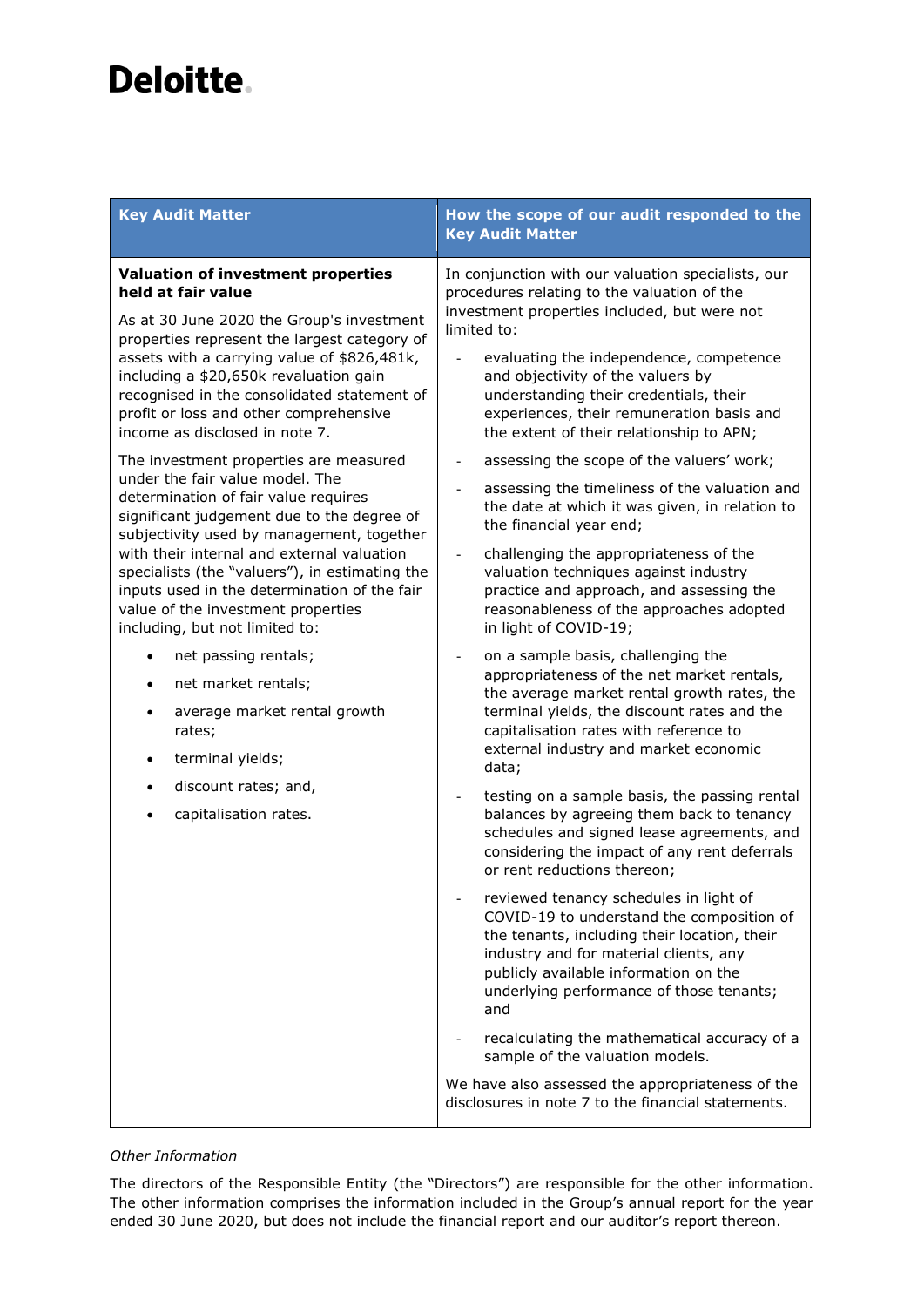## **Deloitte**

Our opinion on the financial report does not cover the other information and we do not express any form of assurance conclusion thereon.

In connection with our audit of the financial report, our responsibility is to read the other information and, in doing so, consider whether the other information is materially inconsistent with the financial report or our knowledge obtained in the audit, or otherwise appears to be materially misstated. If, based on the work we have performed, we conclude that there is a material misstatement of this other information, we are required to report that fact. We have nothing to report in this regard.

#### *Responsibilities of the Directors for the Financial Report*

The directors are responsible for the preparation of the financial report that gives a true and fair view in accordance with Australian Accounting Standards and the *Corporations Act 2001* and for such internal control as the directors determine is necessary to enable the preparation of the financial report that gives a true and fair view and is free from material misstatement, whether due to fraud or error.

In preparing the financial report, the directors are responsible for assessing the ability of the Group to continue as a going concern, disclosing, as applicable, matters related to going concern and using the going concern basis of accounting unless the directors either intend to liquidate the Group or to cease operations, or has no realistic alternative but to do so.

#### *Auditor's Responsibilities for the Audit of the Financial Report*

Our objectives are to obtain reasonable assurance about whether the financial report as a whole is free from material misstatement, whether due to fraud or error, and to issue an auditor's report that includes our opinion. Reasonable assurance is a high level of assurance, but is not a guarantee that an audit conducted in accordance with the Australian Auditing Standards will always detect a material misstatement when it exists. Misstatements can arise from fraud or error and are considered material if, individually or in the aggregate, they could reasonably be expected to influence the economic decisions of users taken on the basis of this financial report.

As part of an audit in accordance with the Australian Auditing Standards, we exercise professional judgement and maintain professional scepticism throughout the audit. We also:

- Identify and assess the risks of material misstatement of the financial report, whether due to fraud or error, design and perform audit procedures responsive to those risks, and obtain audit evidence that is sufficient and appropriate to provide a basis for our opinion. The risk of not detecting a material misstatement resulting from fraud is higher than for one resulting from error, as fraud may involve collusion, forgery, intentional omissions, misrepresentations, or the override of internal control.
- Obtain an understanding of internal control relevant to the audit in order to design audit procedures that are appropriate in the circumstances, but not for the purpose of expressing an opinion on the effectiveness of the Group's internal control.
- Evaluate the appropriateness of accounting policies used and the reasonableness of accounting estimates and related disclosures made by the directors.
- Conclude on the appropriateness of the directors' use of the going concern basis of accounting and, based on the audit evidence obtained, whether a material uncertainty exists related to events or conditions that may cast significant doubt on the Group's ability to continue as a going concern. If we conclude that a material uncertainty exists, we are required to draw attention in our auditor's report to the related disclosures in the financial report or, if such disclosures are inadequate, to modify our opinion. Our conclusions are based on the audit evidence obtained up to the date of our auditor's report. However, future events or conditions may cause the Group to cease to continue as a going concern.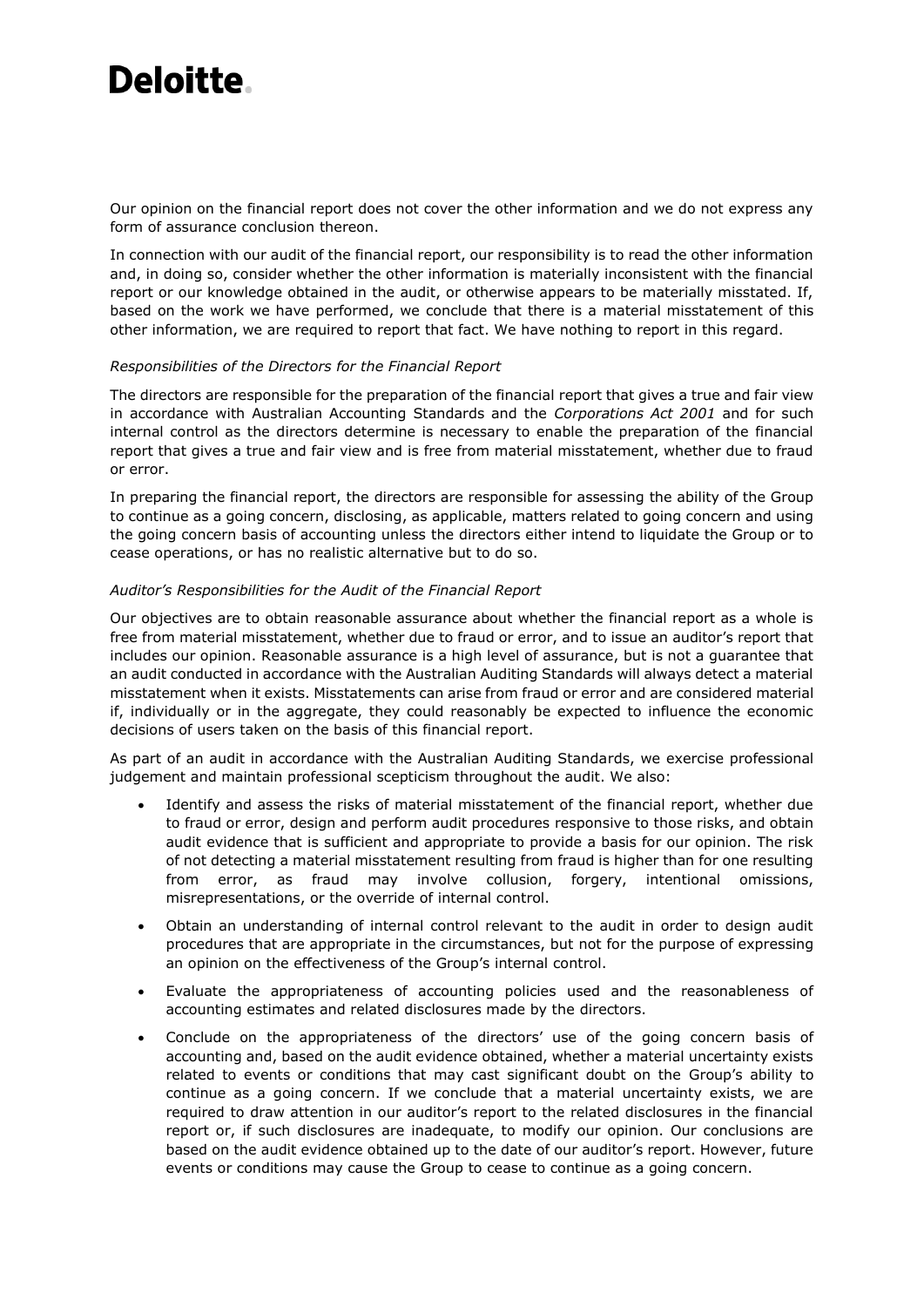## **Deloitte**

- Evaluate the overall presentation, structure and content of the financial report, including the disclosures, and whether the financial report represents the underlying transactions and events in a manner that achieves fair presentation.
- Obtain sufficient appropriate audit evidence regarding the financial information of the entities or business activities within the Group to express an opinion on the financial report. We are responsible for the direction, supervision and performance of the Group's audit. We remain solely responsible for our audit opinion.

We communicate with the directors regarding, among other matters, the planned scope and timing of the audit and significant audit findings, including any significant deficiencies in internal control that we identify during our audit.

We also provide the directors with a statement that we have complied with relevant ethical requirements regarding independence, and to communicate with them all relationships and other matters that may reasonably be thought to bear on our independence, and where applicable, actions taken to eliminate threats or safeguards applied.

From the matters communicated with the directors, we determine those matters that were of most significance in the audit of the financial report of the current period and are therefore the key audit matters. We describe these matters in our auditor's report unless law or regulation precludes public disclosure about the matter or when, in extremely rare circumstances, we determine that a matter should not be communicated in our report because the adverse consequences of doing so would reasonably be expected to outweigh the public interest benefits of such communication.

Redthe Take Taketer

DELOITTE TOUCHE TOHMATSU

Neil Brown Partner Chartered Accountants Melbourne, 19 August 2020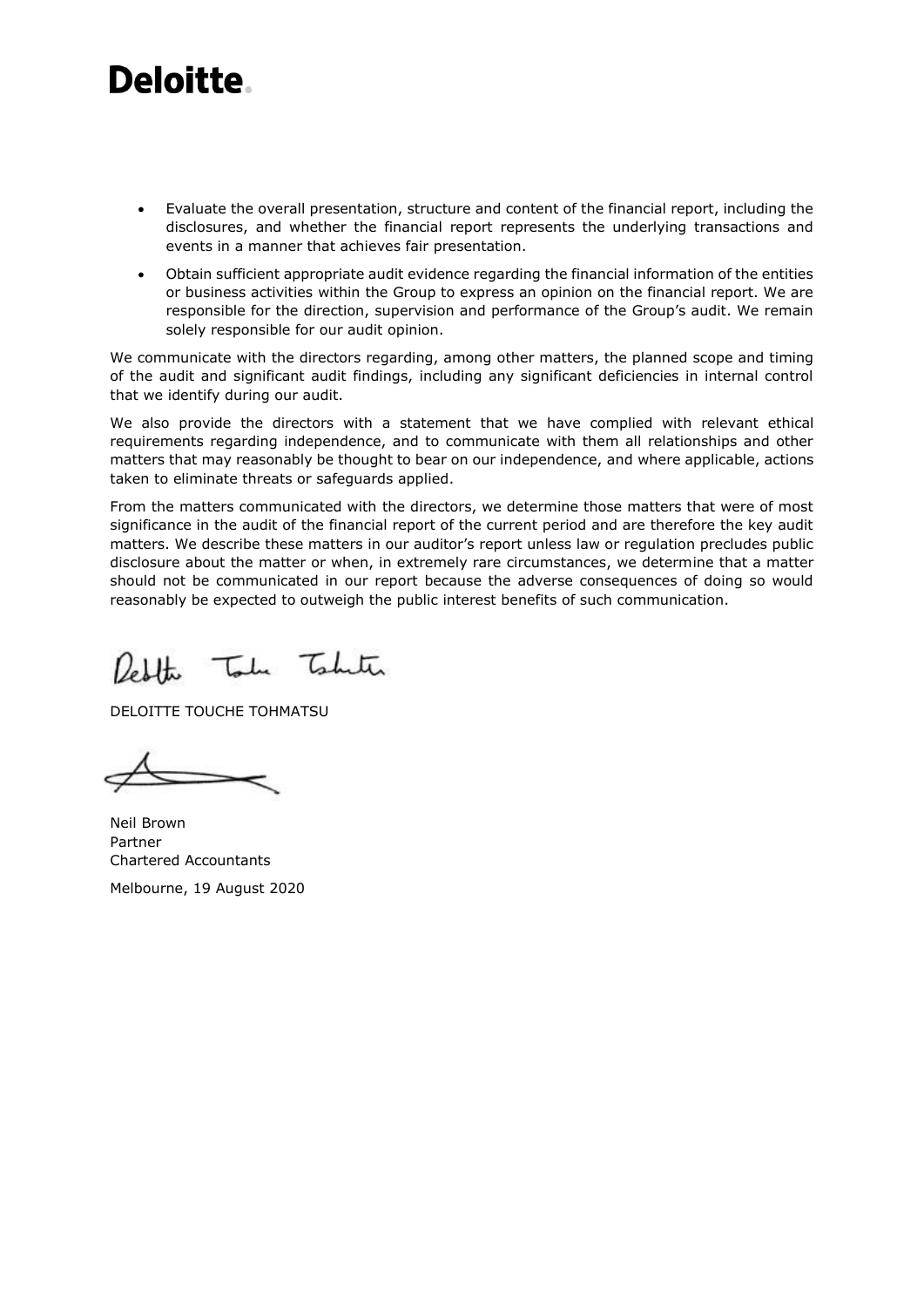The directors of APN Funds Management Limited, the Responsible Entity of Industria Trust No. 1 (the "Trust"), declare that:

- (a) in the directors' opinion, there are reasonable grounds to believe that the Trust will be able to pay its debts as and when they become due and payable;
- (b) in the directors' opinion, the attached consolidated financial statements are in compliance with International Financial Reporting Standards, as stated in note 2 to the consolidated financial statements;
- (c) in the directors' opinion, the attached consolidated financial statements and notes thereto are in accordance with the *Corporations Act 2001*, including compliance with accounting standards and giving a true and fair view of the financial position and performance of the Trust and the Group; and
- (d) the directors have been given the declarations required by section 295A of the *Corporations Act 2001*.

Signed in accordance with a resolution of the directors of the Responsible Entity made pursuant to section 295(5) of the *Corporations Act 2001*.

On behalf of the directors of the Responsible Entity, APN Funds Management Limited.

Geoff Brunsdon AM **Director** Melbourne, 19 August 2020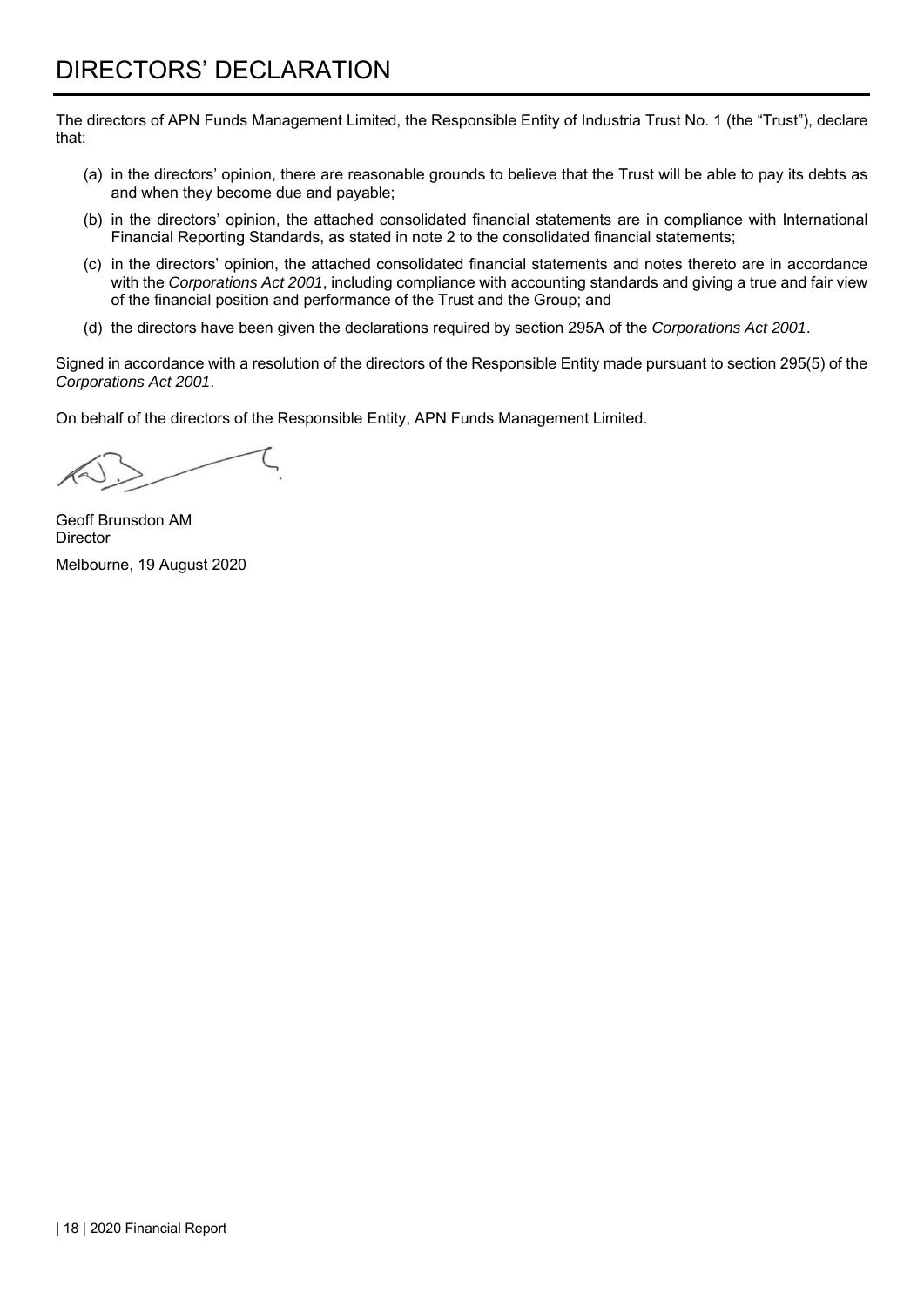#### **For the year ended 30 June 2020**

|                                                             |                | 2020      | 2019      |
|-------------------------------------------------------------|----------------|-----------|-----------|
|                                                             | <b>Notes</b>   | \$'000    | \$'000    |
|                                                             |                |           |           |
| Revenue                                                     | $\,6$          | 59,554    | 52,153    |
| Straight-line rental income recognition                     |                | 2,323     | 3,149     |
| Total revenue from continuing operations                    |                | 61,877    | 55,302    |
| <b>Other income</b>                                         |                |           |           |
| Interest income                                             |                | 27        | 50        |
| Net fair value gain / (loss) on investment properties       | $\overline{7}$ | 20,650    | 5,934     |
| Net fair value gain / (loss) on investment properties - ROU | 8              | 709       |           |
| Fair value gain / (loss) on derivatives                     |                | (2, 184)  | (4,521)   |
| <b>Total other income</b>                                   |                | 19,202    | 1,463     |
| <b>Total income</b>                                         |                | 81,079    | 56,765    |
| <b>Expenses</b>                                             |                |           |           |
| Property costs                                              |                | (12, 921) | (11,700)  |
| Management fees                                             | 19             | (4, 387)  | (3,837)   |
| Finance costs                                               | 12             | (8,021)   | (8,271)   |
| Other expenses                                              |                | (890)     | (867)     |
| <b>Total expenses</b>                                       |                | (26, 219) | (24, 675) |
| Profit / (loss) before tax                                  |                | 54,860    | 32,090    |
|                                                             |                |           |           |
| Income tax expense                                          | $\mathbf 5$    | (24)      | (2,847)   |
| Profit / (loss) after tax                                   |                | 54,836    | 29,243    |
| <b>Attributable to:</b>                                     |                |           |           |
| Securityholders of Industria Trust No. 1                    |                | 51,450    | 20,417    |
| Securityholders of non-controlling interests <sup>1</sup>   |                | 3,386     | 8,826     |
|                                                             |                | 54,836    | 29,243    |
|                                                             |                |           |           |
| Other comprehensive income                                  |                |           |           |
| Total comprehensive income for the year                     |                | 54,836    | 29,243    |
| Total comprehensive income for the year is attributable to: |                |           |           |
| Securityholders of Industria Trust No. 1                    |                | 51,450    | 20,417    |
| Securityholders of non-controlling interests <sup>1</sup>   |                | 3,386     | 8,826     |
|                                                             |                | 54,836    | 29,243    |
| <b>Earnings per security</b>                                |                |           |           |
| Basic and diluted (cents per security)                      | 11             | 28.79     | 17.79     |

*1 Non-controlling interests represents the profit / (loss) for the year attributable to Industria Trust No. 2, Industria Trust No. 3, Industria Trust No. 4 and Industria Company No. 1 Limited.*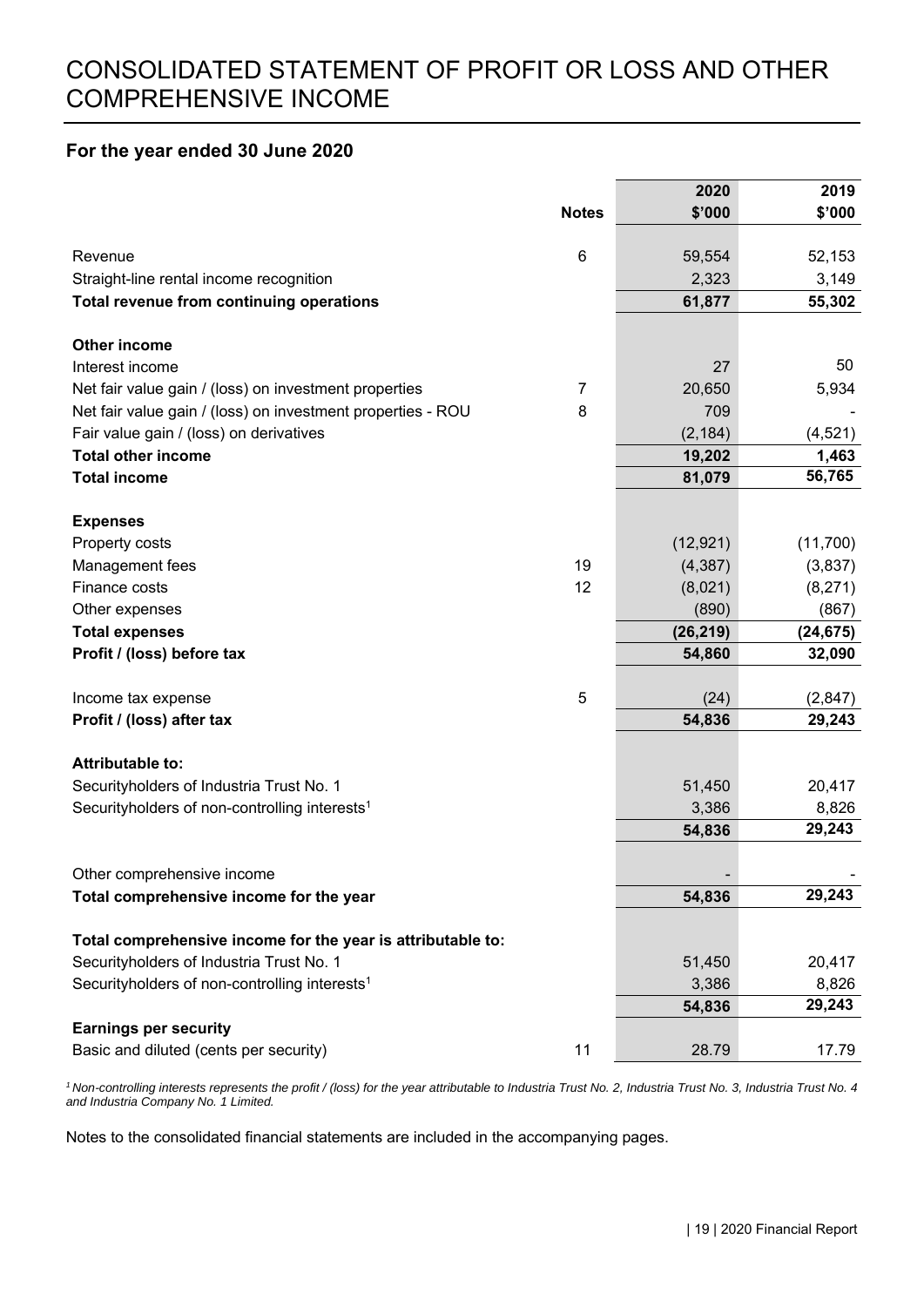#### **As at 30 June 2020**

|                                                             |                  | 2020       | 2019       |
|-------------------------------------------------------------|------------------|------------|------------|
|                                                             | <b>Notes</b>     | \$'000     | \$'000     |
| <b>Current assets</b>                                       |                  |            |            |
| Cash and cash equivalents                                   | 16               | 4,928      | 2,435      |
| Trade and other receivables                                 | 17               | 377        | 1,007      |
| Other assets                                                |                  | 733        | 764        |
| <b>Total current assets</b>                                 |                  | 6,038      | 4,206      |
|                                                             |                  |            |            |
| <b>Non-current assets</b>                                   |                  |            |            |
| Investment properties                                       | $\overline{7}$   | 826,481    | 739,378    |
| Investment properties - right-of-use ("ROU") assets         | 8                | 20,159     |            |
| <b>Total non-current assets</b>                             |                  | 846,640    | 739,378    |
| <b>Total assets</b>                                         |                  | 852,678    | 743,584    |
| <b>Current liabilities</b>                                  |                  |            |            |
| Trade and other payables                                    | 18               | (7, 735)   | (6,633)    |
| Derivative financial instruments                            | 12               | (2,671)    | (1,631)    |
| Lease liabilities                                           | 8                | (101)      |            |
| Distributions payable                                       | 10               | (8, 199)   | (7,698)    |
| <b>Total current liabilities</b>                            |                  | (18, 706)  | (15, 962)  |
| <b>Non-current liabilities</b>                              |                  |            |            |
| Trade and other payables                                    | 18               | (1,003)    | (614)      |
| Derivative financial instruments                            | 12               | (5,719)    | (4, 575)   |
| Lease liabilities                                           | 8                | (19, 144)  |            |
| <b>Borrowings</b>                                           | 12               | (242, 014) | (224, 251) |
| Deferred tax liability                                      | 5                | (8, 150)   | (8, 160)   |
| <b>Total non-current liabilities</b>                        |                  | (276, 030) | (237, 600) |
| <b>Total liabilities</b>                                    |                  | (294, 736) | (253, 562) |
| <b>Net assets</b>                                           |                  | 557,942    | 490,022    |
|                                                             |                  |            |            |
| <b>Equity</b>                                               |                  |            |            |
| Securityholders of Industria Trust No. 1:                   |                  |            |            |
| Contributed equity                                          | $\boldsymbol{9}$ | 291,216    | 255,832    |
| Retained earnings                                           |                  | 121,053    | 96,112     |
| Securityholders of non-controlling interests <sup>1</sup> : |                  |            |            |
| Contributed equity                                          | 9                | 107,354    | 96,246     |
| Retained earnings                                           |                  | 38,319     | 41,832     |
|                                                             |                  |            |            |
| <b>Total equity</b>                                         |                  | 557,942    | 490,022    |
| Net tangible assets (\$ per security)                       |                  | 2.82       | 2.71       |
|                                                             |                  |            |            |

*1 Non-controlling interests represents the net assets attributable to Industria Trust No. 2, Industria Trust No. 3, Industria Trust No. 4 and Industria Company No. 1 Limited.*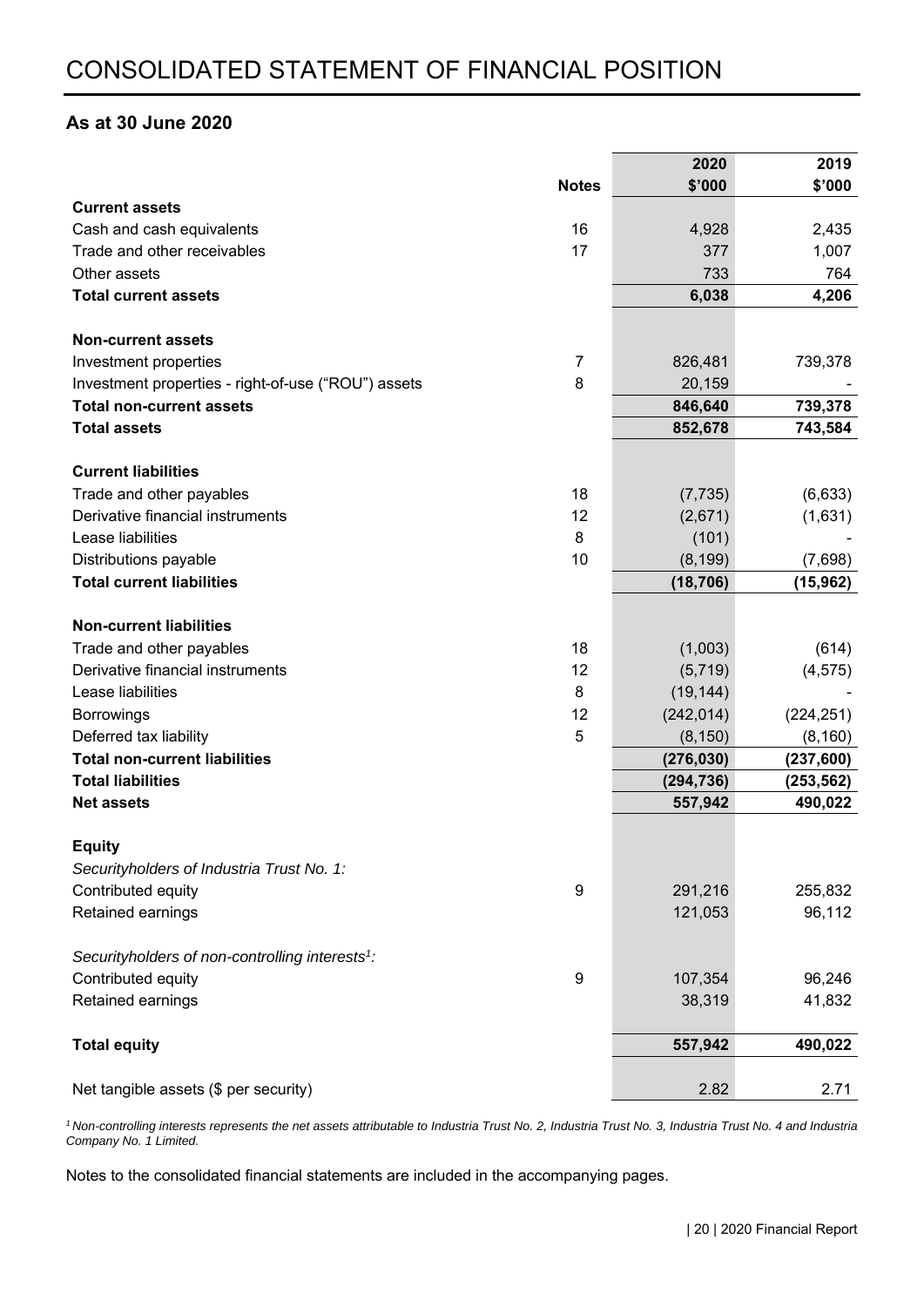#### **For the year ended 30 June 2020**

|                                                        |              | <b>Contributed</b><br>equity | <b>Retained</b><br>earnings | <b>Total</b> | Non-<br>controlling<br>interests <sup>1</sup> | <b>Total</b><br>equity |
|--------------------------------------------------------|--------------|------------------------------|-----------------------------|--------------|-----------------------------------------------|------------------------|
|                                                        | <b>Notes</b> | \$'000                       | \$'000                      | \$'000       | \$'000                                        | \$'000                 |
| Balance at 1 July 2018                                 |              | 220,152                      | 98,552                      | 318,704      | 121,250                                       | 439,954                |
| Net profit / (loss)                                    |              |                              | 20,417                      | 20,417       | 8,826                                         | 29,243                 |
| Other comprehensive income                             |              |                              |                             |              |                                               |                        |
| Profit / (loss) for the year                           |              |                              | 20,417                      | 20,417       | 8,826                                         | 29,243                 |
| Issue of contributed equity                            | 9            | 36,217                       |                             | 36,217       | 13,779                                        | 49,996                 |
| Security issuance costs (net of<br>income tax benefit) | 9            | (537)                        |                             | (537)        | (173)                                         | (710)                  |
| Distributions paid or payable                          | 10           |                              | (22, 857)                   | (22, 857)    | (5,604)                                       | (28, 461)              |
| Balance as at 30 June 2019                             |              | 255,832                      | 96,112                      | 351,944      | 138,078                                       | 490,022                |
| Net profit / (loss)                                    |              |                              | 51,450                      | 51,450       | 3,386                                         | 54,836                 |
| Other comprehensive income                             |              |                              |                             |              |                                               |                        |
| Profit / (loss) for the year                           |              |                              | 51,450                      | 51,450       | 3,386                                         | 54,836                 |
| Issue of contributed equity                            | 9            | 36,133                       |                             | 36,133       | 11,321                                        | 47,454                 |
| Security issuance costs (net of<br>income tax benefit) | 9            | (565)                        |                             | (565)        | (147)                                         | (712)                  |
| Securities buy-back                                    | 9            | (184)                        |                             | (184)        | (66)                                          | (250)                  |
| Distributions paid or payable                          | 10           |                              | (26, 509)                   | (26, 509)    | (6,899)                                       | (33, 408)              |
| Balance as at 30 June 2020                             |              | 291,216                      | 121,053                     | 412,269      | 145,673                                       | 557,942                |

<sup>1</sup> Non-controlling interests represent the equity attributable to Industria Trust No. 2, Industria Trust No. 1 and Industria Trust No. 4 and Industria *Company No. 1 Limited.*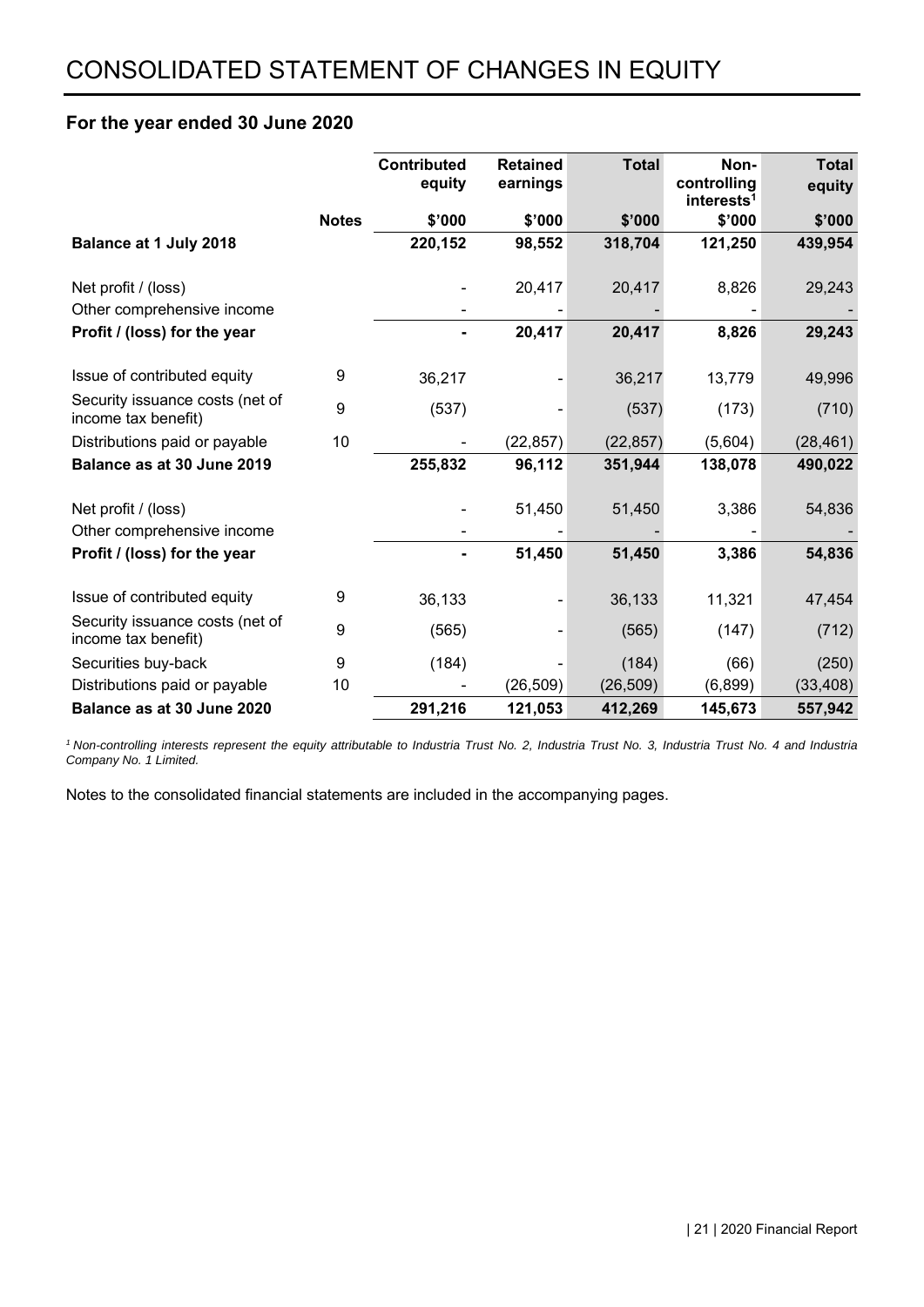### **For the year ended 30 June 2020**

|                                                                  |              | 2020      | 2019      |
|------------------------------------------------------------------|--------------|-----------|-----------|
|                                                                  | <b>Notes</b> | \$'000    | \$'000    |
| Cash flows from operating activities                             |              |           |           |
| Net rental income received                                       |              | 62,818    | 54,000    |
| Interest received                                                |              | 27        | 50        |
| Other expenses paid                                              |              | (17, 112) | (13,690)  |
| Finance costs paid                                               |              | (7, 236)  | (7,965)   |
| Net cash inflow / (outflow) from operating activities            | 16           | 38,497    | 32,395    |
|                                                                  |              |           |           |
| Cash flows from investing activities                             |              |           |           |
| Payments for acquisition of investment properties                |              | (60, 877) | (68, 296) |
| Payments for capital expenditure on investment properties        |              | (5, 451)  | (3,050)   |
| Net cash inflow / (outflow) from investing activities            |              | (66, 328) | (71, 346) |
|                                                                  |              |           |           |
| <b>Cash flows from financing activities</b>                      |              |           |           |
| Net proceeds from borrowings                                     | 16           | 17,494    | 18,074    |
| Net proceeds from issue of contributed equity                    |              | 47,454    | 49,996    |
| Equity issuance costs paid                                       |              | (746)     | (741)     |
| Payment for securities buy-back                                  |              | (250)     |           |
| Payments for ground rent                                         |              | (721)     |           |
| Distributions paid                                               |              | (32, 907) | (27, 602) |
| Net cash inflow / (outflow) from financing activities            |              | 30,324    | 39,727    |
|                                                                  |              |           |           |
| Net increase / (decrease) in cash and cash equivalents           |              | 2,493     | 776       |
| Cash and cash equivalents at the beginning of the financial year |              | 2,435     | 1,659     |
| Cash and cash equivalents at the end of the financial year       | 16           | 4,928     | 2,435     |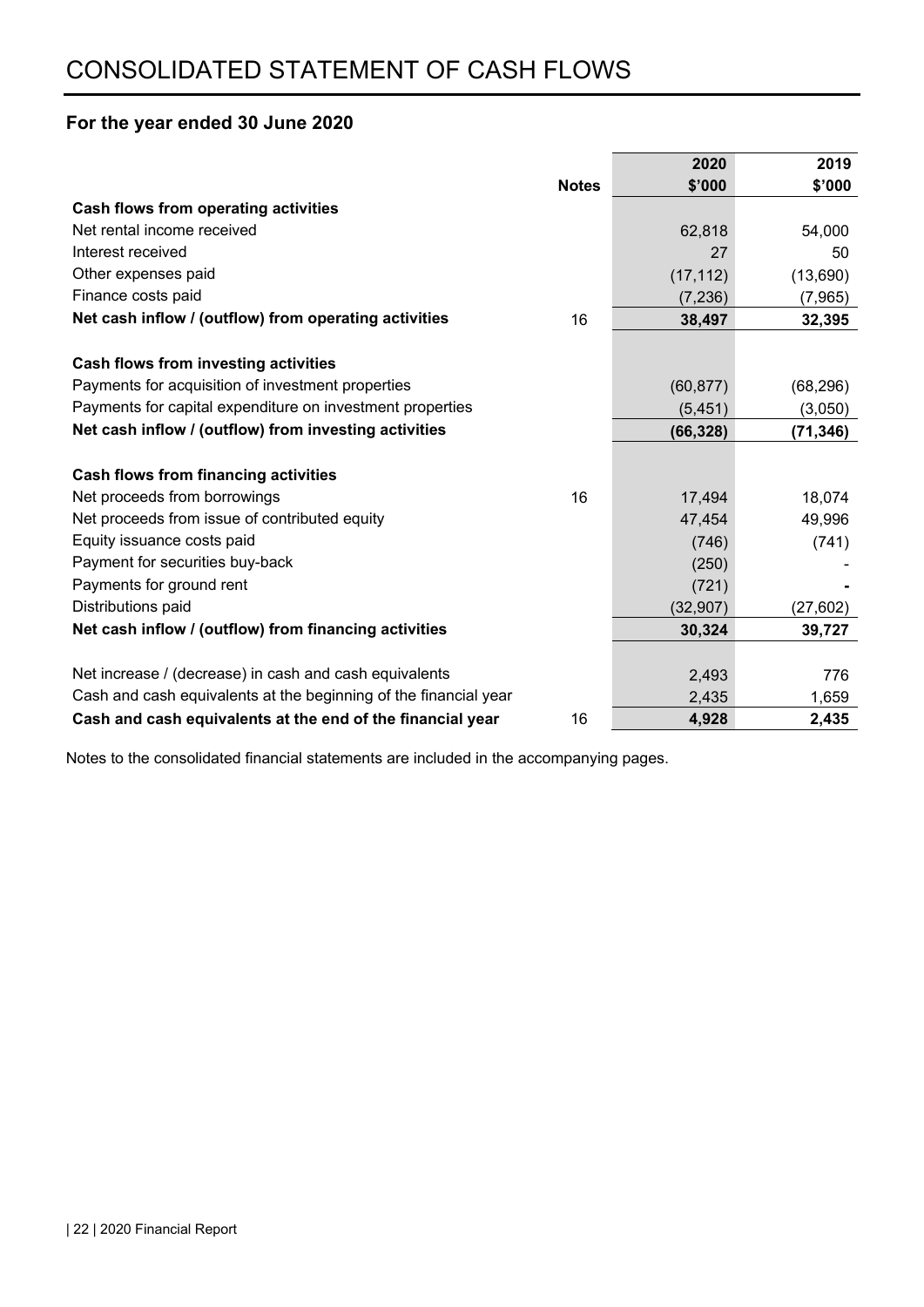#### **Contents**

|     | About this report                                                        |
|-----|--------------------------------------------------------------------------|
| 1.  | General information                                                      |
| 2.  | Statement of compliance                                                  |
| 3.  | Critical accounting judgements and key sources of estimation uncertainty |
|     | Performance                                                              |
| 4.  | Segment information                                                      |
| 5.  | Income taxes                                                             |
| 6.  | Revenue                                                                  |
| 7.  | Investment properties                                                    |
| 8.  | Leases                                                                   |
|     | Capital structure, financing and risk management                         |
| 9.  | Contributed equity                                                       |
| 10. | <b>Distributions</b>                                                     |
| 11. | Earnings per security                                                    |
| 12. | Borrowings                                                               |
| 13. | Capital risk management                                                  |
| 14. | Financial and risk management                                            |
| 15. | Commitment and contingencies                                             |
|     | <b>Efficiency of operation</b>                                           |
| 16. | Cash and cash equivalents                                                |
| 17. | Trade and other receivables                                              |
| 18. | Trade and other payables                                                 |
|     | <b>Other notes</b>                                                       |
| 19. | Related party transactions                                               |
| 20. | Controlled entities                                                      |
| 21. | Remuneration of auditors                                                 |
| 22. | Parent entity financial information                                      |
| 23. | Subsequent events                                                        |
| 24. | Adoption of new and revised accounting standards                         |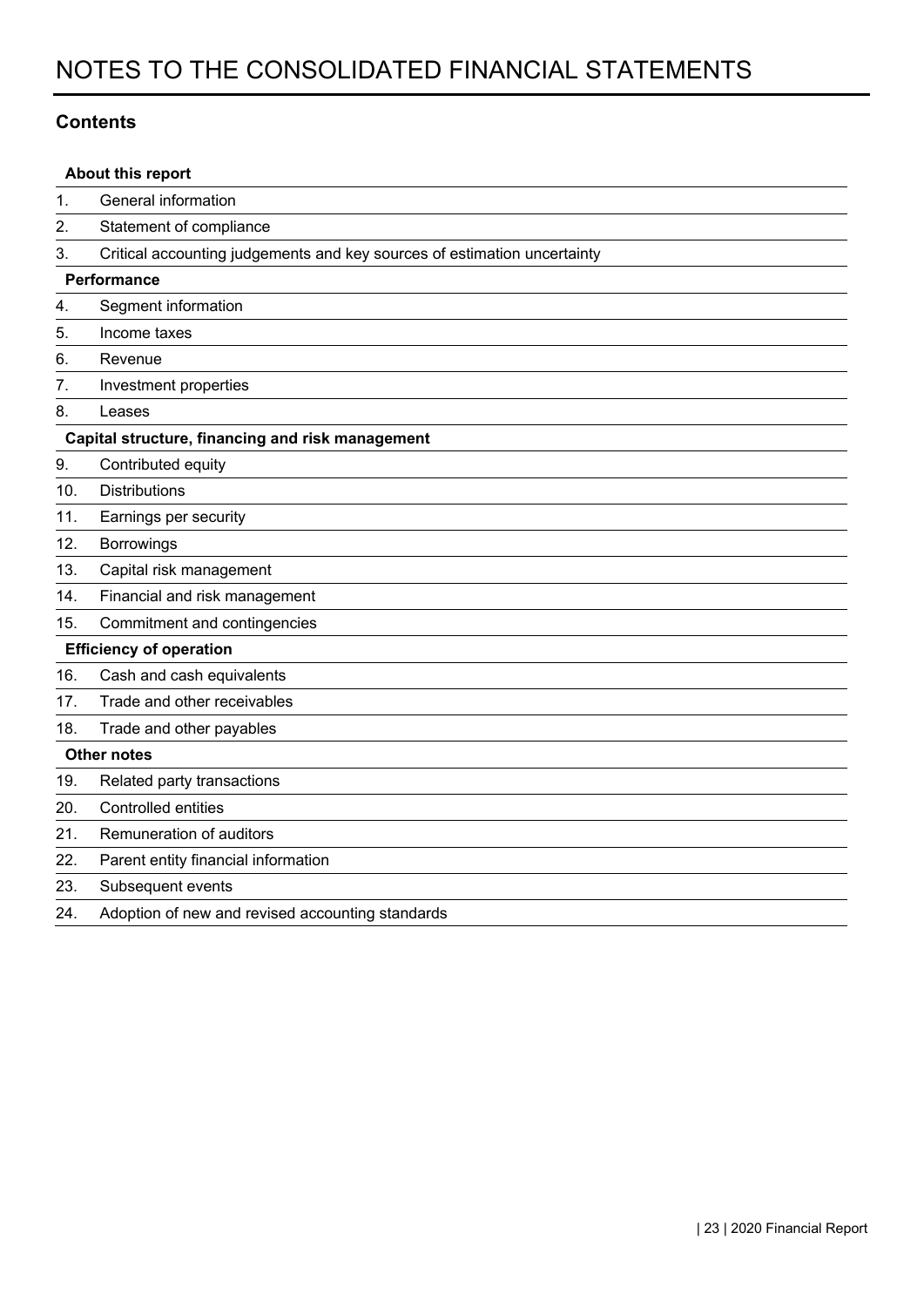## ABOUT THIS REPORT

#### 1. General information

APN Industria REIT is a stapled entity listed on the Australian Securities Exchange (trading under the ASX ticker "ADI"), incorporated and operating in Australia. APN Industria REIT comprises Industria Trust No. 1 and its controlled entities.

APN Funds Management Limited, a public company incorporated and operating in Australia, is the Responsible Entity of Industria Trust No. 1. The registered office and its principal place of business is Level 30, 101 Collins Street, Melbourne, VIC 3000.

#### 2. Statement of compliance

The financial report is a general purpose financial report which has been prepared in accordance with the *Corporations Act 2001*, Australian Accounting Standards and Interpretations, and complies with other requirements of the law. Compliance with Australian Accounting Standards ensures that the consolidated financial statements and notes of the Trust and the Group comply with International Financial Reporting Standards ("IFRS").

The financial statements comprise the consolidated financial statements of the Group. For the purposes of preparing these consolidated financial statements, the Group is a for-profit entity.

The financial statements were authorised for issue by the directors on 19 August 2020.

#### **2.1. Going concern**

The Group has assessed its ability to continue as a going concern taking into account of all information available for a period of 12 months from the date of issuing the consolidated financial statements. The impact of the COVID-19 pandemic has resulted in a small number of the Group's tenants requesting forms of rent relief prescribed by the Australian government. Whilst the situation is still evolving, the directors of the Responsible Entity remains confident that the Group will be able to continue trading and realise assets and discharge liabilities in its ordinary course of business. In reaching this position, the following factors have been considered:

- the Group has adequate levels of liquidity through its operating cash flows and has available debt lines to be drawn if required. Total undrawn debt facility as at the date of issuing the consolidated financial statements is \$47 million;
- the Group does not have any significant credit risk exposure to any single tenant counterparty or counterparties and holds \$7.1 million of security or other collateral from its tenants;
- the Group has adequate levels of headroom with respect to its financial and non-financial covenants as disclosed in note 12.1 and the Group does not expect any covenants to be breached; and
- the Group's debt is hedged to a level of 59.68%.

Given consideration to the above, the Directors of the Responsible Entity believe that the Group will be able to meet its debts as and when they fall due for at least a period of 12 months from the date of the consolidated financial statements. Therefore, the consolidated financial statements have been prepared on a going concern basis.

#### **2.2. Basis of preparation**

The consolidated financial statements have been prepared on the basis of historical cost, except for the revaluation of investment properties and financial instruments. Cost is based on the fair value of the consideration given in exchange for assets. Fair value is the price that would be received to sell an asset or paid to transfer a liability in an orderly transaction between market participants at the measurement date, regardless of whether that price is directly observable or estimated using another valuation technique. All amounts are presented in Australian dollars, unless otherwise noted.

The Group is an entity of the kind referred to in *ASIC Corporations (Rounding in Financials / Directors' Reports) Instrument 2016/191*, dated 24 March 2016, and in accordance with that Corporations Instrument amounts in the directors' report and the financial report have been rounded off to the nearest thousand dollars, unless otherwise stated.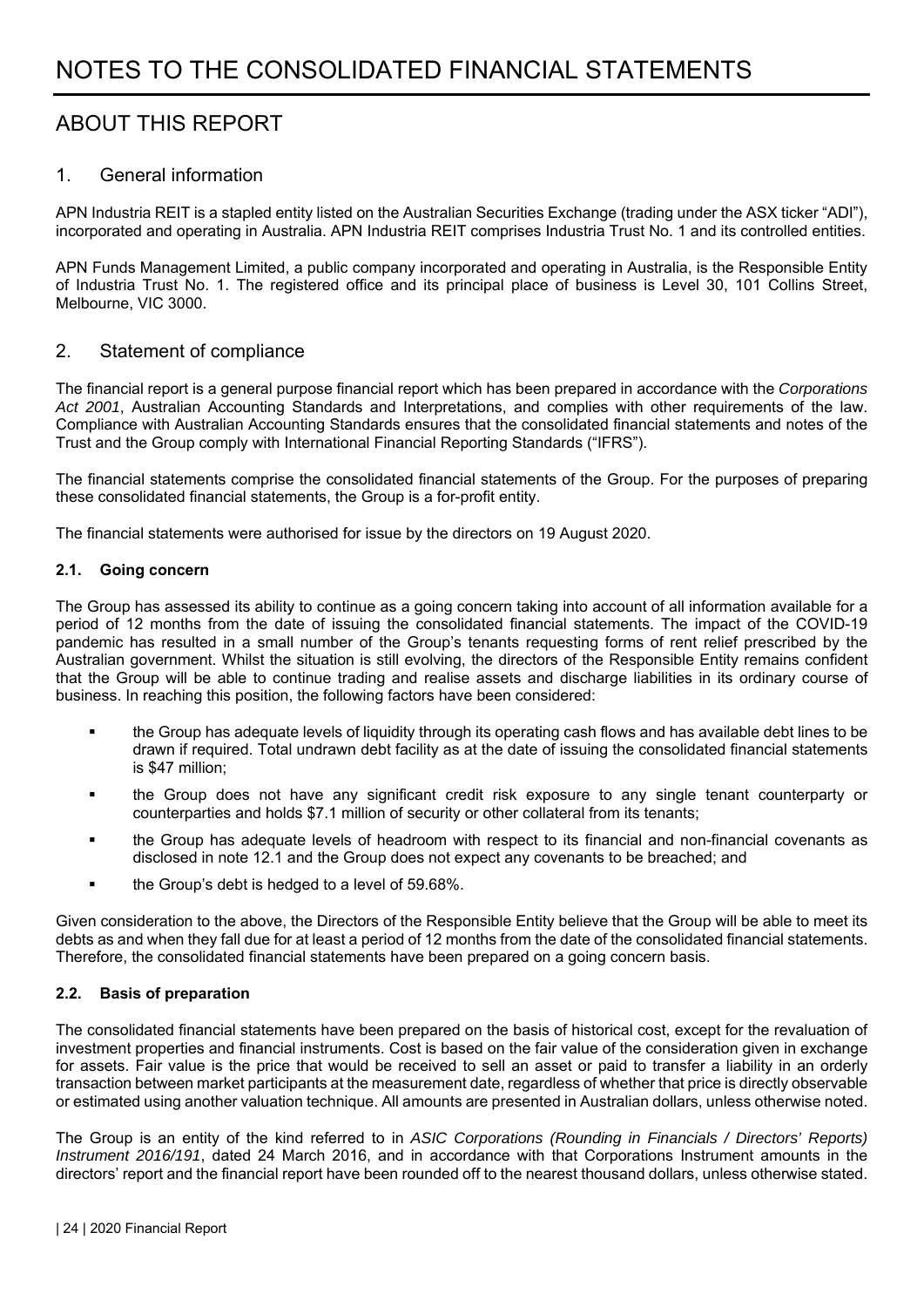#### **2.3. Basis of consolidation**

The consolidated financial statements incorporate the financial statements of the Trust and its controlled entities (the "Group") – refer to note 20 for a list of controlled entities as at year end. Control is achieved where the Trust:

- **has power over the investee;**
- **EXECT** is exposed, or has rights, to variable returns from its involvement with the investee; and
- has the ability to use its power to affect its returns.

The Responsible Entity of the Trust reassesses whether or not the Trust controls an investee if the facts and circumstances indicate that there are changes to one or more of the three elements of control listed above.

Consolidation of a subsidiary begins when the Trust obtains control over the subsidiary and ceases when the Trust loses that control. Income and expenses of a subsidiary are included in the consolidated financial statements of the Group for the period it is consolidated. All intragroup assets and liabilities, equity, income, expenses and cash flows relating to transactions between members of the Group are eliminated in full on consolidation.

#### **2.4. Other accounting policies**

Significant accounting policies that summarise the measurement basis used and are relevant to an understanding of the consolidated financial statements are provided throughout the notes to the consolidated financial statements.

#### **2.5. The notes to the consolidated financial statements**

The notes to these consolidated financial statements include information required to understand the consolidated financial statements that is relevant and material to the operations, financial position and performance of the Group. The notes have been collated into sections to help users find and understand inter-related information. Information is considered material and relevant if, for example:

- **the amount in question is significant by virtue of its size or nature;**
- **if it is important to understand the results of the Group;**
- it helps explain the impact of significant changes in the Group's business; or
- it relates to an aspect of the Group's operations that is important to its future performance.

#### 3. Critical accounting judgements and key sources of estimation uncertainty

In the application of the Group's accounting policies, the directors have made judgements, estimates and assumptions about carrying values of assets and liabilities that are not readily apparent from other sources. The judgements, estimates and assumptions are based on historical experience and various other factors that are believed to be reasonable under the circumstances, however actual results may differ from these estimates. The judgements, estimates and assumptions made in the current period are contained in the following notes:

| <b>Note</b>                    | <b>Description</b>                             |
|--------------------------------|------------------------------------------------|
| Note 7 – Investment properties | Fair value measurement and valuation processes |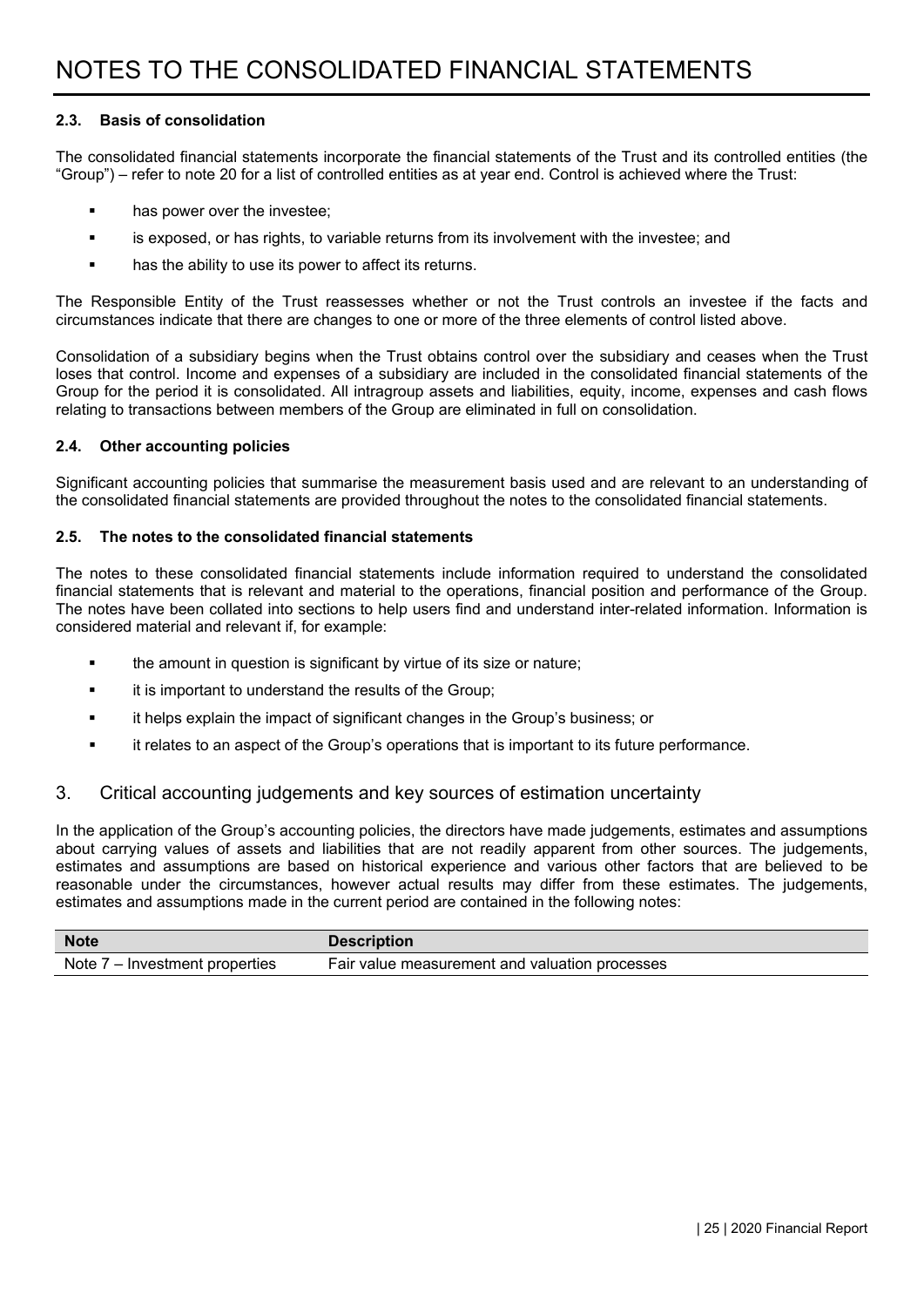## PERFORMANCE

This section shows the results and performance of the Group and includes detailed information in respect to the revenues, expenses and the profitability of the Group and each of its reporting segments. It also provides information on the investment properties that underpin the Group's performance.

#### 4. Segment information

The Group derives all income from investment in properties located in Australia. The Group is deemed to have only one operating segment and that is consistent with the reporting reviewed by the chief operating decision makers.

#### 5. Income taxes

#### **5.1. Income tax recognised in the consolidated statement of profit or loss and other comprehensive income**

|                                                                                                      | 2020<br>\$'000 | 2019<br>\$'000 |
|------------------------------------------------------------------------------------------------------|----------------|----------------|
| Tax expense / (income) comprises:                                                                    |                |                |
| Deferred tax expense / (income) relating to the origination and reversal of<br>temporary differences | 24             | 2,847          |

The expense for the year can be reconciled to the accounting profit as follows:

|                                                                   | 2020<br>\$'000 | 2019<br>\$'000 |
|-------------------------------------------------------------------|----------------|----------------|
| Profit / (loss) from continuing operations                        | 54,860         | 32,090         |
| Less: profit / (loss) relating to the Group's non-taxable Trusts  | (55, 011)      | (24, 015)      |
| Taxable profit / (loss) of the Group                              | (151)          | 8,075          |
| Prima facie tax payable @ 30% (2019: 30%)                         | (45)           | 2,423          |
| Add / (subtract) the tax effect of:                               |                |                |
| Changes in tax bases not affecting current tax expense            |                | (62)           |
| Change in tax rate                                                |                | 486            |
| Effect of unused tax losses now recognised as deferred tax assets | 16             |                |
| Under provision from previous years                               | 53             |                |
| Total tax expense / (income)                                      | 24             | 2.847          |

#### **5.2. Deferred tax balances**

| 2020<br><b>Temporary differences</b>                   | Opening<br>balance<br>\$'000 | <b>Recognised in</b><br>profit or loss<br>\$'000 | <b>Recognised</b><br>in equity<br>\$'000 | <b>Closing</b><br>balance<br>\$'000 |
|--------------------------------------------------------|------------------------------|--------------------------------------------------|------------------------------------------|-------------------------------------|
| Provisions and accruals                                | 9                            |                                                  |                                          | 10                                  |
| Investment properties                                  | (9,328)                      | (106)                                            |                                          | (9, 434)                            |
| Impairment of receivables                              |                              | 90                                               |                                          | 90                                  |
| Capital raising costs recognised directly in<br>equity | 31                           |                                                  | 34                                       | 65                                  |
| Fair value adjustments on derivatives                  | 234                          | 37                                               |                                          | 271                                 |
| Tax losses carried forward                             | 894                          | (46)                                             |                                          | 848                                 |
| Net deferred tax liabilities                           | (8, 160)                     | (24)                                             | 34                                       | (8, 150)                            |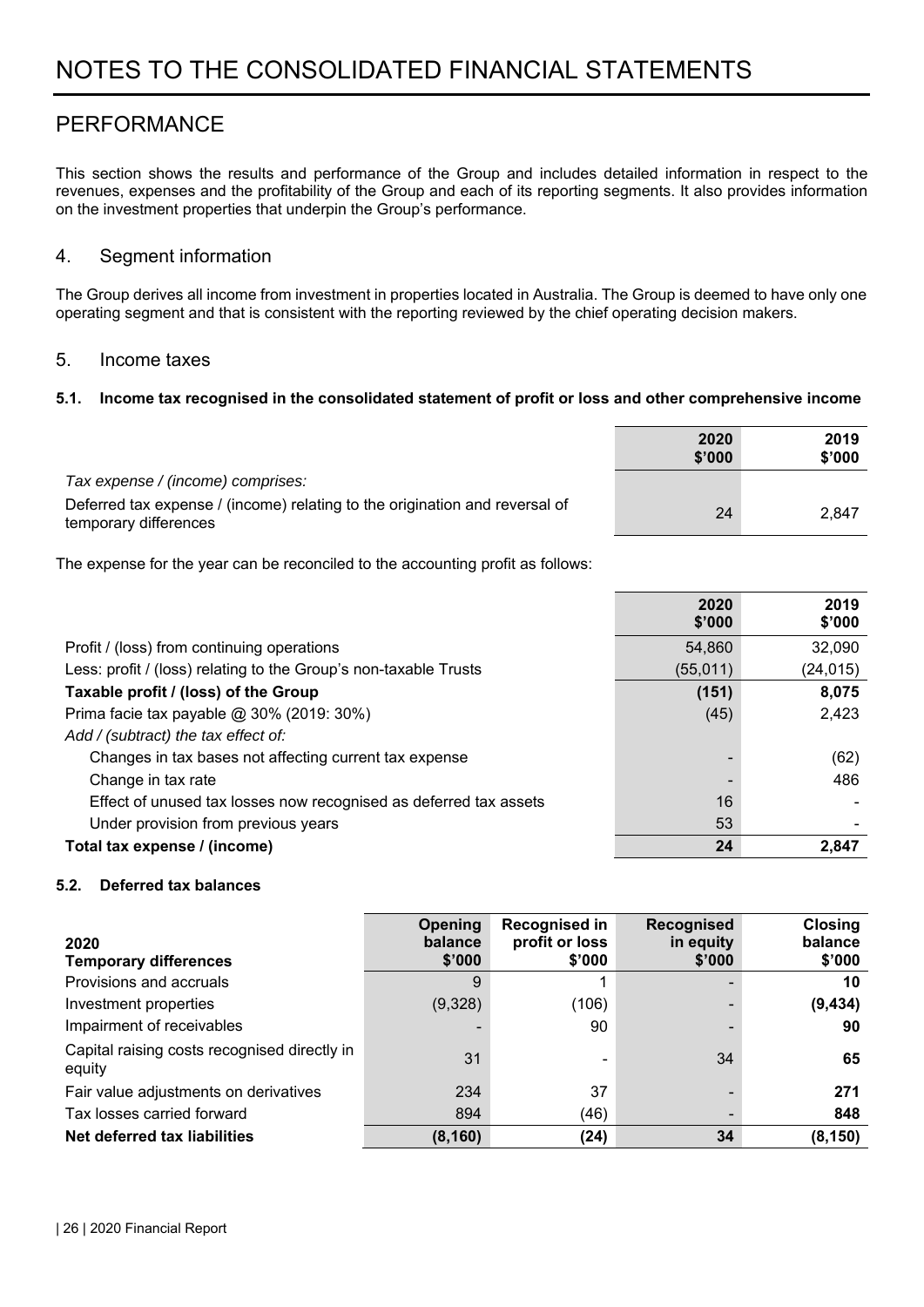| 2019<br><b>Temporary differences</b>                   | Opening<br>balance<br>\$'000 | <b>Recognised in</b><br>profit or loss<br>\$'000 | <b>Recognised</b><br>in equity<br>\$'000 | <b>Closing</b><br>balance<br>\$'000 |
|--------------------------------------------------------|------------------------------|--------------------------------------------------|------------------------------------------|-------------------------------------|
| Provisions and accruals                                |                              | 2                                                |                                          |                                     |
| Investment properties                                  | (6, 137)                     | (3, 191)                                         |                                          | (9,328)                             |
| Capital raising costs recognised directly in<br>equity |                              | ۰                                                | 31                                       | 31                                  |
| Fair value adjustments on derivatives                  | 75                           | 159                                              |                                          | 234                                 |
| Tax losses carried forward                             | 711                          | 183                                              |                                          | 894                                 |
| Net deferred tax liabilities                           | (5, 344)                     | (2, 847)                                         | 31                                       | (8, 160)                            |

#### **Recognition and measurement**

#### *Industria Company No.1 Limited*

Income tax on the profit or loss for the financial year comprises current and deferred tax for Industria Company No.1 Limited (the "Company"), a controlled entity of APN Industria REIT. Income tax is recognised in the consolidated statement of profit or loss and other comprehensive income.

Current tax is the expected tax payable on the taxable income for the financial year, using tax rates enacted or substantively enacted at balance date, and any adjustment to tax payable in respect of previous years.

Deferred tax is provided using the balance sheet liability method, providing for temporary differences between the carrying amounts of assets and liabilities for financial reporting purposes and the amounts for taxation purposes.

The following temporary differences are not provided for: goodwill, the initial recognition of assets or liabilities that affect neither accounting nor taxable profit, and differences relating to investments in subsidiaries to the extent that they will probably not reverse in the foreseeable future. The amount of the deferred tax provided is based on the expected manner of realisation or settlement of the carrying amount or assets and liabilities, using tax rates enacted or substantively enacted at balance date.

A deferred tax asset is recognised only to the extent that it is probable that future taxable profits will be available against which deductible temporary differences or unused tax losses and tax offsets can be utilised. Deferred tax assets are reduced to the extent that it is no longer probable that the related tax benefit will be realised.

Current and deferred tax is recognised as an expense or income in the consolidated statement of profit or loss and other comprehensive income.

Income taxes relating to items recognised directly in other comprehensive income or equity are recognised in other comprehensive income or equity and not in the consolidated statement of profit or loss.

#### *Industria Company No.1 Limited – tax consolidation*

The Company and its controlled entities are a tax-consolidated group and are therefore taxed as a single entity. The head entity within the tax-consolidated group is Industria Company No. 1 Limited. The members of the tax-consolidated group are identified in note 20.

Entities within the tax-consolidated group have entered into a tax funding arrangement and a tax-sharing agreement with the head entity. Under the terms of the tax funding arrangement, Industria Company No. 1 Limited and each of the entities in the tax-consolidated group has agreed to pay a tax equivalent payment to or from the head entity, based on the current tax liability or current tax asset of the entity. Such amounts are reflected in amounts receivable from or payable to other entities in the tax-consolidated group.

The tax sharing agreement entered into between members of the tax-consolidated group provides for the determination of the allocation of income tax liabilities between the entities should the head entity default on its tax payment obligations or if an entity should leave the tax-consolidated group. The effect of the tax sharing agreement is that each member's liability for tax payable by the tax-consolidated group is limited to the amount payable to the head entity under the tax funding agreement.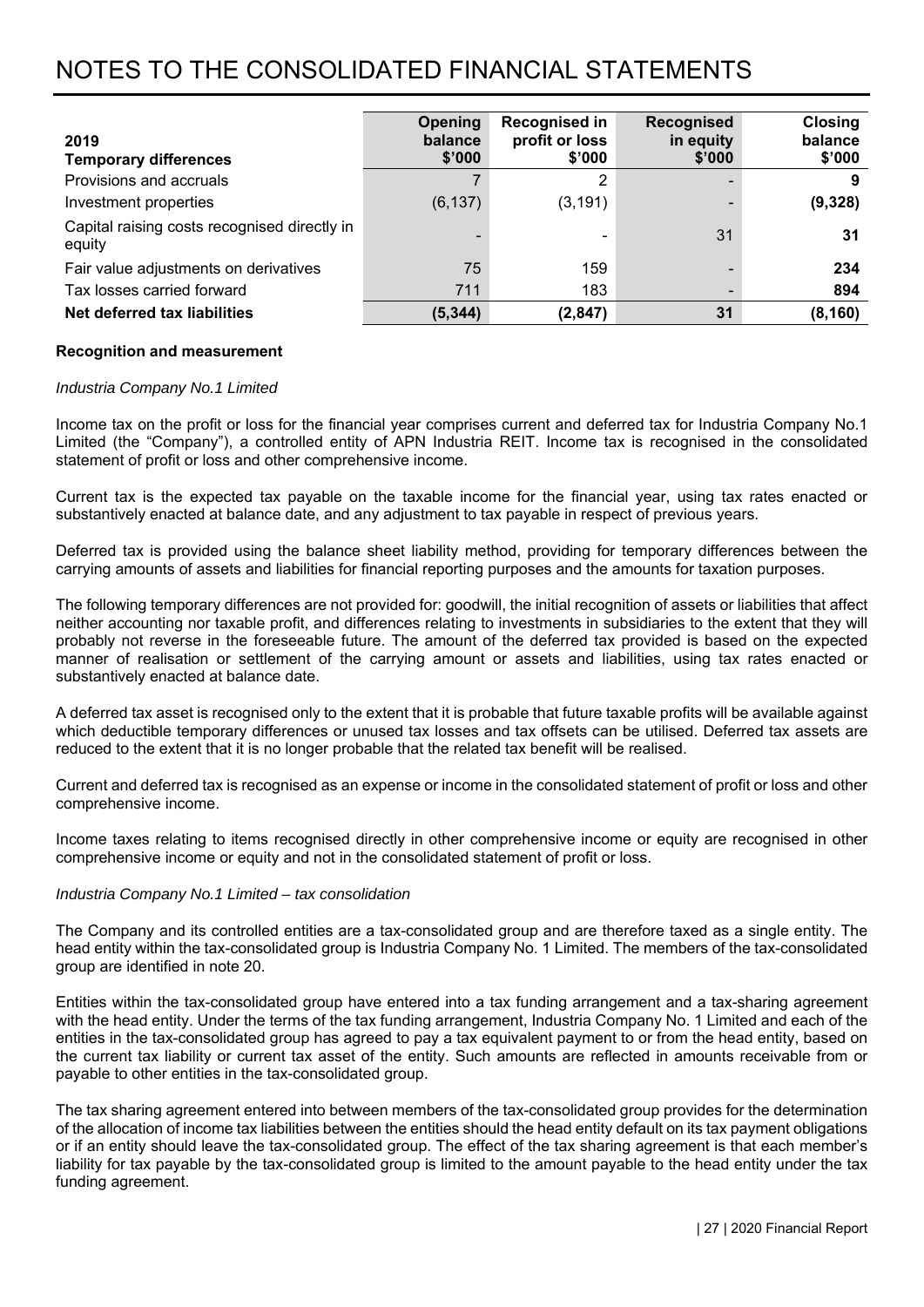#### *APN Industria Trusts*

All Trusts that comprise APN Industria REIT are "flow-through" entities for Australian income tax purposes ("AMIT Trusts") and have elected into the Attribution Managed Investment Trusts rules from the 2017 income year, such that the determined trust components of each AMIT Trust will be taxable in the hands of the beneficiaries (the securityholders) on an attribution basis.

Accordingly, deferred taxes associated with these AMIT Trusts have not been recognised in the consolidated financial statements in relation to differences between the carrying amounts of assets and liabilities and their respective tax bases, including taxes on capital gains/losses which could arise in the event of a sale of investments for the amount at which they are stated in the consolidated financial statements.

Realised capital losses are not attributed to securityholders but instead are retained within the AMIT Trusts to be offset against realised capital gains. The benefit of any carried forward capital losses is also not recognised in the financial statements. If in any period realised capital gains exceed realised capital losses, including those carried forward from earlier periods and eligible for offset, the excess is included in taxable income attributed to securityholders as noted above. For the year-ended 30 June 2020, there were no unrecognised carried forward capital losses (2019: \$nil).

#### 6. Revenue

Revenue from investment properties comprise of lease components (including base rent, recoveries of property tax and property insurance) and non-lease components that primarily consists of property outgoing recoveries.

|                      | 2020<br>\$'000 | 2019<br>\$'000 |
|----------------------|----------------|----------------|
| Rental income        | 51,974         | 45,044         |
| Outgoing recoveries  | 7,580          | 7,109          |
| <b>Total revenue</b> | 59,554         | 52,153         |

#### **Recognition and measurement**

#### *Rental income*

Rental income is recognised at the fair value of consideration receivable (exclusive of GST). Rental income relating to lease components are recognised on a straight-line basis over the term of the lease for the period where the rental income is fixed and determinable. For leases where the rental income is determined based on unknown future variables such as inflation, market reviews or other variables, rental income is recognised on an accrual basis in accordance with the terms of the lease.

Rental income not received at reporting date, is reflected in the consolidated statement of financial position as a receivable or if paid in advance, as rent in advance.

#### *Outgoing recoveries*

Income from property outgoing recoveries are recognised as the costs are incurred, which is typically when the services are provided. Outgoing recoveries not received at reporting date is reflected in the consolidated statement of financial position as a receivable.

#### *Lease incentives, commissions and other costs*

Lease incentives provided to tenants, such as fit-outs or rent-free periods and leasing commissions and other costs incurred in entering into a lease, are recognised as a reduction of rental income on a straight-line basis over the noncancellable term of the lease.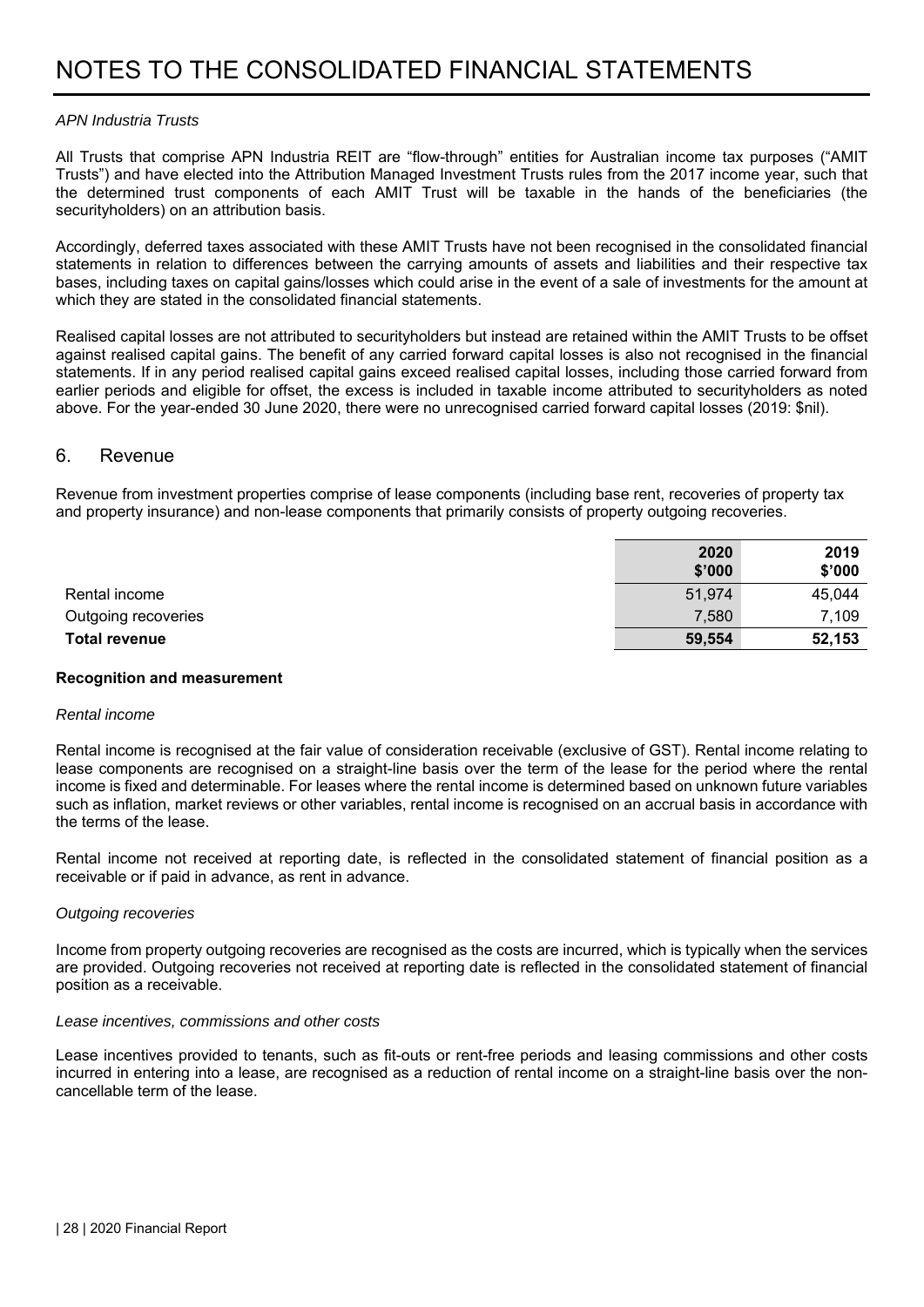#### *Rent concessions*

Rent concessions provided to tenants that have been impacted by the COVID-19 pandemic comprised short term waivers related to future occupancy and are treated as lease modifications. Such modifications are recognised on a straight-line basis over the non-cancellable term of the modified lease. As at balance date, all waivers provided were on a short-term basis and in aggregate were insignificant to the Group's total rental income.

#### 7. Investment properties

Investment properties represent industrial and business park properties held for deriving rental income and land held for development. For all investment properties, the current use equates to the highest and best use.

|                                  | 2020<br>\$'000 | 2019<br>\$'000 |
|----------------------------------|----------------|----------------|
| Industrial and office properties | 824,928        | 737,878        |
| Land held for development        | 1.553          | 1,500          |
|                                  | 826,481        | 739,378        |

#### **7.1. Reconciliation of carrying amounts**

|                                                                     | 2020<br>\$'000 | 2019<br>\$'000 |
|---------------------------------------------------------------------|----------------|----------------|
| Carrying amount at beginning of the financial year                  | 739,378        | 660,732        |
| Purchase of investment properties                                   | 57,140         | 64,527         |
| Acquisition costs associated with purchase of investment properties | 3,737          | 3,769          |
| Capital additions to investment properties                          | 5,451          | 3,050          |
| Movement in deferred lease incentives                               | (2, 198)       | (1,783)        |
| Straight-line revenue recognition                                   | 2,323          | 3,149          |
| Net gain / (loss) on fair value adjustments 1                       | 20,650         | 5,934          |
| Carrying amount at end of the financial year                        | 826,481        | 739,378        |

*1 The net gain / (loss) on fair value adjustments is wholly unrealised and has been recognised as "net fair value gain / (loss) on investment properties" in the consolidated statement of profit or loss and other comprehensive income. Included in this balance is a net gain of \$24,387,000 (2019: \$9,703,000) representing the fair value gain on investment properties and a loss of \$3,737,000 (2019: \$3,769,000) representing the written off capitalised acquisition costs of investment properties purchased which were capitalised on the consolidated statement of financial position at initial recognition.* 

Included within the investment property fair value is a deduction of \$2,793,000 representing lease incentive commitments the Group will need to pay under the lease contracts (2019: \$2,790,000).

#### **7.2. Individual valuation and carrying amounts**

The investment property portfolio comprises 31 properties and land held for development located throughout Victoria, New South Wales, Queensland and South Australia.

In the current financial year, five properties were independently valued at reporting date. The Group's external valuations are performed by independent professionally qualified valuers who hold a recognised relevant professional qualification and have specialised expertise in the investment properties being valued. Independent valuations were performed by Jones Lang Lasalle Australia ("JLL"), Colliers International Valuation and Advisory Services ("Colliers") and Savills Valuations Pty Ltd ("Savills") in the current financial year (2019: CBRE Valuations Pty Ltd ("CBRE"), Urbis Valuations Pty Ltd ("Urbis"), JLL and M3 Property (Vic) Pty Ltd ("M3")).

The remaining 26 properties were subject to internal valuations performed by the Group's internal property team and have been reviewed and approved by the Board.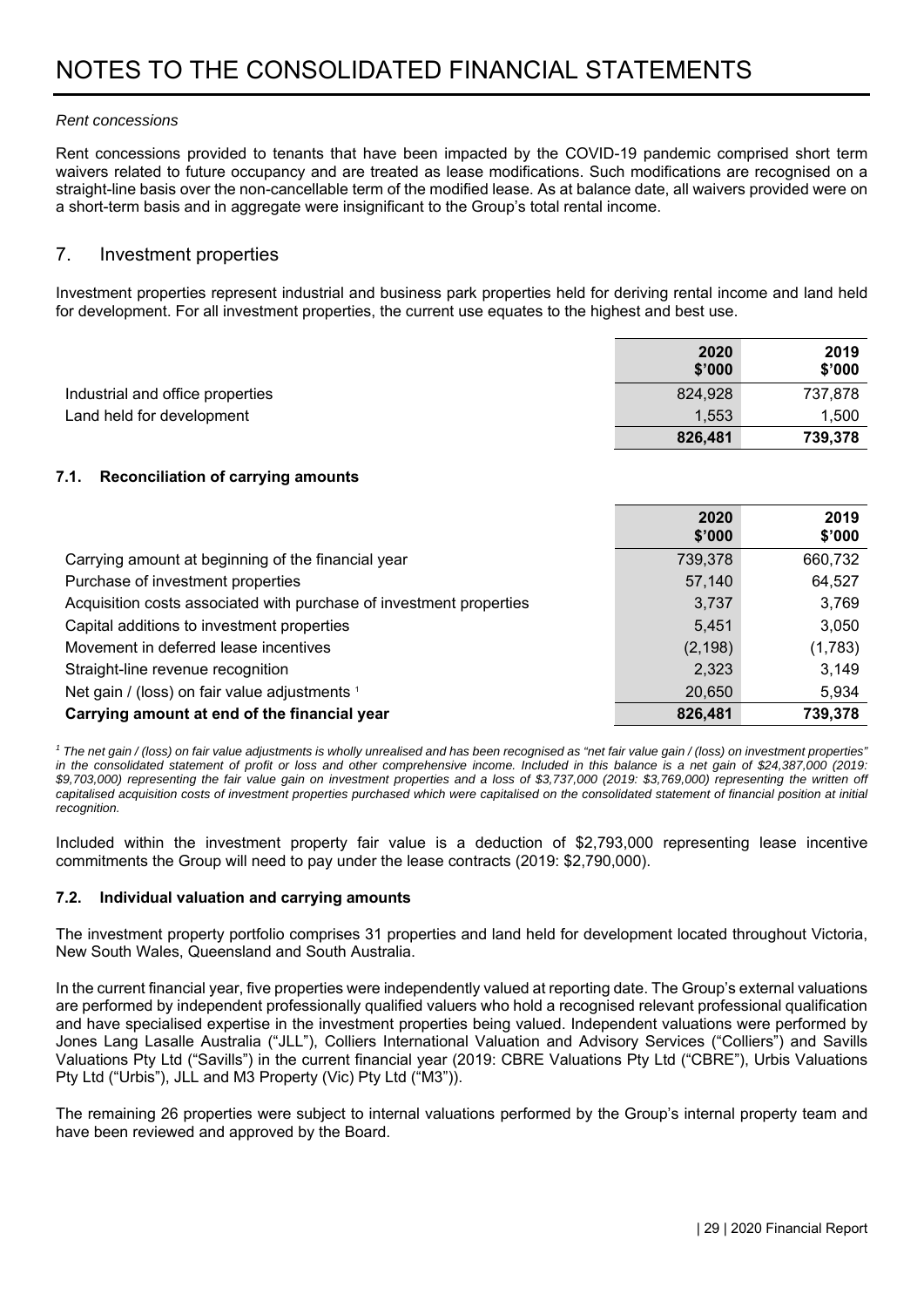|                                                                                   |                   | <b>Latest independent</b><br>valuation |         |                | <b>Carrying amount</b> |           | <b>Capitalisation rate</b> |           | <b>Discount rate</b> |  |
|-----------------------------------------------------------------------------------|-------------------|----------------------------------------|---------|----------------|------------------------|-----------|----------------------------|-----------|----------------------|--|
|                                                                                   |                   | Valuation<br>date                      | \$'000  | 2020<br>\$'000 | 2019<br>\$'000         | 2020<br>% | 2019<br>$\%$               | 2020<br>% | 2019<br>$\%$         |  |
| <b>Industrial properties</b>                                                      |                   |                                        |         |                |                        |           |                            |           |                      |  |
| 1. 34 Australis Drive, Derrimut, VIC                                              | Freehold          | Dec 2019                               | 31,700  | 31,765         | 29,257                 | 6.25%     | 6.50%                      | 6.75%     | 7.00%                |  |
| 2. 80-96 South Park Drive, Dandenong<br>South, VIC                                | Freehold          | Jun 2020                               | 25,900  | 25,900         | 23,500                 | 6.00%     | 6.75%                      | 6.25%     | 7.00%                |  |
| 3. 89 West Park Drive, Derrimut, VIC                                              | Freehold          | Dec 2019                               | 22,000  | 22,000         | 21,000                 | 6.00%     | 6.00%                      | 6.50%     | 6.75%                |  |
| 4. 32-40 Garden Street, Kilsyth, VIC                                              | Freehold          | Dec 2019                               | 19,300  | 19,300         | 18,344                 | 6.25%     | 6.50%                      | 7.00%     | 7.00%                |  |
| 5. 5 Butler Boulevard, Adelaide Airport, SA<br>(excluding the right-of-use asset) | Sub-<br>leasehold | Jun 2019                               | 14,750  | 14,750         | 14,750                 | 8.25%     | 8.25%                      | 8.75%     | 8.75%                |  |
| 6. 1-3 Westrac Drive, Tomago, NSW                                                 | Freehold          | Jun 2020                               | 222,000 | 222,000        | 197,000                | 5.75%     | 6.00%                      | 7.25%     | 8.00%                |  |
| 7. 140 Sharps Road, Tullamarine, VIC<br>(excluding the right-of-use asset)        | Sub-<br>leasehold | Dec 2019                               | 13,700  | 13,700         | 13,500                 | 8.00%     | 8.25%                      | 6.50%     | 7.25%                |  |
| 8. 13 Ricky Way, Epping, VIC                                                      | Freehold          | Jun 2020                               | 9,000   | 9,000          | 8,000                  | 5.75%     | 6.25%                      | 7.00%     | 6.75%                |  |
| 9. 10 Jersey Drive, Epping, VIC                                                   | Freehold          | Jun 2020                               | 9,500   | 9,500          | 8,500                  | 5.75%     | 6.25%                      | 7.00%     | 6.75%                |  |
| 10. 1 West Park Drive, Derrimut, VIC                                              | Freehold          | Jun 2019                               | 11,250  | 11,280         | 11,250                 | 6.50%     | 6.50%                      | 7.00%     | 7.00%                |  |
| 11. 147-153 Canterbury Road, Kilsyth, VIC                                         | Freehold          | Apr 2019                               | 9,502   | 9,502          | 9,502                  | 7.25%     | 7.25%                      | 7.50%     | 7.75%                |  |
| 12. 3 Forbes Close, Knoxfield, VIC                                                | Freehold          | May 2019                               | 9,000   | 8,901          | 9,000                  | 5.75%     | 5.75%                      | N/A       | N/A                  |  |
| 13. 4 Forbes Close, Knoxfield, VIC                                                | Freehold          | May 2019                               | 10,650  | 10,486         | 10,650                 | 5.75%     | 5.75%                      | N/A       | N/A                  |  |
| 14. 81-83 Rushdale Street, Knoxfield, VIC                                         | Freehold          | May 2019                               | 9,100   | 9,942          | 9,100                  | 6.50%     | 6.50%                      | N/A       | N/A                  |  |
| 15. 60 Grindle Road, Wacol, QLD (a)                                               | Freehold          | <b>July 2019</b>                       | 18,340  | 18,340         | N/A                    | 7.75%     | N/A                        | 8.25%     | N/A                  |  |
| 16. 350 Cooper Street, Epping, VIC (a)                                            | Freehold          | Dec 2019                               | 11,115  | 11,115         | N/A                    | 6.00%     | N/A                        | 7.00%     | N/A                  |  |
| 17. 356 Cooper Street, Epping, VIC (a)                                            | Freehold          | Dec 2019                               | 17,985  | 17,985         | N/A                    | 6.00%     | N/A                        | 7.00%     | N/A                  |  |
| <b>Office properties</b>                                                          |                   |                                        |         |                |                        |           |                            |           |                      |  |
| 18. 7 Clunies Ross Court and 17-19<br>McKechnie Drive, BTP, QLD                   | Freehold          | Jun 2019                               | 49,500  | 49,921         | 49,500                 | 7.25%     | 7.25%                      | 7.75%     | 7.75%                |  |
| 19. BTP Central, BTP, QLD <sup>#</sup>                                            | Freehold          | Jun 2019                               | 39,500  | 41,288         | 39,500                 | 7.50%     | 7.50%                      | 8.00%     | 8.00%                |  |
| 20. 8 Clunies Ross Court and 9 McKechnie<br>Drive, BTP, QLD                       | Freehold          | Jun 2019                               | 25,500  | 24,699         | 25,500                 | 7.50%     | 7.50%                      | 7.75%     | 7.75%                |  |
| 21. 37 Brandl St, BTP, QLD                                                        | Freehold          | Jun 2019                               | 15,250  | 15,689         | 15,250                 | 7.50%     | 7.50%                      | 8.00%     | 8.00%                |  |
| 22. 18 Brandl St, BTP, QLD                                                        | Freehold          | Jun 2019                               | 13,250  | 13,346         | 13,250                 | 8.00%     | 8.00%                      | 8.25%     | 8.25%                |  |

| 30 | 2020 Financial Report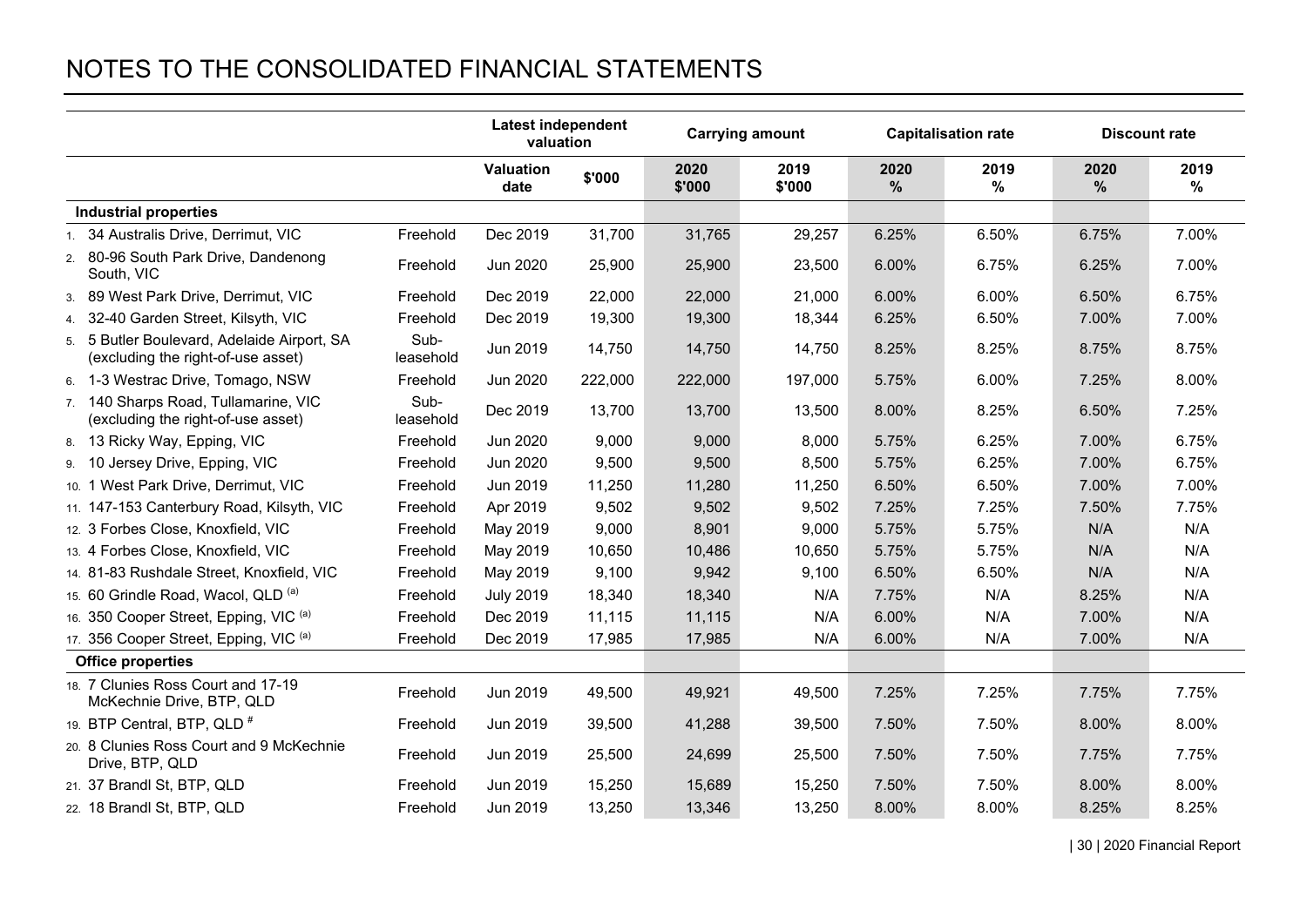| 23. 88 Brandl St, BTP, QLD                           | Freehold | Jun 2019 | 15,000  | 15,451  | 15.000  | 7.75% | 7.75%    | 8.00% | 8.00% |
|------------------------------------------------------|----------|----------|---------|---------|---------|-------|----------|-------|-------|
| 24. 10 Brandl St, Eight Mile Plains, QLD (a)         | Freehold | Sep 2019 | 10,000  | 10,011  | N/A     | 8.25% | N/A      | 8.50% | N/A   |
| 25. Building A, 1 Homebush Bay Drive,<br>Rhodes, NSW | Freehold | Jun 2020 | 103.000 | 103,000 | 110.510 | 5.88% | 6.00%    | 7.00% | 7.00% |
| 26. Building C, 1 Homebush Bay Drive,<br>Rhodes, NSW | Freehold | Dec 2018 | 86.000  | 86.057  | 86.015  | 6.00% | $6.00\%$ | 7.00% | 7.00% |
| Land held for development                            |          |          |         |         |         |       |          |       |       |
| 27. 45 & 45B McKechnie Drive, BTP, QLD               | Freehold | N/A      | N/A     | ,553    | .500    |       |          |       |       |
| <b>Total investment properties</b>                   |          |          | 821,792 | 826,481 | 739,378 |       |          |       |       |

# *The BTP Central portfolio comprises five assets located within BTP.* 

The weighted average capitalisation rates per annum for the industrial and office properties, and the Group's overall investment properties portfolio (excluding land held for development) are:

|                                                          | 2020  | 2019  |
|----------------------------------------------------------|-------|-------|
| Industrial properties                                    | 6.14% | 6.33% |
| Office properties                                        | 6.46% | 6.66% |
| Group's investment properties portfolio (excluding land) | 6.28% | 6.49% |

#### **(a) Acquisitions**

During the year, the Group acquired the following industrial and office properties, totalling \$57,140,000 (excluding transaction costs).

- 60 Grindle Road, Wacol, QLD,
- 350 and 356 Cooper Street, Epping, VIC, and
- 10 Brandl St, Eight Mile Plains, QLD.

These acquisitions were financed with debt drawn from the Group's existing revolving cash advance facility and proceeds from the institutional placement and security purchase plan.

#### **Recognition and measurement**

#### *Valuation process*

The purpose of the valuation process is to ensure that assets are held at fair value and all applicable regulations (*Corporations Act 2001* and ASIC regulations) and the relevant Accounting Standards are complied with.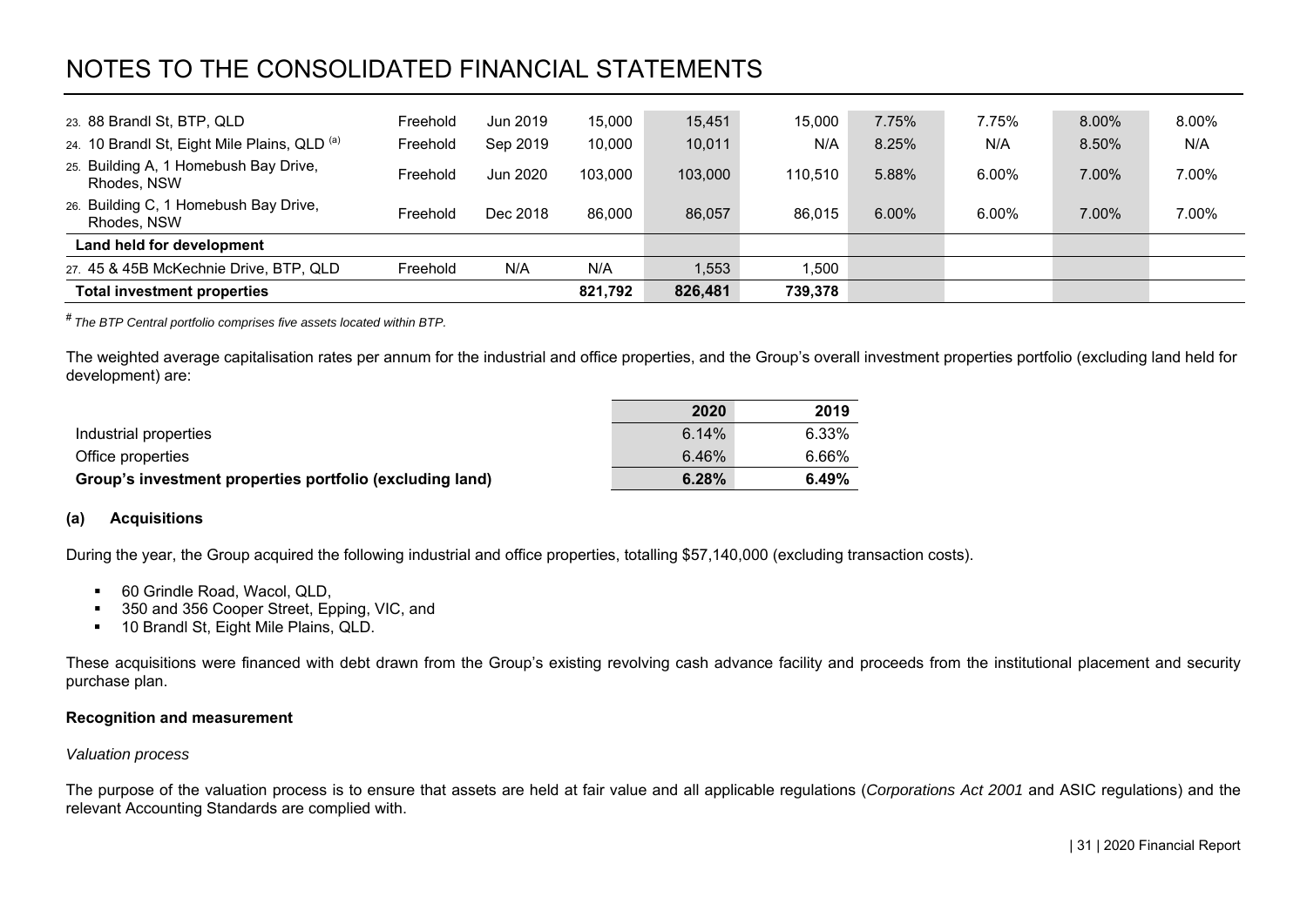External valuations are performed by independent professionally qualified valuers who hold a recognised relevant professional qualification and have specialised expertise in the class of investment properties being valued and are performed for each investment property on at most a three-year rotational basis. Internal valuations are performed by the Group's internal property team in the intervening periods and are reviewed and approved by the Board.

If external valuations are not obtained on the reporting date, internal valuations are performed by utilising the information from a combination of asset plans and forecasting tools prepared by the asset management teams. Appropriate capitalisation rates, terminal yields and discount rates based on comparable market evidence and recent external valuation parameters are used to produce a capitalisation and discounted cash flow valuations.

The adopted fair value is generally the mid-point of the valuations determined using the income capitalisation and discounted cash flow methods where the key valuation inputs are net passing rent, net market rent and capitalisation rates based on comparable market evidence.

#### *Derecognition*

An investment property is derecognised upon disposal or when it is withdrawn from use, and when no future economic benefits are expected from use. The gain or loss arising on derecognition of the property is measured as the difference between the net proceeds from disposal and the carrying amount at disposal date and are recognised in the consolidated statement of profit or loss and other comprehensive income in the period in which the property is derecognised.

#### **Key estimates and assumptions – fair value measurements and valuation process**

The Group had investment properties and land held for development with a net carrying amount of \$826,481,000 (2019: \$739,378,000), representing the estimated fair values.

In determining the appropriate classes of investment property, management has considered the nature, characteristics and risks of its investment properties as well as the level of fair value hierarchy within which the fair value measurements are categorised.

The adopted valuation for investment properties, including property under development, which is substantially complete and has pre-committed leases, is the mid-point of the valuations determined using the discounted cash flow (DCF) method and the income capitalisation method. The fair value for land held for future development is based on the direct comparison method. The DCF, income capitalisation and direct comparison methods use unobservable inputs (i.e. key estimates and assumptions) in determining fair value, as per the table below:

| <b>Fair value</b><br>30 June 2020<br>\$'000 | <b>Valuation</b><br><b>Technique</b> | Inputs used to measure fair<br>value                                           | Range of<br>unobservable inputs                             |
|---------------------------------------------|--------------------------------------|--------------------------------------------------------------------------------|-------------------------------------------------------------|
| 824,928                                     | DCF and / or<br>income               | Net passing rent (per sqm<br>p.a.                                              | $$61 - $1,304$                                              |
|                                             | method                               | 10-year average market rental<br>growth                                        | $$59 - $938$<br>$0\% - 4\%$                                 |
|                                             |                                      | Adopted capitalisation rate<br>Adopted terminal yield<br>Adopted discount rate | $5.75\% - 8.25\%$<br>$6.00\% - 9.50\%$<br>$6.25\% - 8.75\%$ |
| 1,553                                       | <b>Direct</b>                        | Sales price per sqm                                                            | \$472                                                       |
|                                             | method                               |                                                                                |                                                             |
|                                             |                                      | capitalisation<br>comparison                                                   | Net market rent (per sqm p.a.)                              |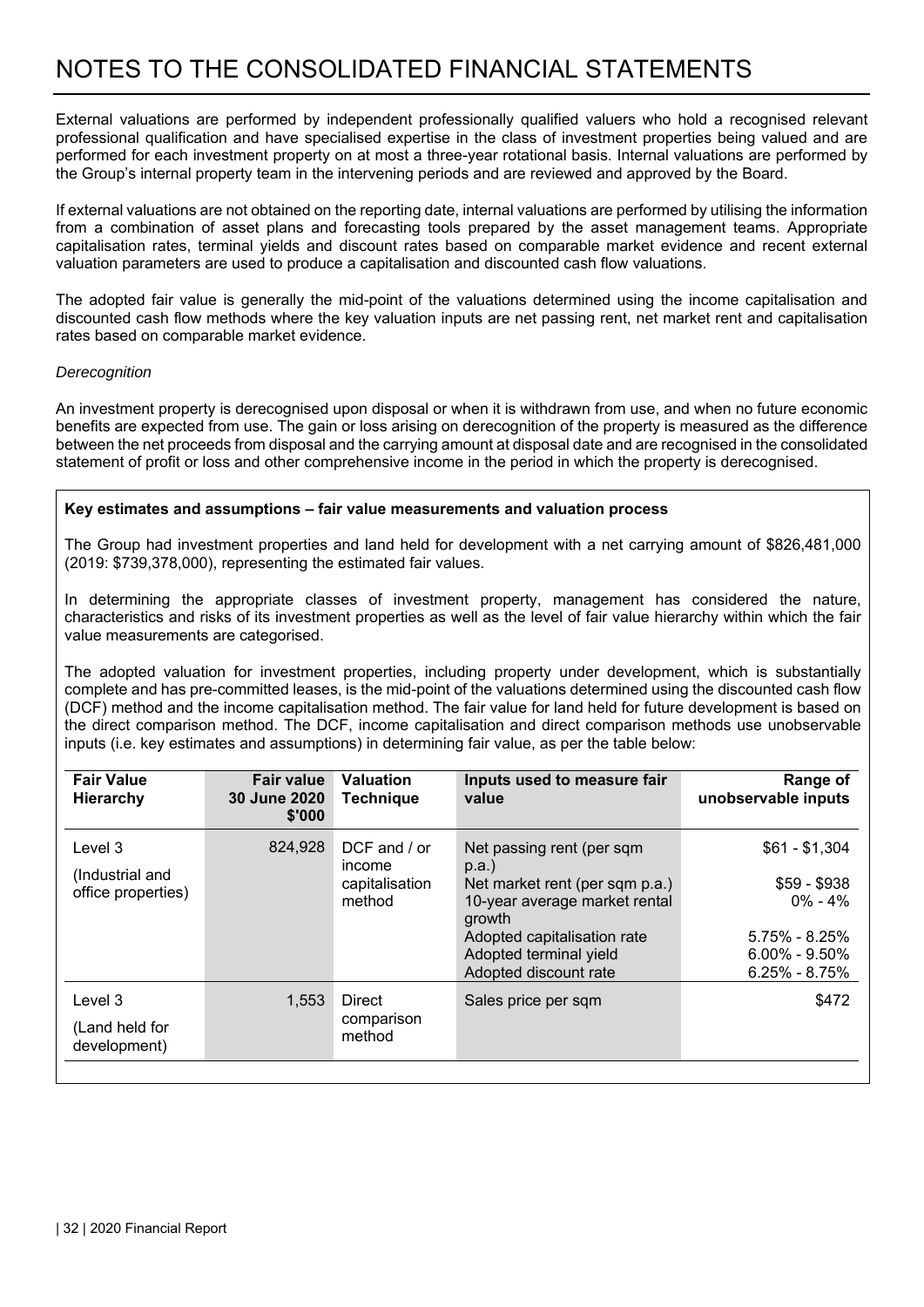A definition is provided below for each of the inputs used to measure fair value:

| Discounted cash flow<br>method (DCF)    | Under the DCF method, a property's fair value is estimated using explicit assumptions<br>regarding the benefits and liabilities of ownership over the asset's life including an exit or<br>terminal value. The DCF method involves the projection of a series of cash flows on a real<br>property interest. To this projected cash flow series, an appropriate, market-derived<br>discount rate is applied to establish the present value of the income stream associated with<br>the real property. |
|-----------------------------------------|------------------------------------------------------------------------------------------------------------------------------------------------------------------------------------------------------------------------------------------------------------------------------------------------------------------------------------------------------------------------------------------------------------------------------------------------------------------------------------------------------|
| Income capitalisation<br>method         | This method involves assessing the total net market income receivable from the property<br>and capitalising this in perpetuity to derive a capital value, with allowances for capital<br>expenditure reversions.                                                                                                                                                                                                                                                                                     |
| Direct comparison<br>approach           | Under the direct comparison method, sales of similar land holdings with development<br>potential are analysed at a rate per sqm of site area. This is then compared to the subject<br>having regard to the value influencing factors such as location, site conditions, approvals,<br>proposed development and relativity of the market conditions at the time of sale.                                                                                                                              |
| Net passing rent                        | Net passing rent is the contracted amount for which a property or space within a property is<br>leased. In the calculation of net rent, the owner recovers some or all outgoings from the<br>tenant on a pro-rata basis (where applicable).                                                                                                                                                                                                                                                          |
| Net market rent                         | Net market rent is the estimated amount for which a property or space within a property<br>should lease between a willing lessor and a willing lessee on appropriate lease terms in an<br>arm's length transaction, after proper marketing and wherein the parties have each acted<br>knowledgeably, prudently and without compulsion. In the calculation of net rent, the owner<br>recovers some or all outgoings from the tenant on a pro-rata basis (where applicable).                           |
| 10-year average<br>market rental growth | An average of a 10-year period of forecast annual percentage growth rates.                                                                                                                                                                                                                                                                                                                                                                                                                           |
| Adopted capitalisation<br>rate          | The rate at which net market income is capitalised to determine the value of a property. The<br>rate is determined with regards to market evidence and the prior external valuation.                                                                                                                                                                                                                                                                                                                 |
| Adopted terminal yield                  | The capitalisation rate used to convert income into an indication of the anticipated value of<br>the property at the end of the holding period when carrying out a discounted cash flow<br>calculation. The rate is determined with regards to market evidence and the prior external<br>valuation.                                                                                                                                                                                                  |
| Adopted discount rate                   | The rate of return used to convert a monetary sum, payable or receivable in the future, into<br>present value. Theoretically it should reflect the opportunity cost of capital, that is, the rate<br>of return the capital can earn if put to other uses having similar risk. The rate is determined<br>with regards to market evidence and the prior external valuation.                                                                                                                            |

#### **7.3. Sensitivity information**

When calculating fair value using the income capitalisation approach, the net market rent has a strong interrelationship with the adopted capitalisation rate given the methodology involves assessing the total net market income receivable from the property and capitalising this in perpetuity to derive a capital value. In theory, an increase in the net market rent and an increase (softening) in the adopted capitalisation rate could potentially offset the impact to the fair value. The same can be said for a decrease in the net market rent and a decrease (tightening) in the adopted capitalisation rate. A directionally opposite change in the net market rent and the adopted capitalisation rate could potentially magnify the impact to the fair value.

When calculating the fair value using the discounted cash flow approach, the adopted discount rate and adopted terminal yield have a strong interrelationship in deriving a fair value given the discount rate will determine the rate in which the terminal value is discounted to its present value. In theory, an increase (softening) in the adopted discount rate and a decrease (tightening) in the adopted terminal yield could potentially offset the impact to the fair value. The same can be said for a decrease (tightening) in the discount rate and an increase (softening) in the adopted terminal yield. A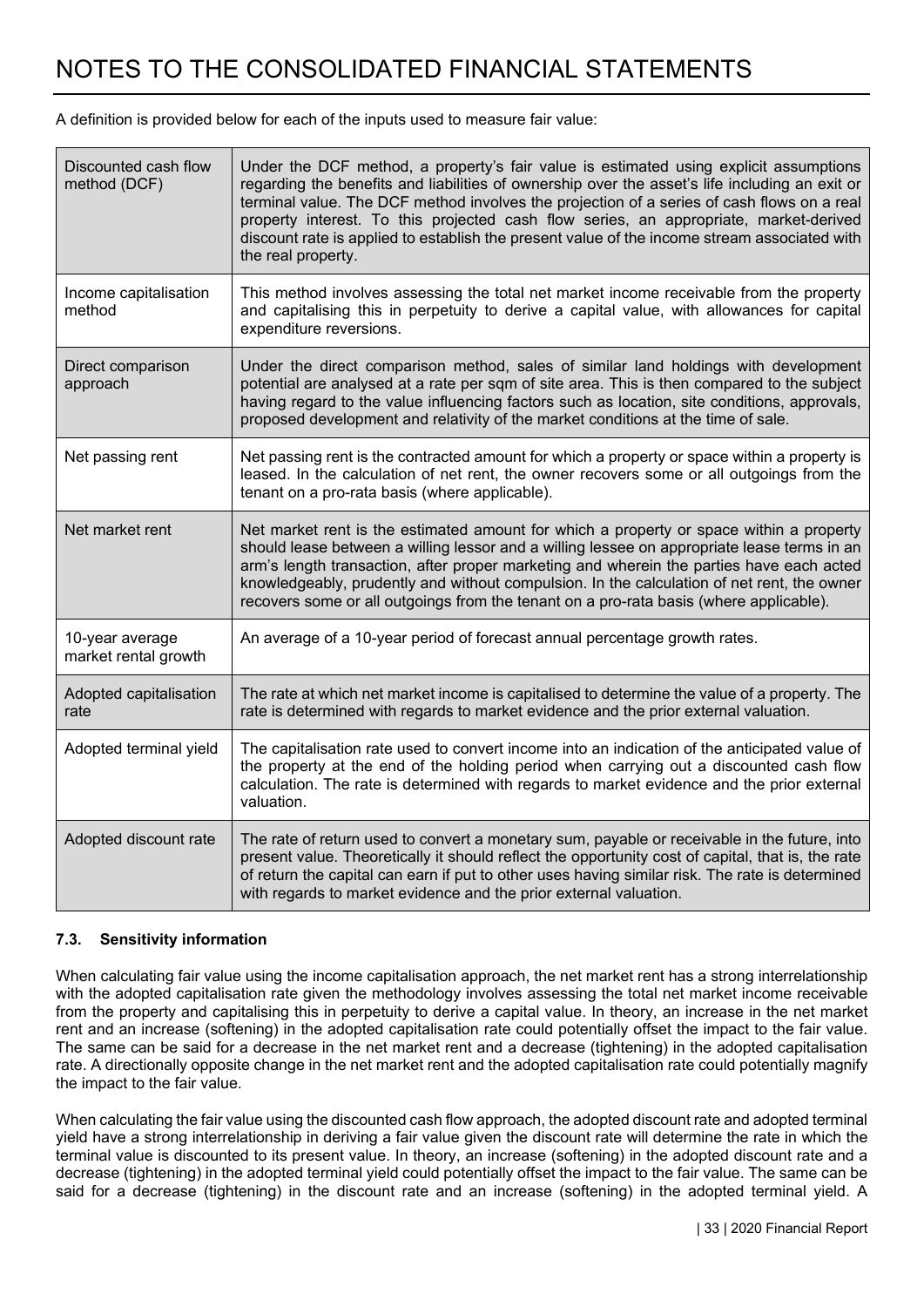directionally similar change in the adopted discount rate and the adopted terminal yield could potentially magnify the impact to the fair value.

Due to the impact that the COVID-19 pandemic could have on valuations of investment properties, sensitivity analysis has been performed on the fair values adopted at 30 June 2020, based on a range of potential capitalisation rate and discount rate movements on the Group's investment properties portfolio as compared to the capitalisation rates and discount rates adopted at 30 June 2020. Capitalisation rates and discount rates are considered to be key unobservable inputs that would have a material impact on the fair values adopted if they moved.

Outcomes of the sensitivity analysis are set out below:

|          | Impact to net profit                               |          |          |  |  |  |  |
|----------|----------------------------------------------------|----------|----------|--|--|--|--|
|          | <b>Capitalisation rate</b><br><b>Discount rate</b> |          |          |  |  |  |  |
| 0.25%    | 0.25%                                              | 0.25%    | 0.25%    |  |  |  |  |
| increase | decrease                                           | increase | decrease |  |  |  |  |
| \$'000   | \$'000                                             | \$'000   | \$'000   |  |  |  |  |
| (18,691) | 19,726                                             | (14,750) | 15,184   |  |  |  |  |

The results of the sensitivity analysis above demonstrate that the in the event of a softening in capitalisation rates, the Group's consolidated financial position would not be materially impacted to the extent that its going concern assumption would need to be reconsidered.

#### 8 Leases

Investment properties

#### **8.1. Leasing arrangements**

The majority of the investment properties are leased to tenants under long term operating leases. Rentals are receivable from tenants monthly. Revenue from the top three tenants represents \$21,142,000 (2019: \$20,318,000) of the Group's total revenue from continuing operations.

Minimum lease payments to be received under non-cancellable operating leases of investment properties not recognised in the consolidated financial statements as receivable are as follows:

|                                                 | 2020<br>\$'000 | 2019<br>\$'000 |
|-------------------------------------------------|----------------|----------------|
| Within one year                                 | 58.719         | 56,273         |
| More than one year but not more than five years | 129,218        | 130,788        |
| More than five years                            | 171,153        | 163.277        |
|                                                 | 359,090        | 350,338        |

#### **8.2. Sub-leasehold properties and ground rent obligations**

The Group's investment properties at 140 Sharps Road, Tullamarine, VIC and 5 Butler Boulevard, Adelaide Airport, SA are each located on airport land. These are held as sub-leasehold interests with Australia Pacific Airports (Melbourne) Pty Ltd and Adelaide Airport Limited ("Airport Authority") respectively who hold head leases from the Commonwealth of Australia. For these two investment properties, the Group is the lessee of the associated lease arrangements.

The Group has adopted AASB 16 *Leases* ("AASB 16") from 1 July 2019 using the modified approach. For lessees, AASB 16 replaces the recognition and measurement requirements for operating leases (previously an off-balance sheet commitment and an expense, recognised on a straight-line basis over the lease term) with both a right-of-use ("ROU") asset and a corresponding liability to be recognised in the consolidated statement of financial position for all qualifying leases.

For all other lease contracts associated with the Group's other investment properties, the Group is a lessor by virtue. As AASB 16 does not significantly alter lessor accounting, it did not impact the Group for these leases.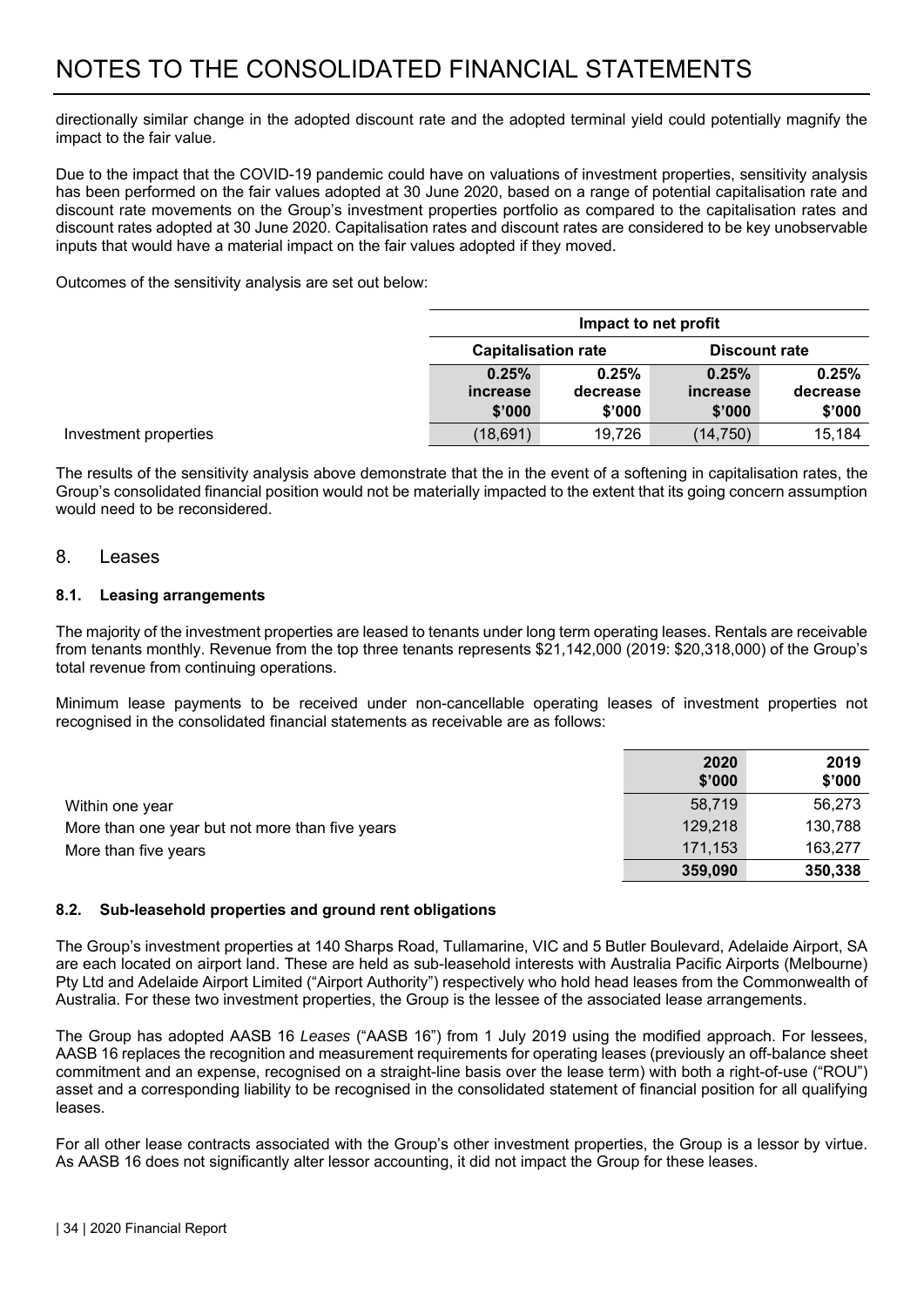The following have been reflected in the Group's consolidated financial statements:

#### **(a) Investment properties - right-of-use ("ROU") assets**

|                                                                                                                                                          | 2020<br>\$'000 |
|----------------------------------------------------------------------------------------------------------------------------------------------------------|----------------|
| Investment properties - ROU assets recognised on initial application date                                                                                | 19,450         |
| Net fair value gain / (loss) on investment properties - ROU recognised in the consolidated<br>statement of profit or loss and other comprehensive income | 709            |
| Investment properties - ROU assets at end of the financial year                                                                                          | 20,159         |

#### **(b) Lease liabilities**

|                                                          | 2020<br>\$'000 |
|----------------------------------------------------------|----------------|
| Lease liabilities recognised on initial application date | 19,450         |
| <b>Current</b>                                           |                |
| Repayment of lease liabilities                           | 746            |
| Interest expense on lease liabilities                    | (645)          |
| <b>Current lease liabilities</b>                         | 101            |
| Non-current                                              |                |
| Repayment of lease liabilities                           | 30,605         |
| Interest expense on lease liabilities                    | (11, 461)      |
| Non-current lease liabilities                            | 19,144         |
| Lease liabilities at end of the financial year           | 19,245         |

#### **Recognition and measurement**

The Group has adopted AASB 16 Leases ("AASB 16") from 1 July 2019 using the modified approach. For lessees, AASB 16 replaces the recognition and measurement requirements for operating leases (previously an off-balance sheet commitment and an expense, recognised on a straight-line basis over the lease term) with both a right-of-use ("ROU") asset and a corresponding liability to be recognised in the consolidated statement of financial position for all qualifying leases.

On initial application date, 1 July 2019, the Group has recognised the ROU asset at an amount equal to the lease liability which are initially measured at the present value of the unavoidable lease payments (inclusive of incentives and costs). discounted using the Group's incremental borrowing rate of 3.36%.

The Group's ROU assets include the two ground leases which meet the definition of investment property under AASB 140 *Investment Property* ("AASB 140") and is measured at fair value and presented as investment property in the consolidated statement of financial position. Change in fair value of these ROU assets is presented separately from the interest expense recognised on the lease liability in the consolidated statement of profit or loss and comprehensive income.

The lease liability is subsequently increased by the interest expense on the lease liability (using the effective interest method) and reduced by lease payments made. Interest expense recognised on the lease liability are presented as a component of finance cost in the consolidated statement of profit or loss and other comprehensive income.

#### **(c) Key unobservable inputs and sensitivity information on fair value of ROU assets**

| <b>Fair Value</b><br>Hierarchy | Fair value as at<br>30 June 2020 (\$'000) | <b>Valuation</b><br><b>Technique</b> | Inputs used to measure fair value | Range of<br>unobservable inputs |
|--------------------------------|-------------------------------------------|--------------------------------------|-----------------------------------|---------------------------------|
| Level 3                        | 20,159                                    | <b>DCF</b>                           | Net market rent (per p.a. \$'000) | $$344 - $648$                   |
|                                |                                           |                                      | Adopted discount rate             | $3.08\% - 3.36\%$               |

| 35 | 2020 Financial Report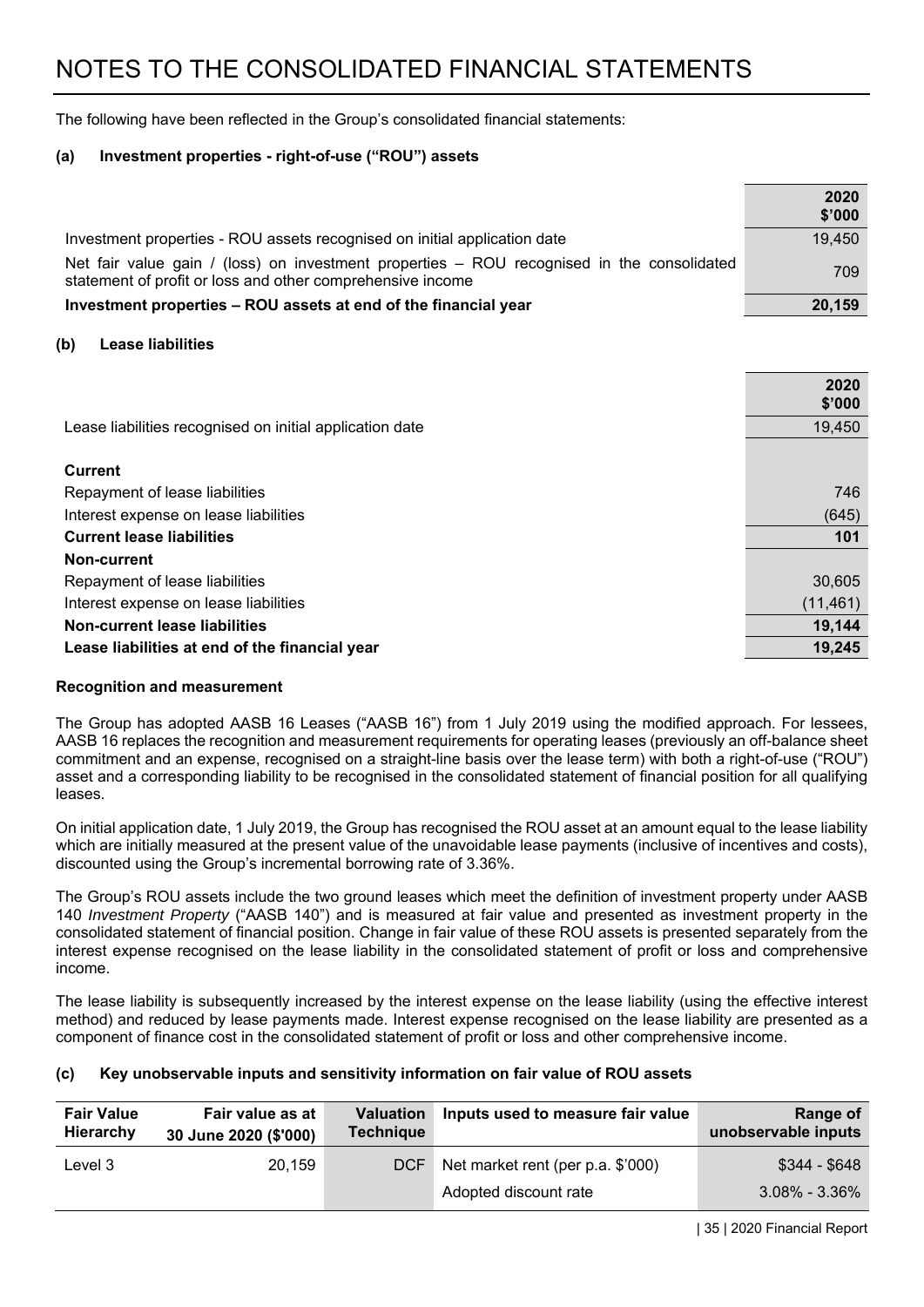A definition is provided in note 7 for each of the inputs used to measure fair value of the ROU assets.

The Group's adopted discount rate is considered to be a key unobservable input that would have a material impact on the fair value of the ROU assets adopted if moved. A sensitivity analysis has been performed on the fair values adopted at 30 June 2020, based on a range of potential discount rate movements as compared to the discount rates adopted at 30 June 2020.

Outcomes of the sensitivity analysis are set out below:

|                                    |          | Impact to net profit |
|------------------------------------|----------|----------------------|
|                                    | 0.25%    | 0.25%                |
|                                    | increase | decrease             |
|                                    | \$'000   | \$'000               |
| Investment properties - ROU assets | (653)    | 685                  |

### CAPITAL STRUCTURE, FINANCING AND RISK MANAGEMENT

This section outlines how the Group manages its capital structure and related financing activities and presents the resultant returns delivered to securityholders via distributions and earnings per security.

#### 9. Contributed equity

#### **9.1. Carrying amount**

|                                                     | 2020<br>\$'000 | 2019<br>\$'000 |
|-----------------------------------------------------|----------------|----------------|
| At the beginning of the financial year              | 352,078        | 302,792        |
| Issue of new securities                             | 46,263         | 49,996         |
| Distribution reinvestment                           | 1,191          |                |
| Security issuance costs (net of income tax benefit) | (712)          | (710)          |
| Securities buy-back                                 | (250)          |                |
| At the end of the financial year                    | 398,570        | 352,078        |
|                                                     |                |                |
|                                                     | 2020<br>\$'000 | 2019<br>\$'000 |
| Attributable to:                                    |                |                |
| Securityholders of Industria Trust No.1             | 291,216        | 255,832        |
| Securityholders of non-controlling interests        | 107,354        | 96,246         |
|                                                     | 398,570        | 352,078        |
| 9.2.<br><b>Number of securities on issue</b>        |                |                |
|                                                     | 2020<br>No.    | 2019<br>No.    |
| At the beginning of the financial year              | 181, 153, 430  | 162,839,743    |
|                                                     |                |                |

Issue of new securities 16,064,175 18,313,687

Distribution reinvestment 412,969

Securities buy-back **and the securities of the securities** (105,055)

#### At the end of the financial year 197,525,519 181,153,430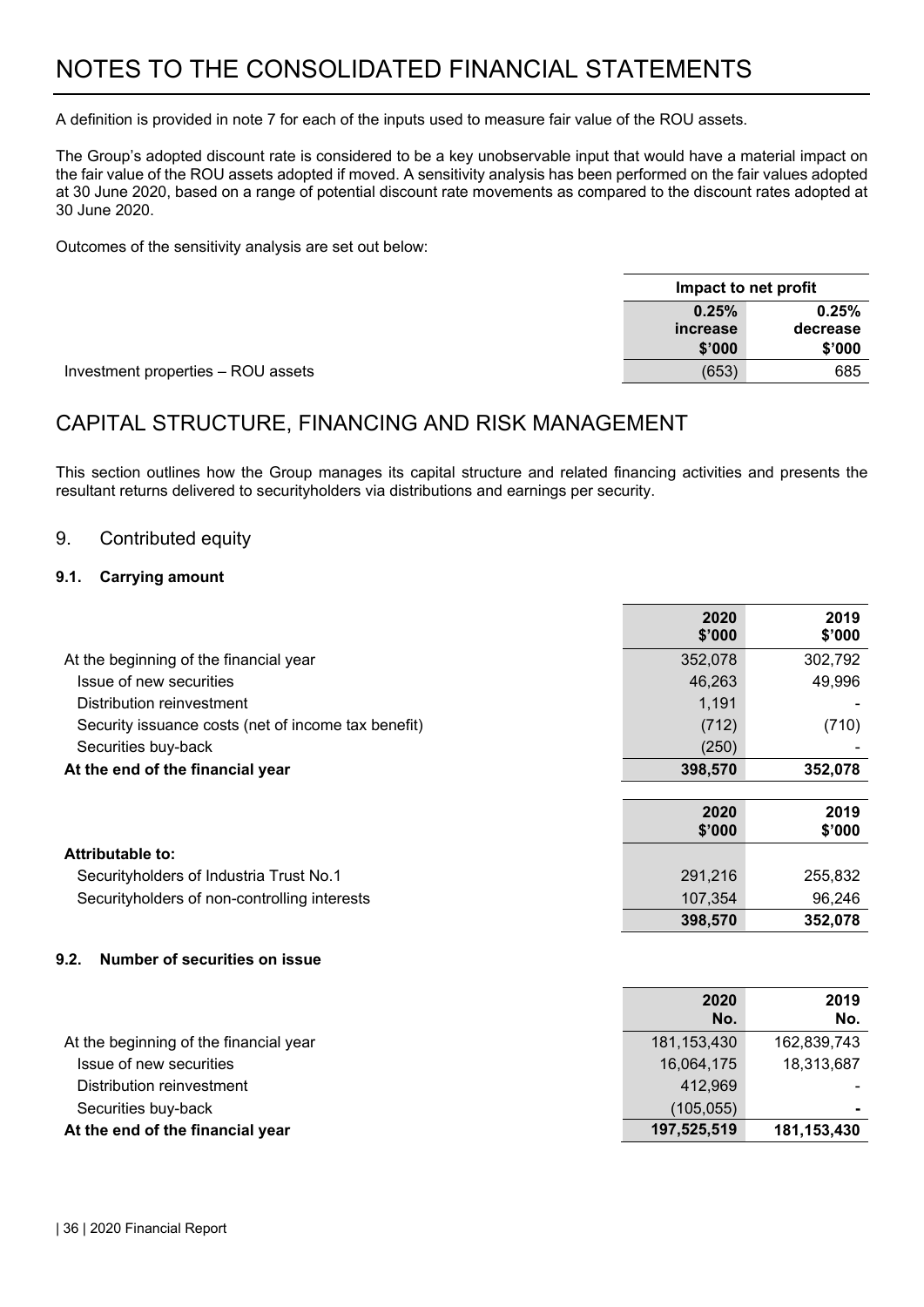#### **Recognition and measurement**

Issued and paid up securities are recognised at the fair value of the consideration received by the Group, net of directly incurred transaction costs.

The securities of APN Industria REIT (the "Stapled Security") comprise the stapled securities of Industria Trust No. 2, Industria Trust No. 3, Industria Trust No. 4, Industria Company No. 1 Limited and this Group. Whilst these entities remain stapled, their securities must only be issued, dealt with or disposed of as a Stapled Security.

#### 10. Distributions

|                                         | 2020                         |        | 2019                         |        |
|-----------------------------------------|------------------------------|--------|------------------------------|--------|
|                                         | <b>Cents per</b><br>security | \$'000 | <b>Cents per</b><br>security | \$'000 |
| Distributions declared during the year: |                              |        |                              |        |
| Period ended 30 Sep                     | 4.375                        | 7,926  | 4.250                        | 6,921  |
| Period ended 31 Dec                     | 4.375                        | 8,637  | 4.250                        | 6,921  |
| Period ended 31 Mar                     | 4.375                        | 8,646  | 4.250                        | 6,921  |
| Distributions payable:                  |                              |        |                              |        |
| Period ended 30 Jun                     | 4.150                        | 8,199  | 4.250                        | 7,698  |
|                                         | 17.275                       | 33,408 | 17.000                       | 28,461 |

#### **Recognition and measurement**

A liability for any distribution declared on or before the end of the reporting period is recognised in the consolidated statement of financial position in the reporting period to which the distribution pertains.

#### 11. Earnings per security

|                                                               | 2020    | 2019    |
|---------------------------------------------------------------|---------|---------|
| Profit / (loss) after tax $(\$'000)$                          | 54.836  | 29.243  |
| Weighted average number of securities outstanding (thousands) | 190.465 | 164,405 |
| Basic and diluted earnings (cents per security)               | 28.79   | 17.79   |

#### **Recognition and measurement**

#### *Basic earnings per security*

Basic earnings per security is calculated as net profit / (loss) for the year divided by the weighted average number of ordinary securities outstanding during the year, adjusted for bonus elements in ordinary securities issued during the year.

#### *Diluted earnings per security*

Diluted earnings per security adjusts the figures used in the determination of basic earnings per security to take into account amounts unpaid on securities and the effect of all dilutive potential ordinary securities.

No dilutive securities were issued/on issue during the current year (2019: nil).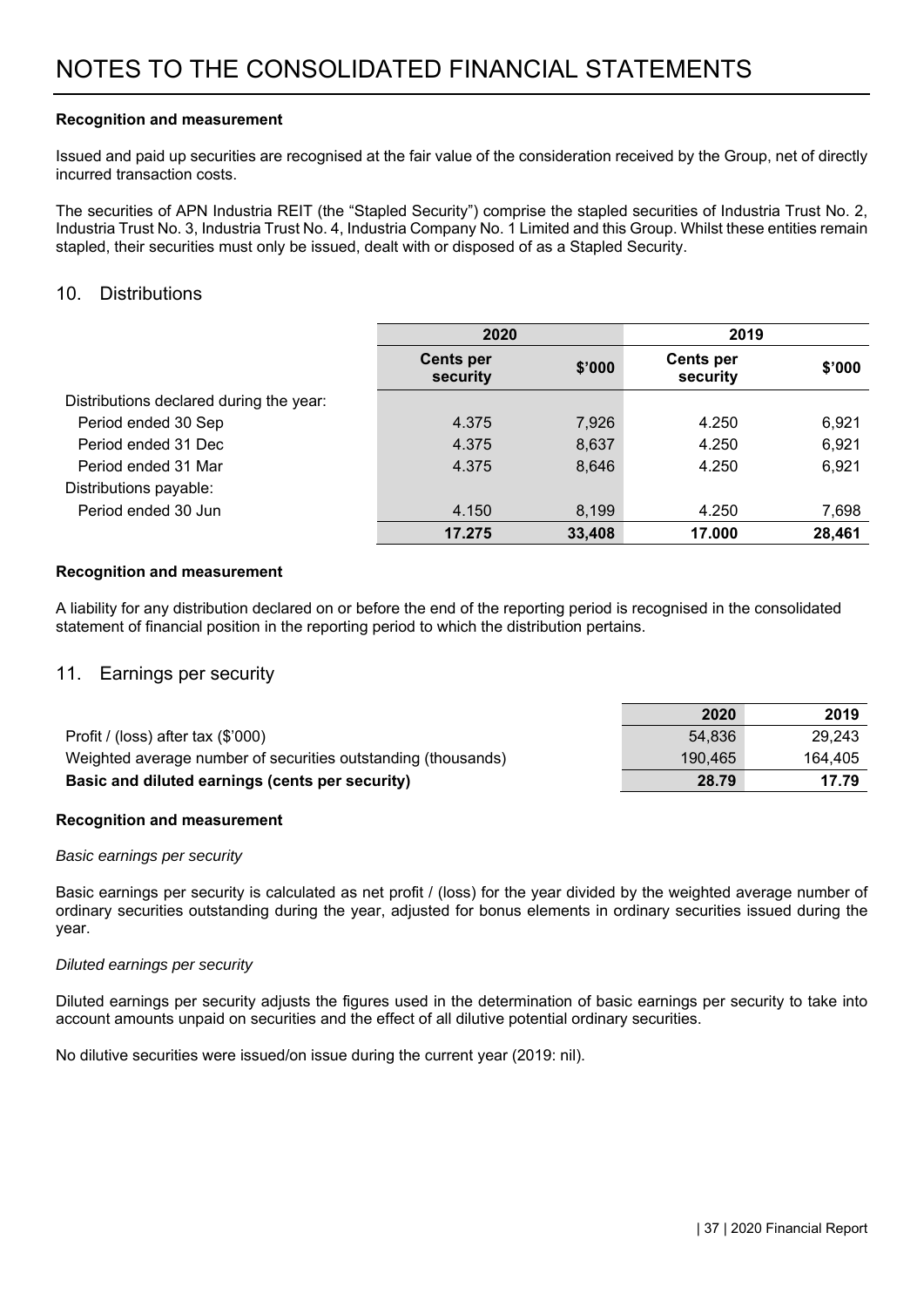#### 12. Borrowings

|                                  | 2020<br>\$'000 | 2019<br>\$'000 |
|----------------------------------|----------------|----------------|
| Non-current                      |                |                |
| Bank loans drawn - secured       | 242,944        | 225,000        |
| Capitalised borrowing cost       | (930)          | (749)          |
| Total borrowings at balance date | 242,014        | 224,251        |

#### **Recognition and measurement**

Borrowings are recorded initially at fair value, net of transaction costs. Subsequent to initial recognition, borrowings are measured at amortised cost using the effective interest rate method. Gains and losses are recognised in the consolidated statement of profit and loss and other comprehensive income in the period in which they arise.

Borrowings are classified as current liabilities unless the Group has an unconditional right to defer the settlement of the facility for at least 12 months after the reporting date.

#### **12.1. Summary of borrowing arrangements**

Industria Trust No.3, as the internal financier of APN Industria REIT has a \$290,000,000 revolving cash advance facility with three banks that it utilises to provide inter-entity finance to each entity in APN Industria REIT, including the Trust. The revolving cash advance facility has the following expiry profile:

- Tranche B2: \$86,250,000 repayable September 2021;
- **Tranche A3:**  $$20,000,000$  **repayable Jun 2022;**
- Tranche B3: \$10,000,000 repayable January 2023
- Tranche A1: \$56,250,000 repayable June 2023;
- Tranche C1: \$15,000,000 repayable June 2023;
- Tranche D: \$10,000,000 repayable May 2024;
- Tranche A2: \$36,250,000 repayable September 2024
- Tranche C2: \$10,000,000 repayable September 2024; and
- Tranche B1: \$46,250,000 repayable March 2025.

The revolving cash advance facility is secured and cross collateralised over the Group's investment properties (by first registered real property mortgages) and other assets (via a first ranking general "all assets" security agreement).

| The Group has access to the following lines of credit: | 2020<br>\$'000 | 2019<br>\$'000 |
|--------------------------------------------------------|----------------|----------------|
| Loan facility limit                                    | 290,000        | 270,000        |
| Facilities drawn at balance date                       | (242.944)      | (225,000)      |
| Facilities not drawn at balance date                   | 47.056         | 45,000         |

The debt facility contains both financial and non-financial covenants and undertakings that are customary for secured debt facilities of this nature. The key financial covenants (with capitalised terms being defined terms in the debt facility agreement) that apply to the Group are as follows:

|                                                     |                                                                                                                  | 2020          |
|-----------------------------------------------------|------------------------------------------------------------------------------------------------------------------|---------------|
| Loan to Value Ratio<br>("LVR")                      | At all times, LVR does not exceed 55%.                                                                           | 30.49%        |
| <b>Gearing Ratio</b>                                | At all times, Gearing Ratio does not exceed 55%.                                                                 | 32.23%        |
| Net Rental Income to<br>Interest Costs Ratio        | At all times, the Net Rental Income to Interest Costs ratio under<br>the facility does not fall below 2.0 times. | $6.92 \times$ |
| Weighted Average Lease<br>Length to Expiry ("WALE") | WALE for the portfolio will be greater than 2.5 years.                                                           | 5.74 years    |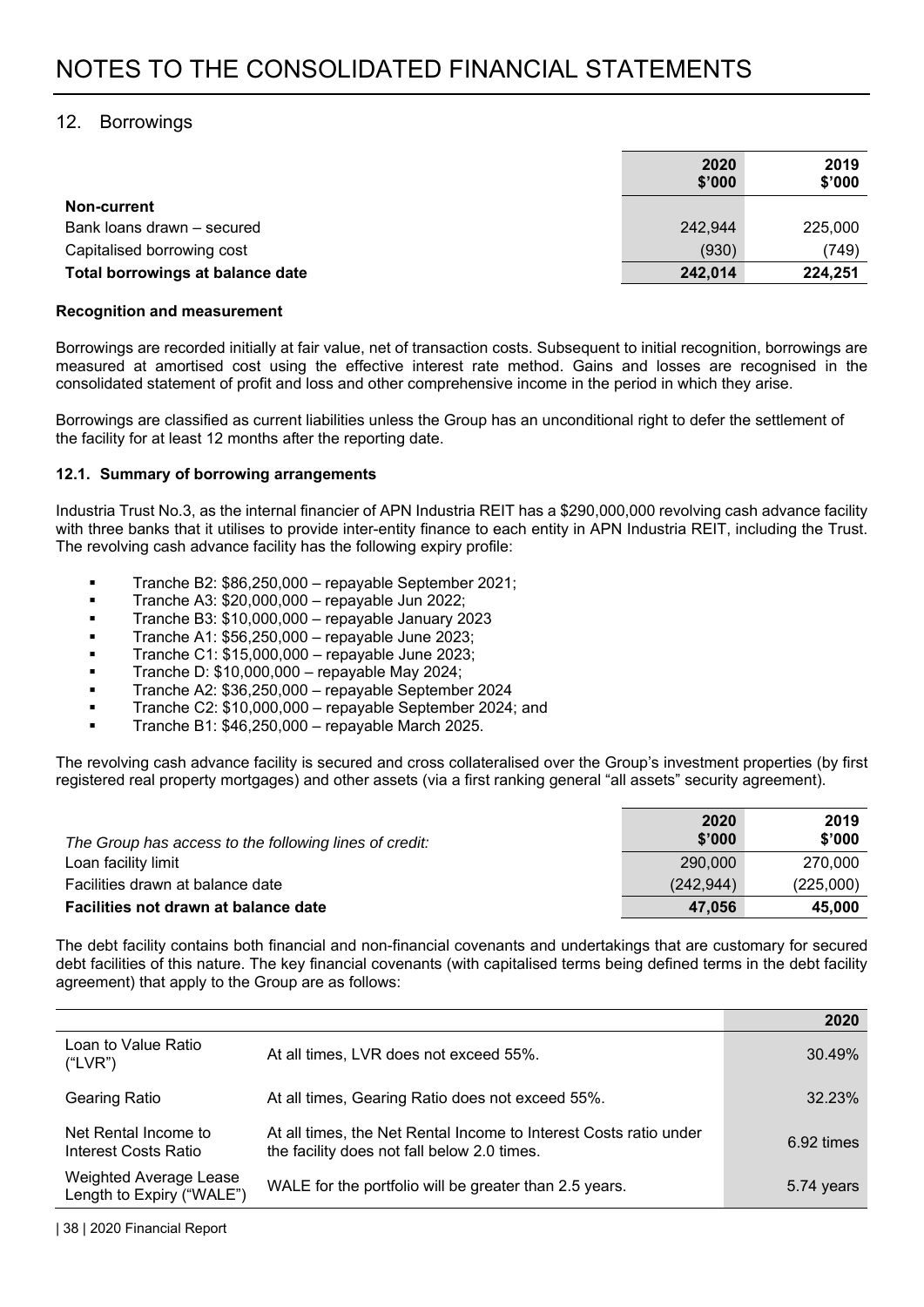#### **12.2. Finance costs**

|                                     | 2020<br>\$'000 | 2019<br>\$'000 |
|-------------------------------------|----------------|----------------|
| Interest expense paid / payable 1   | 7,505          | 8,271          |
| Interest expense on lease liability | 516            |                |
|                                     | 8,021          | 8,271          |

<sup>1</sup> Interest expense also includes the interest income / expense upon settlement of the interest rate contracts that the Group has entered during the *year. Generally, the interest rate contracts settle monthly and the difference between the fixed and floating interest rate is settled on a net basis by the relevant counterparty* 

The weighted average 'all-in' interest rate (including bank margin, amortisation of borrowing costs and line fees) at reporting date was 2.89% (2019: 3.48%).

#### **Recognition and measurement**

Interest expense is recognised in the consolidated statement of profit or loss and other comprehensive income using the effective interest rate method except where it is incurred in relation to any qualifying assets, where it is capitalised during the period of time that is required to hold, complete and/or prepare the asset for its intended use.

The effective interest rate method calculates the amount to be recognised over the relevant period at the rate that exactly discounts estimated future cash receipts (including all fees that form an integral part of the financial instrument, transaction costs and other premiums or discounts) through the expected life of the financial instrument, or (where appropriate) a shorter period, to the net carrying amount on initial recognition.

#### **12.3. Derivatives – interest rate contracts**

The Group has exposure to a debt facility that is subject to floating interest rates. The Group uses derivative financial instruments on a portfolio basis to manage its exposure to interest rates such as interest rate swaps (to lock in fixed interest rates) and/or interest rate caps (to limit exposure to rising floating interest rates).

All derivative financial instruments are entered into on terms that provide pari-passu security and cross collateralisation rights over the Group's investment properties (via first registered real property mortgages) and other assets (via a first ranking general "all assets" security agreement) pursuant to the Group's revolving cash advance facility.

Generally, interest rate contracts settle on a monthly basis coinciding with the dates on which the interest is payable on the underlying debt. The floating rate incurred on the debt is Australian BBSY. The difference between the fixed and floating interest rate is settled on a net basis by the relevant counterparty. The interest rate contracts have not been identified as hedging instruments and any movements in the fair value are recognised immediately in the statement of profit or loss and other comprehensive income.

|                                | 2020<br>\$'000 | 2019<br>\$'000 |
|--------------------------------|----------------|----------------|
| <b>Current liabilities</b>     |                |                |
| Interest rate contracts        | (2,671)        | (1,631)        |
|                                |                |                |
| <b>Non-current liabilities</b> |                |                |
| Interest rate contracts        | (5,719)        | (4, 575)       |

APN Industria REIT's interest rate contracts in effect at reporting date covered 59.68% (2019: 75.56%) of the principle drawn under the debt facility and the contract details are as follows:

| Counterparty                       | <b>Notional Value</b><br>\$'000 | <b>Swap Effective</b><br><b>Date</b> | <b>Swap Expiry</b><br>Date | <b>Fixed Rate</b> |
|------------------------------------|---------------------------------|--------------------------------------|----------------------------|-------------------|
| 2020: Interest rate swaps and caps |                                 |                                      |                            |                   |
| Swap 1                             | 5.000                           | 6 Feb 2014                           | 7 April 2025               |                   |
| Swap 2                             | 5,000                           | 9 Jun 2015                           | 7 April 2025               |                   |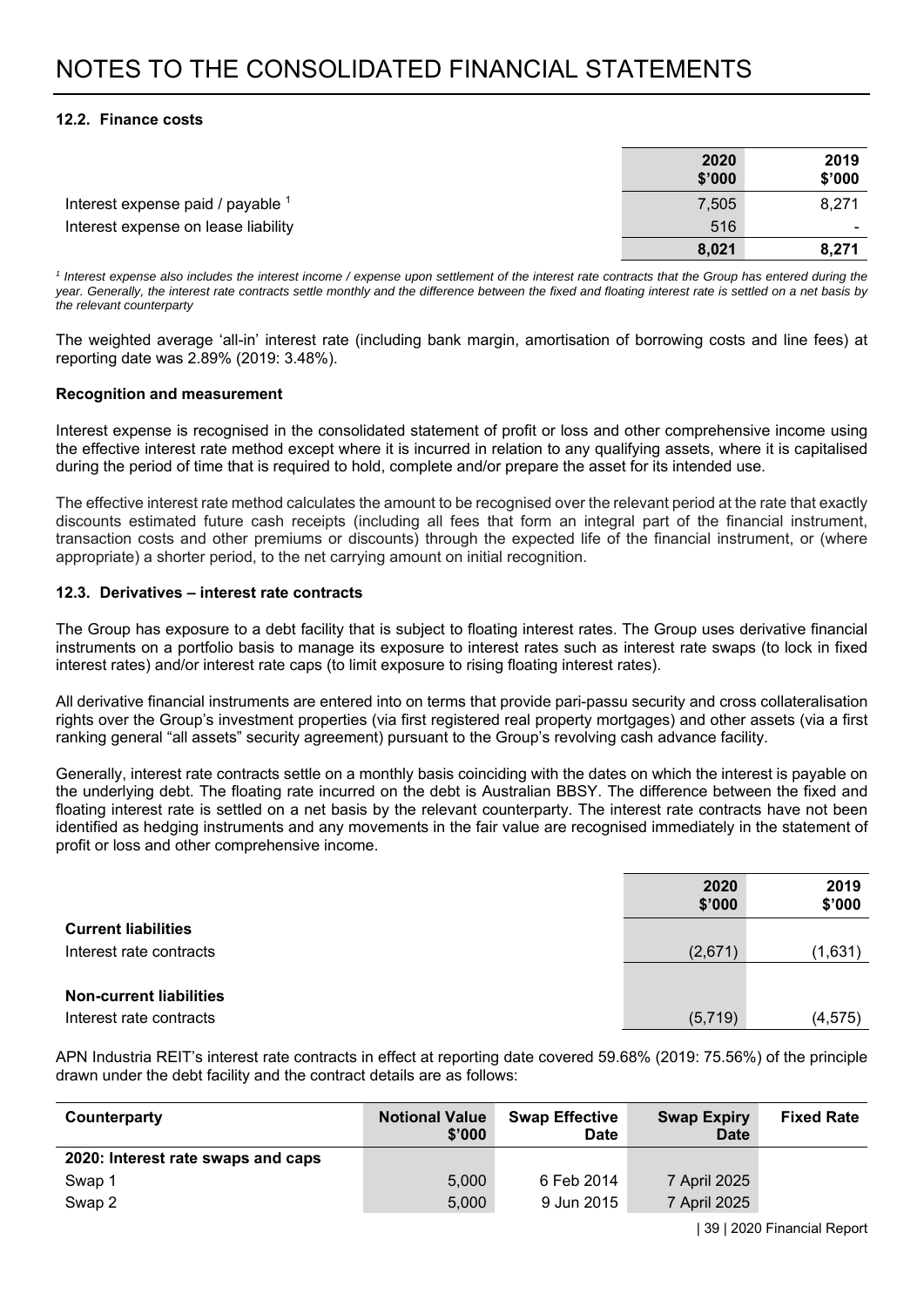| Swap 3                             | 10,000  | 6 Jan 2016 | 6 Jan 2023   |       |
|------------------------------------|---------|------------|--------------|-------|
|                                    | 10,000  | 6 Feb 2014 | 6 Jun 2024   |       |
| Swap 4                             |         |            |              |       |
| Swap 5                             | 15,000  | 7 Jan 2020 | 6 Jan 2021   |       |
| Swap <sub>6</sub>                  | 15,000  | 6 Jan 2014 | 6 Jun 2024   |       |
| Swap 7                             | 20,000  | 6 Jun 2020 | 6 Jun 2022   |       |
| Swap 8                             | 5,000   | 6 Feb 2014 | 7 April 2025 |       |
| Swap 9                             | 5,000   | 9 Jun 2015 | 7 April 2025 |       |
| Swap 10                            | 10,000  | 6 Jan 2016 | 6 Jan 2023   |       |
| Swap 11                            | 10,000  | 6 Feb 2014 | 6 Jun 2024   |       |
| Swap 12                            | 15,000  | 6 Jan 2014 | 6 Jun 2024   |       |
| Swap 13                            | 20,000  | 6 Jun 2020 | 6 Jun 2022   |       |
| <b>Total / Weighted average</b>    | 145,000 |            |              | 2.10% |
|                                    |         |            |              |       |
| 2019: Interest rate swaps and caps |         |            |              |       |
| Swap 1                             | 5,000   | 6 Feb 2014 | 7 April 2025 |       |
| Swap 2                             | 5,000   | 9 Jun 2015 | 7 April 2025 |       |
| Swap 3                             | 10,000  | 6 Jan 2016 | 6 Jan 2023   |       |
| Swap 4                             | 10,000  | 6 Feb 2014 | 6 Jun 2024   |       |
| Swap 5                             | 15,000  | 7 Jan 2020 | 6 Jan 2021   |       |
| Swap <sub>6</sub>                  | 15,000  | 6 Jan 2014 | 6 Jun 2024   |       |
| Swap 7                             | 20,000  | 6 Jun 2020 | 6 Jun 2022   |       |
| Swap 8                             | 5,000   | 6 Feb 2014 | 7 April 2025 |       |
| Swap 9                             | 5,000   | 9 Jun 2015 | 7 April 2025 |       |
| Swap 10                            | 10,000  | 6 Jan 2016 | 6 Jan 2023   |       |
| Swap 11                            | 10,000  | 6 Feb 2014 | 6 Jun 2024   |       |
| Swap 12                            | 15,000  | 6 Jan 2014 | 6 Jun 2024   |       |
| Swap 13                            | 20,000  | 6 Jun 2020 | 6 Jun 2022   |       |
| Interest rate cap                  | 25,000  | 8 Oct 2019 | 8 Oct 2020   |       |
| <b>Total / Weighted average</b>    | 170,000 |            |              | 2.10% |

#### **Recognition and measurement**

Derivatives are categorised as financial instruments at fair value through profit or loss and are initially recognised at fair value on the date a derivative contract is entered into and are subsequently remeasured to their fair value at each reporting date based on counterparty bank valuations. Counterparty bank valuations are tested for reasonableness by discounting the estimated future cashflows and using market interest rates for a substitute instrument at the measurement date.

The resulting gain or loss is recognised immediately in the consolidated statement of profit and loss and other comprehensive income as hedge accounting has not been applied.

#### **12.4. Fair value hierarchy**

The following table provides an analysis of investment properties and financial instruments that are measured at fair value at reporting date, grouped into Levels 1 to 3 based on the degree to which the fair value inputs is observable:

- Level 1 fair value measurements are those derived from quoted prices in active markets for identical assets or liabilities.
- Level 2 fair value measurements are those derived from inputs other than quoted prices included within Level 1 that are observable for the asset or liability, either directly (that is, as prices) or indirectly (that is, derived from prices).
- Level 3 fair value measurements are those derived from valuation techniques that include inputs for the asset or liability that are not based on observable market data (unobservable inputs).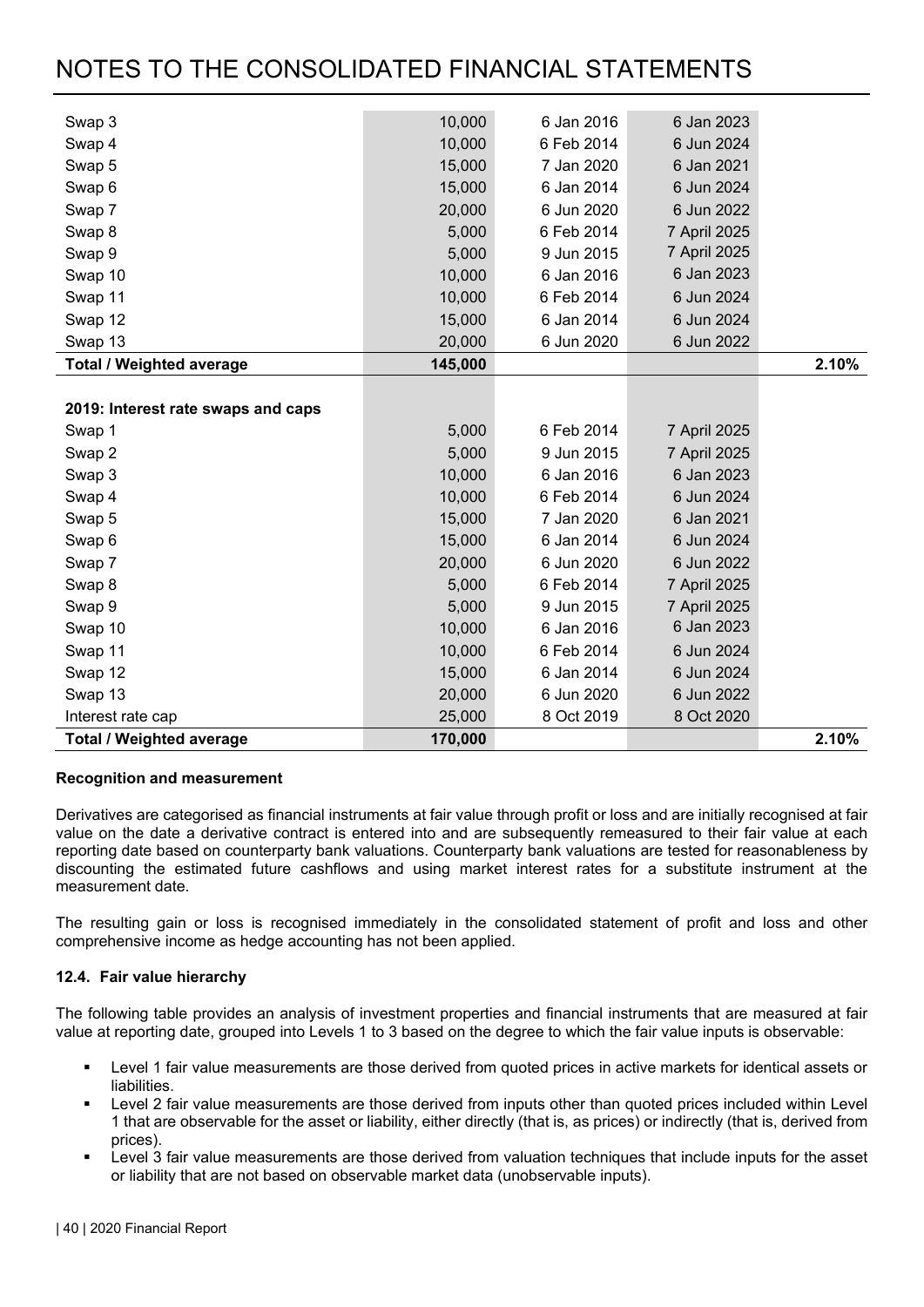|                                    | Fair value measurement as at 30 June 2020 |                   |                   |                        |
|------------------------------------|-------------------------------------------|-------------------|-------------------|------------------------|
|                                    | Level 1<br>\$'000                         | Level 2<br>\$'000 | Level 3<br>\$'000 | <b>Total</b><br>\$'000 |
| Investment properties              |                                           | $\blacksquare$    | 826,481           | 826,481                |
| Investment properties - ROU assets |                                           | $\blacksquare$    | 20,159            | 20,159                 |
| Interest rate contracts            |                                           | (8,390)           |                   | (8,390)                |
| Total                              |                                           | (8, 390)          | 846,640           | 838,250                |

|                         | Fair value measurement as at 30 June 2019 |                   |                   |                 |  |
|-------------------------|-------------------------------------------|-------------------|-------------------|-----------------|--|
|                         | Level 1<br>\$'000                         | Level 2<br>\$'000 | Level 3<br>\$'000 | Total<br>\$'000 |  |
| Investment properties   |                                           | $\blacksquare$    | 739,378           | 739,378         |  |
| Interest rate contracts |                                           | (6,206)           |                   | (6,206)         |  |
| Total                   |                                           | (6, 206)          | 739,378           | 733,172         |  |

There were no transfers between Levels during the financial year.

#### 13. Capital risk management

The Responsible Entity's objectives when managing the capital of APN Industria REIT and the Trust is to safeguard its ability to continue as a going concern, so that APN Industria REIT and the Trust can continue to provide returns for securityholders in accordance with the Trust's and Industria REIT's (the "Group") investment strategy, and to optimise the capital structure and therefore maintain the Group's cost of capital on a risk adjusted basis.

The capital of the Group is maintained or adjusted through various methods including by adjusting the quantum of distributions paid, raising or repaying debt, issuing new or buying back securities or selling assets.

The Group's capital position is primarily monitored through its ratio of net debt to total assets (excluding cash) ("Gearing Ratio"), where a target range of between 30% to 40% has been established.

As at 30 June 2020, the Group's gearing ratio was 28.08% (2019: 30.03%) which is a result of the funds raised under the Group's institutional placement and SPP, further strengthening the Group's balance sheet position to support future acquisitions and managing any downward risks in valuations of investment properties.

|                                                    | 2020    | 2019     |
|----------------------------------------------------|---------|----------|
|                                                    | \$'000  | \$'000   |
| Total borrowings                                   | 242,944 | 225,000  |
| Less: cash and cash equivalents                    | (4,928) | (2, 435) |
| Net debt                                           | 238,016 | 222,565  |
| Total assets (excluding cash and cash equivalents) | 847,750 | 741,149  |
| <b>Gearing ratio</b>                               | 28.08%  | 30.03%   |

#### 14. Financial and risk management

The Responsible Entity is responsible for ensuring a prudent risk management culture is established for the Group. This is reflected in the adoption of a Risk Management Framework that clearly defines risk appetite and risk tolerance limits which are consistent with APN Industria REIT's investment mandate.

The Group's dedicated Fund Manager is responsible for overseeing the establishment and implementation of appropriate systems, controls and policies to manage the Group's risk. The focus is on ensuring compliance with the approved Risk Management Framework whilst seeking to maximise securityholder returns.

The effective design and operation of the risk management systems, controls and policies is overseen by the Responsible Entity and its Audit, Risk and Compliance Committee.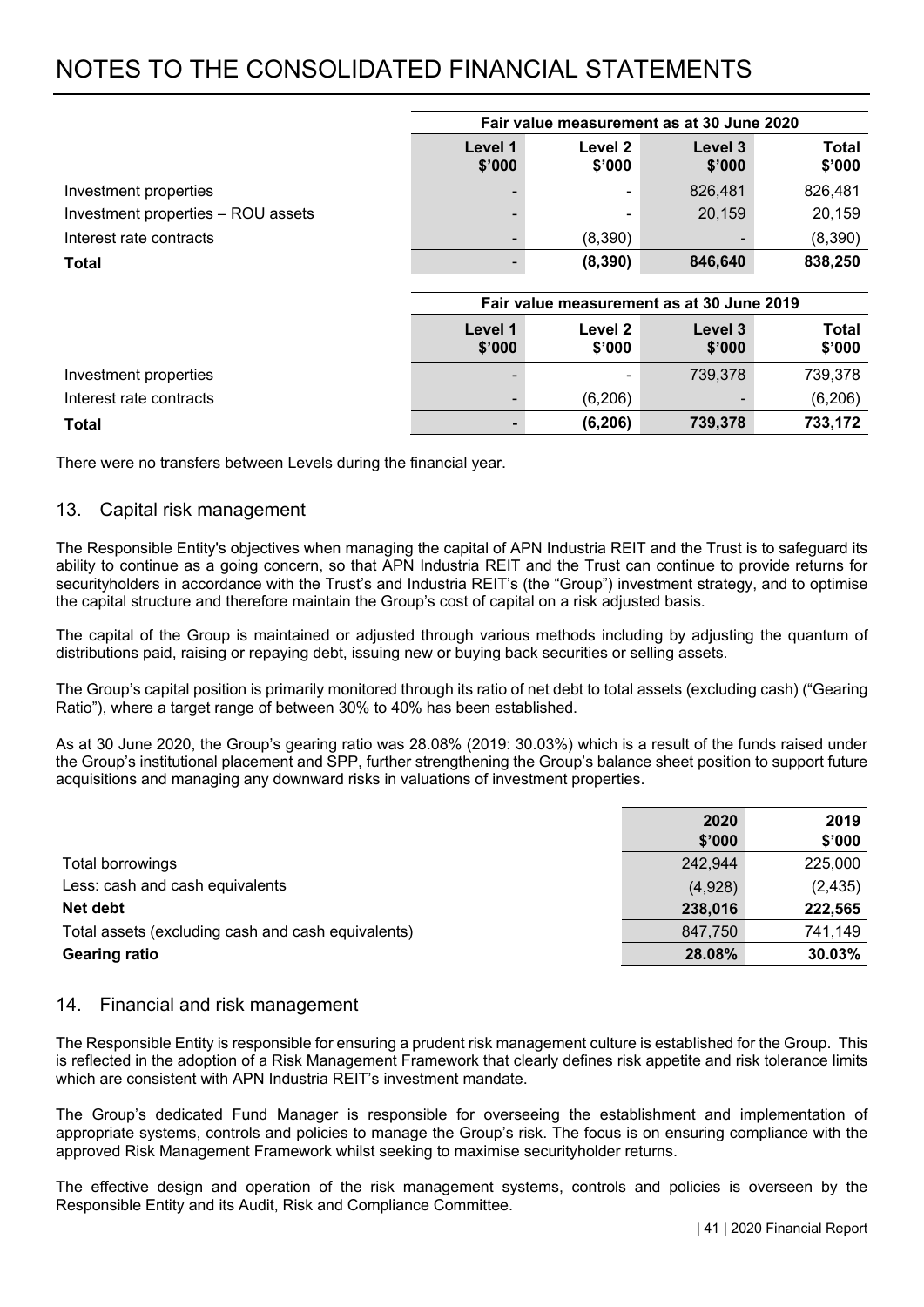Risk management in respect to financial instruments is achieved via written policies that establish risk appetite and tolerance limits in respect to exposure to interest rate risk, credit risk, the use of derivative financial instruments and non-derivative financial instruments and the investment of excess liquidity. Compliance with these policies and exposure limits is reviewed by the Responsible Entity on a continuous basis.

#### **14.1 Financial instruments**

The Group undertakes transactions in a range of financial instruments including:

- cash and cash equivalents;
- receivables;
- payables;
- borrowings; and
- derivative financial instruments.

Transactions in these instruments expose the Group to a variety of financial risks including market risk (which includes interest rate risk and other price risks), credit risk and liquidity risk. The Group does not enter into or trade financial instruments, including derivatives, for speculative purposes.

#### **14.2 Market risk (including interest rate risk)**

The Group is subject to market risk (the risk that borrowings or derivatives are repriced to different interest rate margins on refinance or renewal arising from changes in the debt markets) and interest rate risk (the risk of a change in interest rates may impact the Group's profitability, cashflows and/or financial position) predominately through its borrowings, derivatives and cash exposures.

The interest rates applicable to each category of financial instrument are disclosed in the applicable note to the financial statements.

#### *Market risk sensitivity*

The Group's sensitivity to an assumed 100 basis point change in interest rates or interest rate margins as at the reporting date, on the basis that the change occurred at the beginning of the reporting period, is outlined in the table below and includes both increases / decreases in interest payable / receivable and fair value gains or losses on revaluation of derivatives.

|                                  | <b>Net Profit</b>             |                               |  |
|----------------------------------|-------------------------------|-------------------------------|--|
|                                  | 100 <sub>bp</sub><br>increase | 100 <sub>bp</sub><br>decrease |  |
|                                  | \$'000                        | \$'000                        |  |
| 30 June 2020                     |                               |                               |  |
| Variable rate instruments        | (2, 429)                      | 2,429                         |  |
| Derivative financial instruments | 5,680                         | (5,718)                       |  |
|                                  | 3,251                         | (3, 289)                      |  |
| 30 June 2019                     |                               |                               |  |
| Variable rate instruments        | (2,250)                       | 2,250                         |  |
| Derivative financial instruments | 6,984                         | (7,028)                       |  |
|                                  | 4,734                         | 4,778                         |  |

#### **14.3 Credit risk**

The Group is subject to credit risk (the risk that a counterparty will default on its contractual obligations resulting in financial loss to the Group) predominately through its trade and other receivables, derivatives and cash exposures. The maximum exposure to credit risk at a reporting date is the carrying value of each financial asset as disclosed in the applicable note to the consolidated financial statements.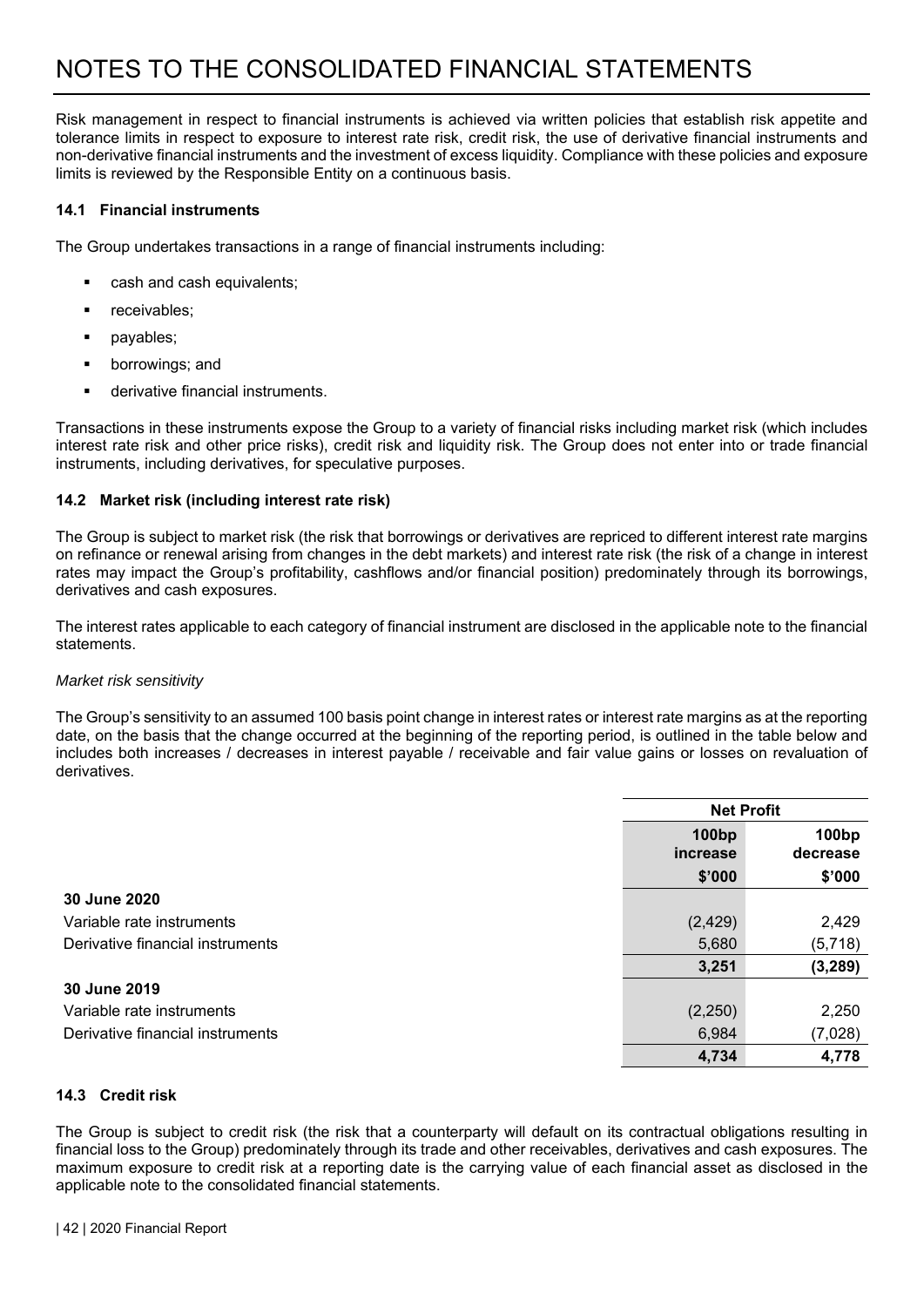Credit risk is managed by ensuring that at the time of entering into a contractual arrangement or acquiring a property, counterparties or tenants are of appropriate credit worthiness, provide appropriate security or other collateral and/or do not show a history of default. APN Industria REIT's treasury policy also requires that derivatives and cash transactions are limited to financial institutions that meet minimum credit rating criteria.

#### **14.4 Liquidity risk**

The Group is subject to liquidity risk (the risk that the Group will not be able to meet its contractual or other operating obligations).

Liquidity risk is managed by continuously monitoring forecast and actual cash flows, maintaining appropriate head room under debt facilities and matching the maturity profiles of financial assets and liabilities. To help reduce liquidity risks the Group:

- has a liquidity policy which targets a minimum and average level of cash and cash equivalents to be maintained;
- has readily accessible standby facilities and other funding arrangements in place;
- has a debt maturity policy which targets a maximum percentage of total debt maturing in any one 12-month period; and
- has a loan covenant target to ensure that the Group can withstand downward movements in valuations, a reduction in income and/or an increase in interest rates without breaching loan facility covenants.

The Group's liquidity risk profile, based on the contractual maturities of key obligations recognised in the statement of financial position, but before consideration of operating cashflows available, is outlined in the following table.

| 2020                         | <b>Within 1</b><br>year | <b>Between 1</b><br>and 2 years | Over 2<br>years | <b>Total contractual</b><br>cash flows | Carrying<br>amounts |
|------------------------------|-------------------------|---------------------------------|-----------------|----------------------------------------|---------------------|
| <b>Liabilities</b>           | \$'000                  | \$'000                          | \$'000          | \$'000                                 | \$'000              |
| Lease incentives payable     | (1,822)                 | (374)                           | (597)           | (2,793)                                | (2,793)             |
| Payables                     | (7, 735)                | (476)                           | (527)           | (8,738)                                | (8,738)             |
| Distribution payable         | (8, 199)                |                                 |                 | (8, 199)                               | (8, 199)            |
| Interest-bearing liabilities | (4,008)                 | (110, 258)                      | (145, 713)      | (259, 979)                             | (242, 014)          |
| Interest rate contracts      | (2,904)                 | (2,715)                         | (3,941)         | (9,560)                                | (8,390)             |
|                              | (24, 668)               | (113, 823)                      | (150, 778)      | (289, 269)                             | (270, 134)          |

| 2019                         | <b>Within 1</b><br>year | <b>Between 1</b><br>and 2 years | Over 2<br>years | <b>Total contractual</b><br>cash flows | Carrying<br>amounts |
|------------------------------|-------------------------|---------------------------------|-----------------|----------------------------------------|---------------------|
| <b>Liabilities</b>           | \$'000                  | \$'000                          | \$'000          | \$'000                                 | \$'000              |
| Lease incentives payable     | (1,305)                 | (428)                           | (1,057)         | (2,790)                                | (2,790)             |
| Payables                     | (6,633)                 | (169)                           | (445)           | (7, 247)                               | (7, 247)            |
| Distribution payable         | (7,698)                 | -                               |                 | (7,698)                                | (7,698)             |
| Interest-bearing liabilities | (6, 268)                | (42,518)                        | (212, 778)      | (261, 564)                             | (224, 251)          |
| Interest rate contracts      | (3,217)                 | (2,904)                         | (6,656)         | (12, 777)                              | (6,206)             |
|                              | (25, 121)               | (46, 019)                       | (220, 936)      | (292,076)                              | (248, 192)          |

#### **14.5 Net fair values**

The carrying values of the Group's financial instruments as disclosed in the consolidated statement of financial position approximate their fair values. Refer to the applicable notes to the financial statements for the recognition and measurement principles applied to each type of financial instrument.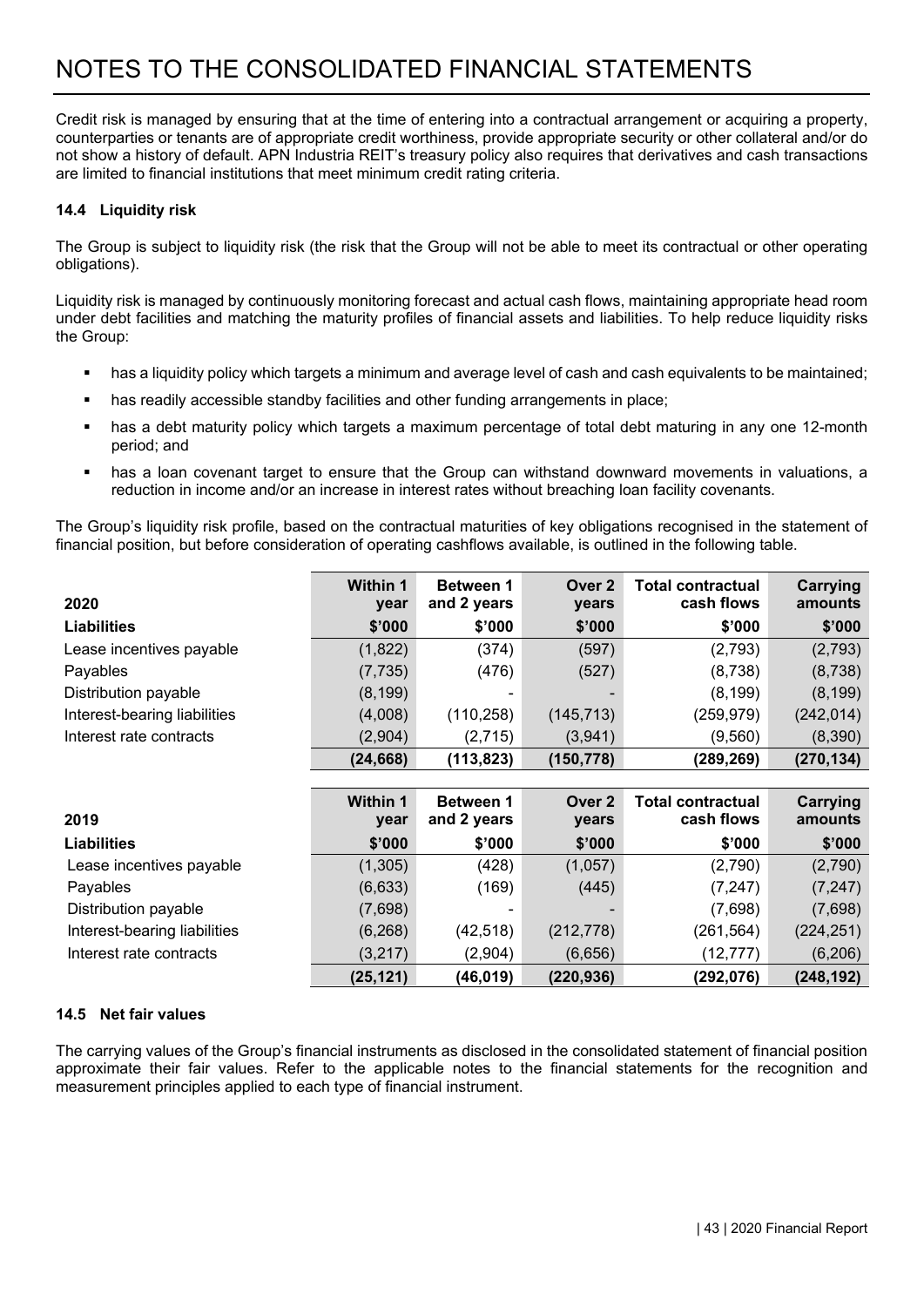#### 15. Commitment and contingencies

#### **15.1 Property management and leasing services**

APN Fund Management Limited ("APN FM") provides property management and leasing services to the Group. These services can be performed by APN FM or sub-contracted to one or more third parties. In the event that APN FM provides property management or leasing services without engaging third parties, APN FM is entitled to charge a fee of up to 3% of annual gross income and a leasing fee at market rates.

Prior to 1 January 2016, APN FM was entitled to fees of \$517,000 (2019: \$517,000) in respect of leasing services provided, based on market rates. These fees have not been charged and will not be charged whilst APN FM remains as the Responsible Entity of the Group.

#### **15.2 Capital expenditure**

During the year, the Group entered into agreements to undertake capital works in various properties, which are in progress at reporting date. The capital expenditure associated with the remaining capital works are forecasted to be \$6,432,000, of which all remained outstanding as at 30 June 2020 (2019: \$413,000).

Other than the above, the Group has no other commitments and contingent assets as at 30 June 2020.

### EFFICIENCY OF OPERATION

This section presents the Group's working capital position and the efficiency in which it converts operating profits into cash available for securityholders / the reinvestment back into the operations of the Group.

#### 16. Cash and cash equivalents

#### **16.1 Reconciliation of profit for the period to net cash provided by operating activities**

For the purpose of the consolidated statement of cash flows, cash and cash equivalents includes cash on hand and bank and short-term deposits at call.

|                                                                                | 2020<br>\$'000 | 2019<br>\$'000 |
|--------------------------------------------------------------------------------|----------------|----------------|
| Reconciliation of cash and cash equivalent                                     |                |                |
| Cash and cash equivalents                                                      | 4,928          | 2,435          |
| Reconciliation of profit after tax to net cash flows from operating activities |                |                |
| Net profit / (loss) after tax                                                  | 54,836         | 29,243         |
| Add / (loss) non-cash items:                                                   |                |                |
| Straight-line lease revenue recognition                                        | (2,323)        | (3, 149)       |
| Amortisation of borrowing costs                                                | 269            | 306            |
| Movement in deferred lease incentives                                          | 2,198          | 1,783          |
| Movement in allowance for doubtful debts                                       | 255            | 46             |
| Fair value (gain) / loss on derivatives                                        | 2,184          | 4,521          |
| Fair value (gain) / loss on investment properties                              | (20, 650)      | (5,934)        |
| Net fair value gain / (loss) on investment properties - ROU                    | (709)          |                |
| Payments for ground leases                                                     | 721            |                |
| Changes in assets / liabilities:                                               |                |                |
| Increase / (decrease) in receivables                                           | 406            | 19             |
| (Decrease) / increase in payables                                              | 1,491          | 2,713          |
| (Decrease) / increase in lease liabilities                                     | (205)          |                |
| (Decrease) / increase in deferred tax                                          | 24             | 2,847          |
| Net cash inflows / (outflows) from operating activities                        | 38,497         | 32,395         |

| 44 | 2020 Financial Report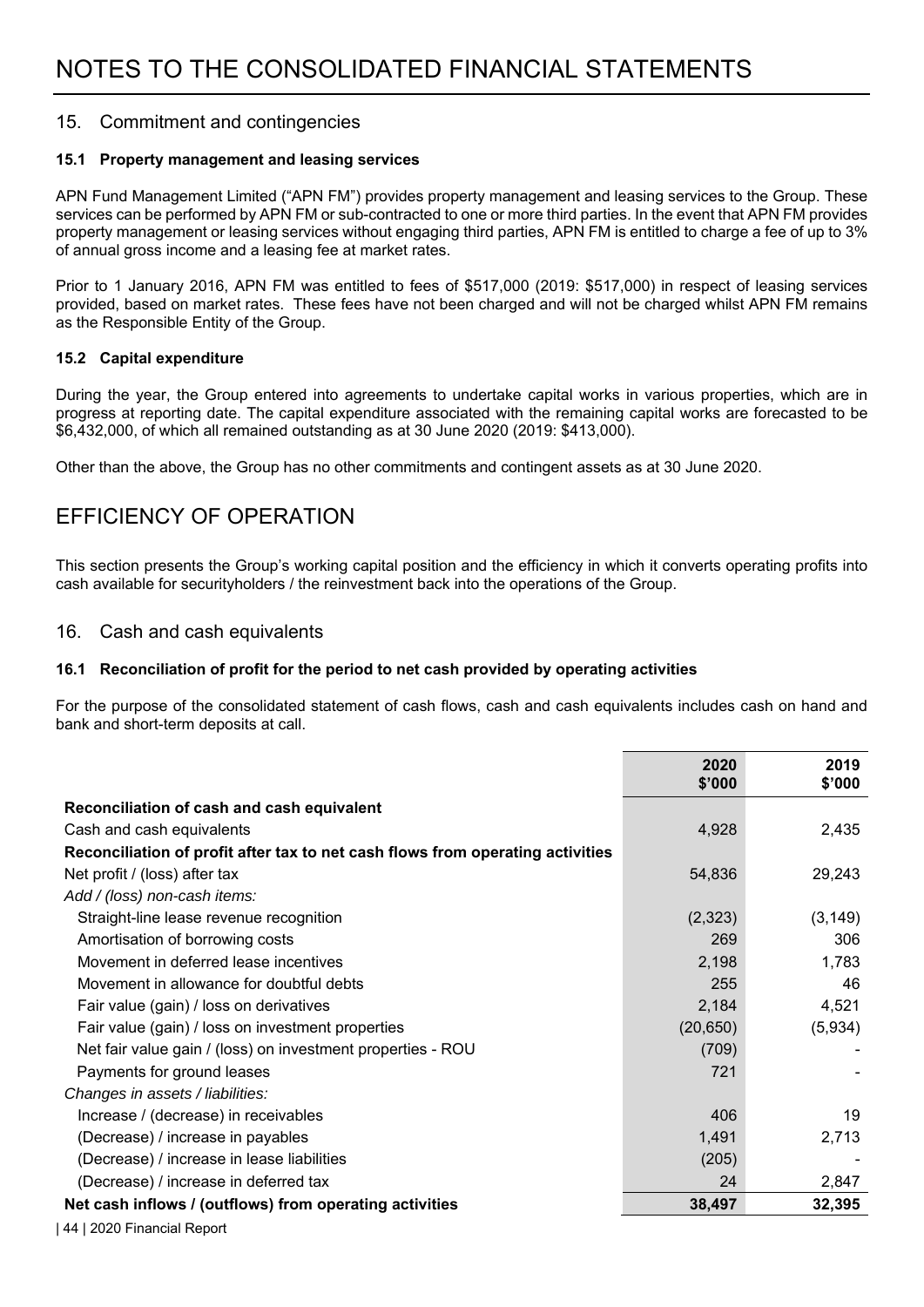#### **Recognition and measurement**

Cash and cash equivalents comprise cash on hand and cash in banks or other short term highly liquid investments, net of outstanding bank overdrafts.

Cash flows are included in the consolidated statement of cash flows on a gross basis. The GST component of cash flows arising from investing and financing activities which is recoverable from, or payable to, the taxation authority is classified as operating cash flows.

#### **16.2 Reconciliation of liabilities arising from financing activities**

The table below details changes in the Group's liabilities arising from financing activities, including both cash and noncash changes. Liabilities arising from financing activities are those for which cash flows were, or future cash flows will be, classified in the Group's consolidated statement of cash flows as cash flows from financing activities.

|                                                          | <b>Notes</b> | 2020<br>\$'000 | 2019<br>\$'000 |
|----------------------------------------------------------|--------------|----------------|----------------|
| <b>Borrowings</b><br>(a)                                 |              |                |                |
| Borrowings at the beginning of the financial year        | 12           | 224,251        | 205,871        |
| Net cash inflow / (outflow) from financing activities:   |              |                |                |
| Proceeds from borrowings                                 |              | 96,494         | 57,081         |
| Repayments of borrowings                                 |              | (78, 550)      | (38, 781)      |
| Additional capitalised borrowing costs paid              |              | (450)          | (226)          |
| Non-cash changes:                                        |              |                |                |
| Amortisation of borrowing costs                          |              | 269            | 306            |
| Borrowings at the end of the financial year              | 12           | 242,014        | 224,251        |
| <b>Lease liabilities</b><br>(b)                          |              |                |                |
| Lease liabilities at the beginning of the financial year |              | 19,450         |                |
| Net cash inflow / (outflow) from financing activities:   |              |                |                |
| Payments for ground rent                                 |              | (721)          |                |
| Non-cash changes:                                        |              |                |                |
| Interest expense on lease liabilities                    |              | 516            |                |
| Lease liabilities at the end of the financial year       |              | 19,245         |                |
| Trade and other receivables<br>17.                       |              |                |                |

|                                                | 2020   | 2019   |
|------------------------------------------------|--------|--------|
|                                                | \$'000 | \$'000 |
| Rent receivable (net of impairment allowances) |        | .007   |

#### **17.1 Ageing analysis of receivables past due but not impaired**

|             | 2020<br>\$'000 | 2019<br>\$'000 |
|-------------|----------------|----------------|
| $0-30$ days | 195            | 894            |
| 31-90 days  | 169            | 61             |
| $91 + days$ |                | 13<br>52       |
|             | 377            | 1,007          |

As at 30 June 2020, rent receivable of \$783,000 relating to two tenants were impaired (2019: \$46,000) and expensed in the consolidated statement of profit or loss and other comprehensive income. Leasing arrangements with one of the tenants was terminated due to a material breach. The Group holds \$7,138,000 security deposit and/or other collateral and does not have any significant credit risk exposure to any single counterparty or counterparties having similar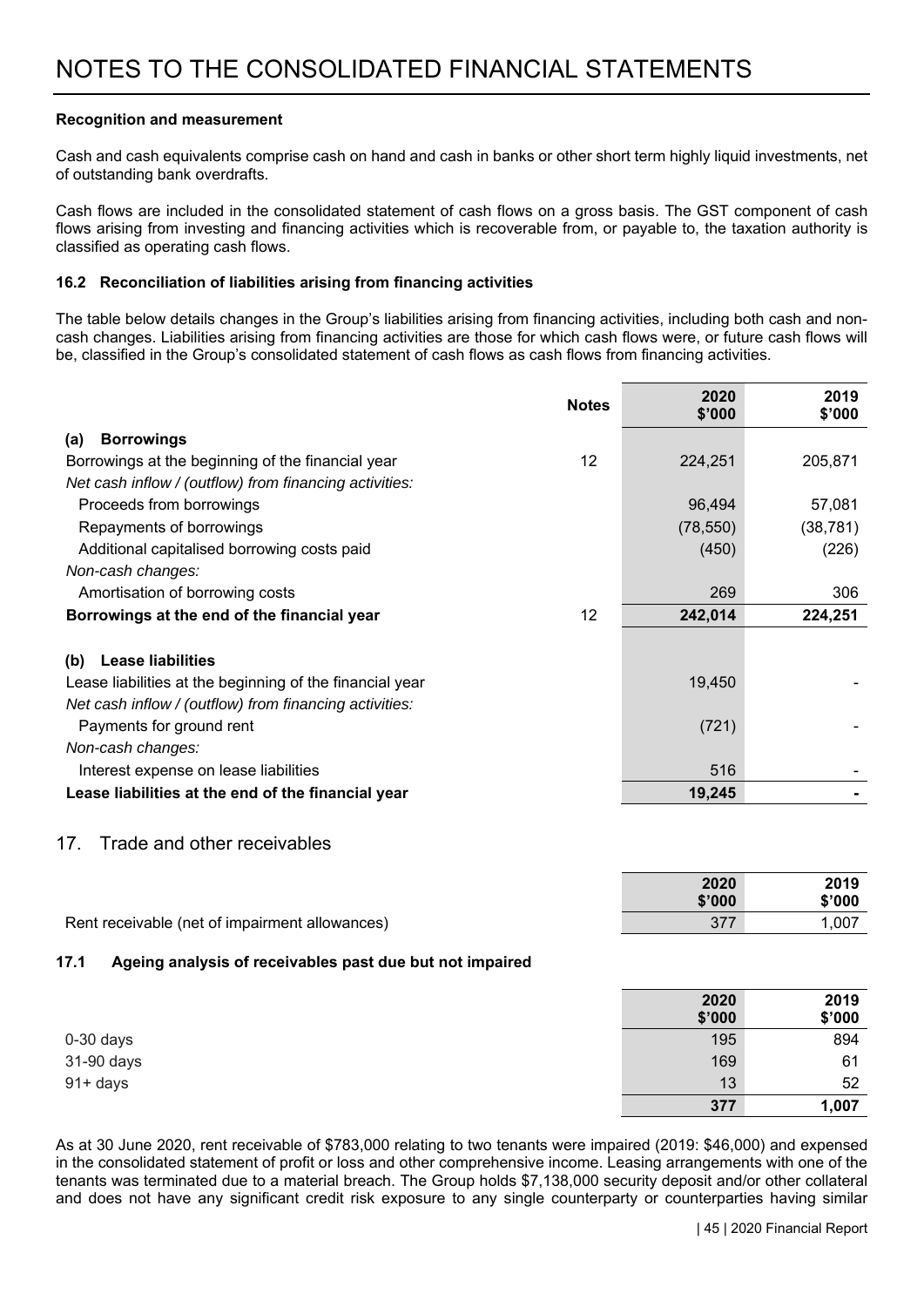characteristics in respect of rent receivables past due but not impaired. There are no significant financial assets that have had renegotiated terms that would otherwise have been past due or impaired.

#### **Recognition and measurement**

#### *Rent Receivables*

Rent receivables are recorded initially at fair value (including GST) and subsequently at amortised cost, less any impairment allowances under the expected credit loss ("ECL") model.

Impairment allowances for rent receivable and other financial assets (other than those measured at fair value through profit and loss) is assessed at each reporting period and is measured using the simplified approach based on its lifetime ECL. Credit losses are measured as the difference between cash flows due to the Group in accordance with the contract and the cash flows the Group expects to receive.

The Group analyses the age of outstanding receivable balances and debts that are known to be uncollectable are written off when identified.

#### 18. Trade and other payables

|                                   | 2020<br>\$'000 | 2019<br>\$'000 |
|-----------------------------------|----------------|----------------|
| <b>Current</b>                    |                |                |
| Trade payables                    | 515            | 445            |
| Accruals and other creditors      | 4,173          | 4,676          |
| Prepaid rent                      | 2,644          | 1,096          |
| Rental bond received from tenants | 125            | 109            |
| GST payable                       | 278            | 307            |
|                                   | 7,735          | 6,633          |
| Non-current                       |                |                |
| Rental bond received from tenants | 1,003          | 614            |
|                                   | 1,003          | 614            |

#### **Recognition and measurement**

Trade payables and other amounts payable are initially recorded at fair value (including GST) and subsequently amortised cost. The average credit term on purchases is 30 days and they are non-interest bearing.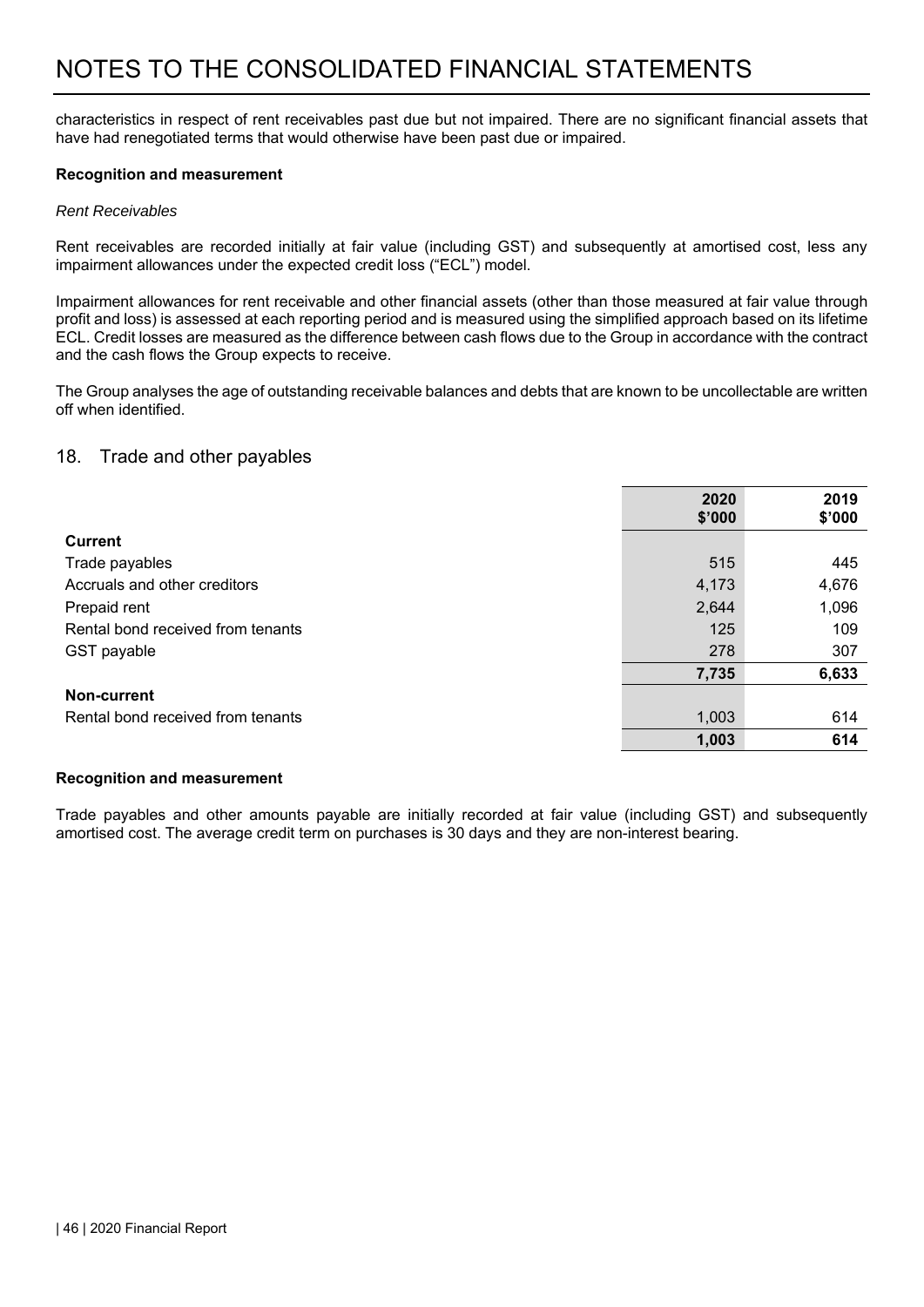## OTHER NOTES

#### 19. Related party transactions

#### **19.1. Transactions with key management personnel**

The Group does not employ personnel in its own right. However, it is required to have a Responsible Entity to manage the activities of the Trust and its controlled entities. As such there are no staff costs (including fees paid to directors of the Responsible Entity or Industria Company No.1 Limited) included in the consolidated statement of profit or loss and other comprehensive income.

#### **19.2. Transactions with the Responsible Entity and related body corporates**

The Responsible Entity of Industria Trust No. 1 is APN Funds Management Limited ("APN FM"). Transactions with the Responsible Entity have taken place at arm's length and in the ordinary course of business.

These transactions are as follows:

|                                                   | 2020           |                   | 2019           |                   |
|---------------------------------------------------|----------------|-------------------|----------------|-------------------|
|                                                   | Paid<br>\$'000 | Payable<br>\$'000 | Paid<br>\$'000 | Payable<br>\$'000 |
| Management fees <sup>1</sup>                      | 3,260          | 1,127             | 2,858          | 979               |
| Property management and leasing fees <sup>2</sup> | 375            | 280               | 58             | 144               |
|                                                   | 3,635          | 1,407             | 2.916          | 1,123             |

<sup>1</sup> APN FM is entitled to a base management fee of 0.55% per annum of the gross asset value of APN Industria REIT as a whole (reducing to 0.50% *p.a. of Gross Asset Value in excess of \$750m and 0.45% p.a. of gross asset value in excess of \$1,500m). Management fees are allocated to the entities comprising APN Industria REIT on a fair and reasonable basis and in accordance with each entity's constitution.* 

<sup>2</sup> APN FM provides property management and leasing services to the Group. These services can be carried out by APN FM or sub-contracted to one *or more third parties. In the event that APN FM provides property management or leasing services without engaging third parties, APN FM is entitled to charge a fee of up to 3% of annual gross income and leasing fees at market rates.*

#### **19.3. Security holdings and associated transactions with related parties**

The below table shows the number of APN Industria REIT securities held by related parties (including managed investment schemes for which a related party is the Responsible Entity or Fund Manager) and the distributions received, or receivable are set out as follows:

|                                   | 2020                    |                           | 2019                    |                      |
|-----------------------------------|-------------------------|---------------------------|-------------------------|----------------------|
|                                   | Number of<br>securities | <b>Distributions</b><br>5 | Number of<br>securities | <b>Distributions</b> |
| <b>APN Property Group Limited</b> | 8,385                   | 1,257,968                 | 28,726,235              | 4,651,197            |
| <b>APD Trust</b>                  | 28,719,327              | 3,704,793                 |                         |                      |
| APN AREIT Fund                    | 5,053,617               | 861,187                   | 4,799,094               | 815,846              |
| APN CFS AREIT Fund                | 788,027                 | 134,243                   | 748,009                 | 127,162              |
| APN Property for Income Fund      | 420,562                 | 76,128                    | 500,005                 | 85,001               |
| APN Property for Income Fund 2    | 140,471                 | 25,453                    | 167,605                 | 28,493               |
| Geoff Brunsdon AM                 | 66,463                  | 11,481                    | 66,463                  | 10,793               |
| Chris Aylward                     |                         | 25,797                    | 120,000                 | 10,200               |
| <b>Tim Slattery</b>               | 8,599                   | 1,358                     | 7,629                   | 792                  |
| Joseph De Rango                   | 7,700                   | 320                       |                         |                      |
| <b>Total</b>                      | 35,213,151              | 6,098,728                 | 35,135,040              | 5,729,484            |

17.83% (2019: 19.40%) of APN Industria REIT stapled securities are held by related parties.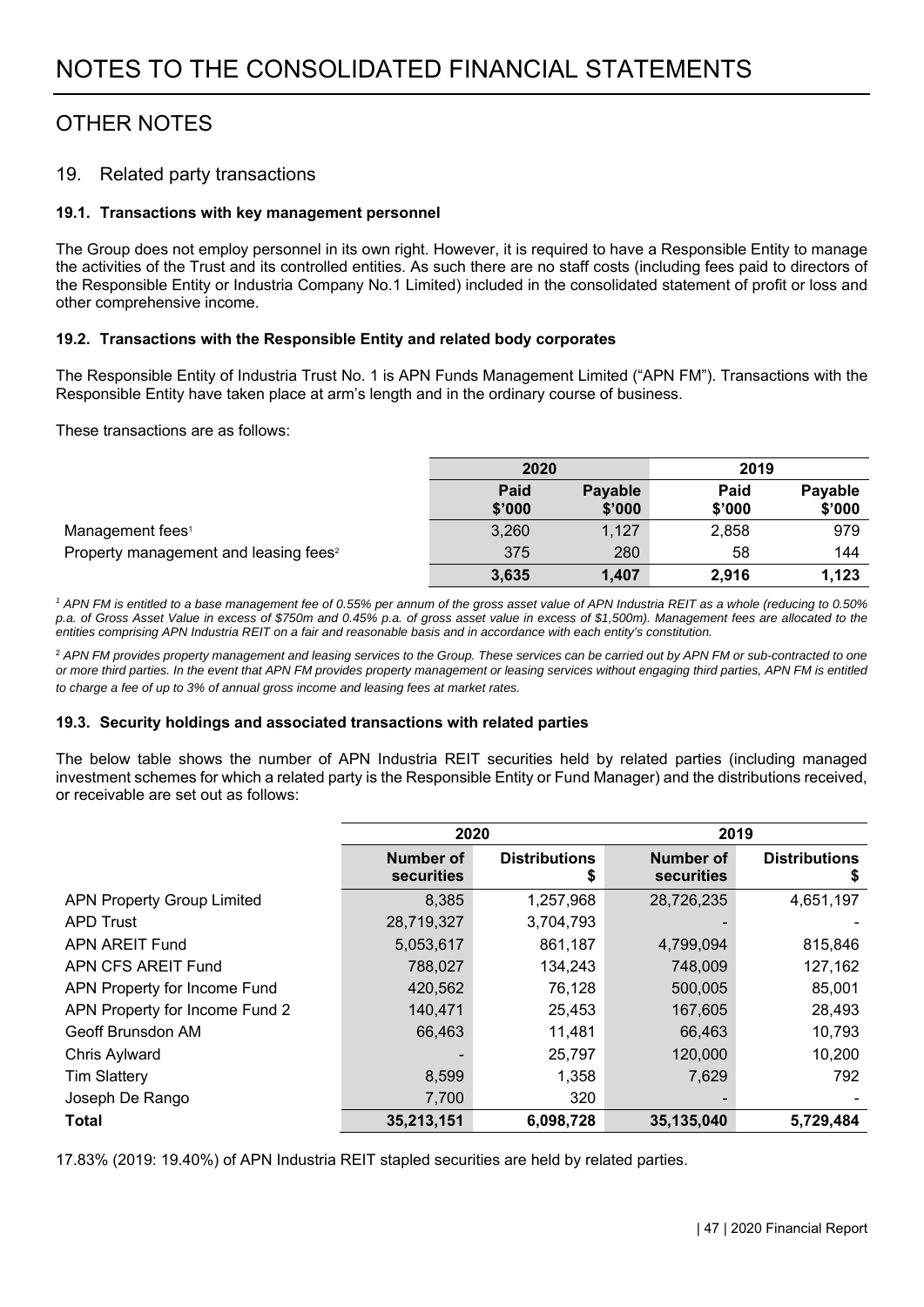#### 20. Controlled entities

|                                                      | <b>Country of</b> | Percentage owned (%) |      |
|------------------------------------------------------|-------------------|----------------------|------|
| <b>Parent entity</b>                                 | incorporation     | 2020                 | 2019 |
| Industria Trust No. 1                                | Australia         |                      |      |
| <b>Controlled entities of Industria Trust No. 1</b>  |                   |                      |      |
| South Park Investment Trust                          | Australia         | 100                  | 100  |
| <b>West Park Investment Trust</b>                    | Australia         | 100                  | 100  |
| <b>Tullamarine Investment Trust</b>                  | Australia         | 100                  | 100  |
| Kilsyth Investment Trust                             | Australia         | 100                  | 100  |
| West Park Investment Trust No. 2                     | Australia         | 100                  | 100  |
| <b>Burbridge Investment Trust</b>                    | Australia         | 100                  | 100  |
| <b>Rhodes Investment Trust</b>                       | Australia         | 100                  | 100  |
| <b>Tomago Investment Trust</b>                       | Australia         | 100                  | 100  |
| Kilsyth Investment Trust No. 2                       | Australia         | 100                  |      |
| Knoxfield Investment Trust                           | Australia         | 100                  |      |
| Knoxfield Investment Trust No. 2                     | Australia         | 100                  |      |
| Knoxfield Investment Trust No. 3                     | Australia         | 100                  |      |
| Cooper Investment Trust No. 1                        | Australia         | 100                  |      |
| Cooper Investment Trust No. 2                        | Australia         | 100                  |      |
| <b>Non-controlling interests</b>                     |                   |                      |      |
| Industria Trust No. 2                                | Australia         |                      |      |
| Industria Trust No. 3                                | Australia         |                      |      |
| APN Robinson Road Industrial Property Fund           | Australia         |                      |      |
| APN Technology and Business Park Property Fund       | Australia         |                      |      |
| Industria Finance Trust                              | Australia         |                      |      |
| APN Technology and Business Park Property Fund No. 1 | Australia         |                      |      |
| Industria Trust No. 4                                | Australia         |                      |      |
| Industria Company No.1 Limited                       | Australia         |                      |      |
| APN DF1 SPV1 (Qld) Pty Ltd                           | Australia         |                      |      |
| APN DF1 SPV2 (Qld) Pty Ltd                           | Australia         |                      |      |
| APN DF1 SPV3 (Qld) Pty Ltd                           | Australia         |                      |      |
| McKechnie Drive Pty Ltd                              | Australia         |                      |      |
| <b>BTP Central Pty Ltd</b>                           | Australia         |                      |      |

Industria Trust No. 2, Industria Trust No. 3 (and its controlled entities), Industria Trust No. 4 and Industria Company No. 1 Limited (and its controlled entities) were acquired through a stapling arrangement, and thus no ownership has been obtained. The financial results and financial position attributable to these entities are disclosed as 'non-controlling interests' in the consolidated financial statements.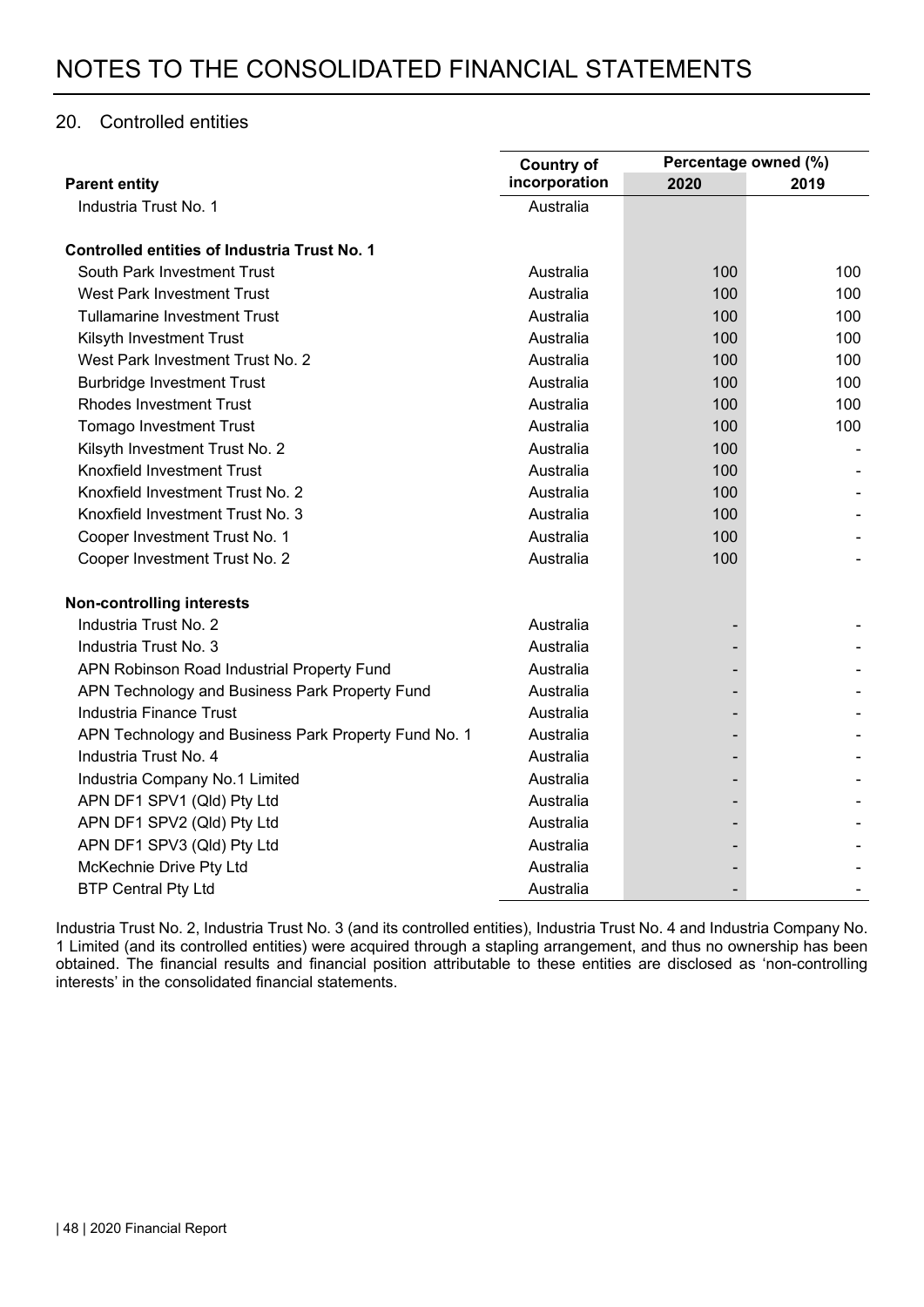#### 21. Remuneration of auditors

|                                                                                       | 2020    | 2019<br>\$ |
|---------------------------------------------------------------------------------------|---------|------------|
| Deloitte and related network firms *                                                  |         |            |
| Audit or review of financial reports:                                                 |         |            |
| Group                                                                                 | 58,753  | 56,753     |
| Controlled entities                                                                   | 73,000  | 73,000     |
|                                                                                       | 131,753 | 129,753    |
|                                                                                       |         |            |
| Statutory assurance services required by legislation to be provided by the<br>auditor | 13,600  | 8,000      |
| <b>Total</b>                                                                          | 145,353 | 137,753    |

\* The auditor of the APN Industria REIT is Deloitte Touche Tohmatsu.

#### 22. Parent entity financial information

The individual financial statements for the parent entity show the following aggregate amounts:

|                                        | 2020<br>\$'000 | 2019<br>\$'000 |
|----------------------------------------|----------------|----------------|
| <b>Statement of financial position</b> |                |                |
| <b>Current assets</b>                  | 2,936          | 1,183          |
| Non-current assets                     | 641,316        | 544,079        |
| <b>Total assets</b>                    | 644,252        | 545,262        |
|                                        |                |                |
| <b>Current liabilities</b>             | (208, 939)     | (14, 516)      |
| Non-current liabilities                | (23,046)       | (178, 802)     |
| <b>Total liabilities</b>               | (231, 985)     | (193, 318)     |
| <b>Net assets</b>                      | 412,267        | 351,944        |
|                                        |                |                |
| <b>Equity</b>                          |                |                |
| Issued capital                         | 291,215        | 255,832        |
| Retained earnings                      | 121,052        | 96,112         |
| <b>Total equity</b>                    | 412,267        | 351,944        |
|                                        |                |                |
| <b>Financial performance</b>           |                |                |
| Profit for the financial year          | 51,450         | 20,417         |
| Other comprehensive income             |                |                |
| <b>Total comprehensive income</b>      | 51,450         | 20,417         |

At 30 June 2020, the parent entity had not provided guarantees (2019: \$nil), has no contingent liabilities (2019: \$nil) and no contractual commitments (2019: \$nil).